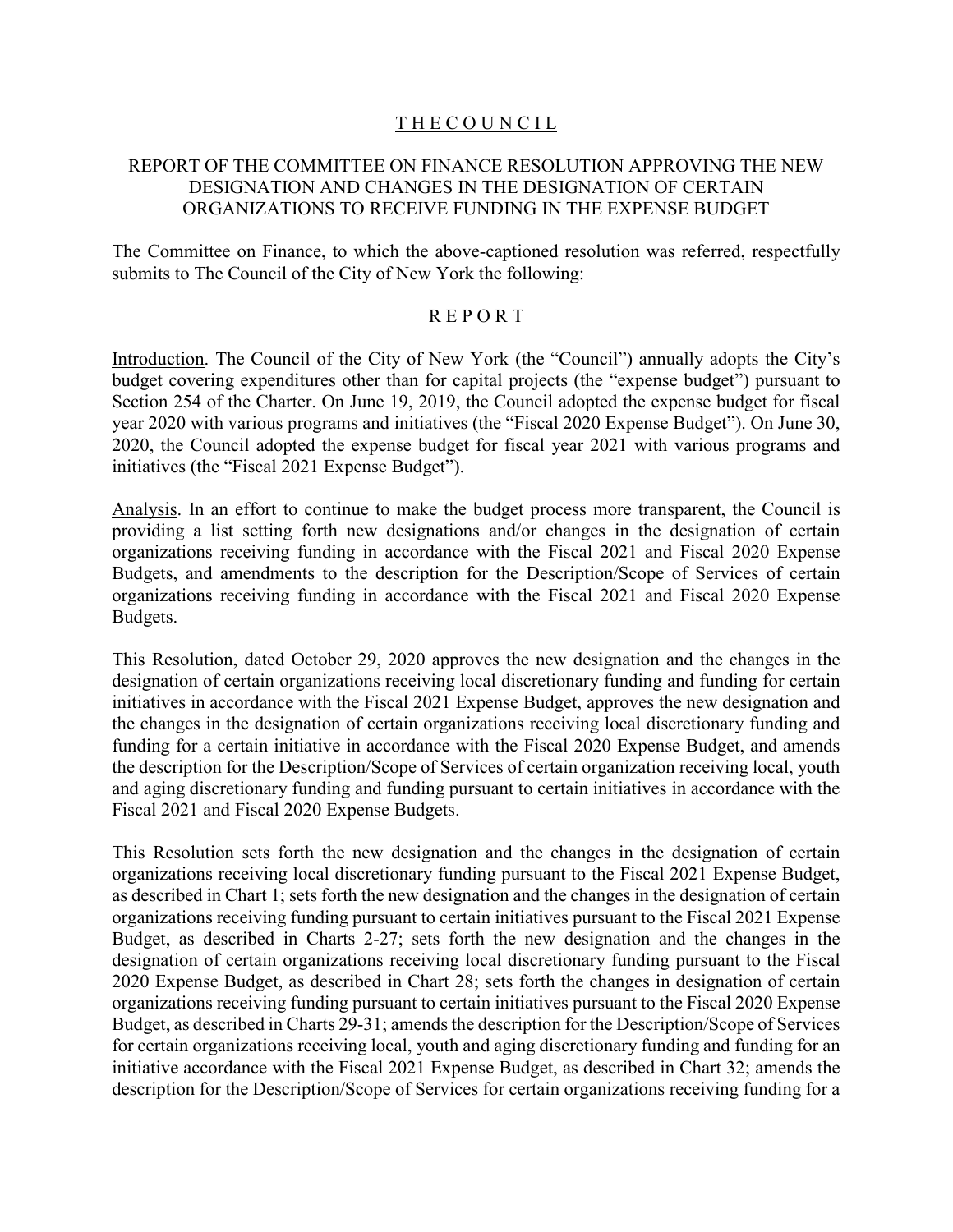certain initiative in accordance with the Fiscal 2020 Expense Budget, as described in Chart 33; and sets forth the organizations that will receive equipment, specifically an automated external defibrillator, funded by the Beating Hearts Initiative as designated in Schedule C for Fiscal 2021, as described in Chart 34.

Specifically, Chart 1 sets forth the new designation and the changes in the designation of certain organizations receiving local discretionary funding pursuant to the Fiscal 2021 Expense Budget. Some of these designations will be effectuated upon a budget modification.

Chart 2 sets forth the new designation and the changes in the designation of a certain organization receiving funding pursuant to the Boroughwide Needs Initiative in accordance with the Fiscal 2021 Expense Budget. All of these designations will be effectuated upon a budget modification.

Chart 3 sets forth the new designation and the changes in the designation of certain organizations receiving funding pursuant to the A Greener NYC Initiative in accordance with the Fiscal 2021 Expense Budget. One of these designations will be effectuated upon a budget modification.

Chart 4 sets forth the new designation and the changes in the designation of certain organizations receiving funding pursuant to the Cultural After-School Adventure (CASA) Initiative in accordance with the Fiscal 2021 Expense Budget. One of these designations will be effectuated upon a budget modification.

Chart 5 sets forth the new designation and the changes in the designation of certain organizations receiving funding pursuant to the Cultural Immigrant Initiative in accordance with the Fiscal 2021 Expense Budget. Some of these designations will be effectuated upon a budget modification.

Chart 6 sets forth the new designation of certain organizations receiving funding pursuant to the Digital inclusion and Literacy Initiative in accordance with the Fiscal 2021 Expense Budget.

Chart 7 sets forth the new designation and the changes in the designation of certain organizations receiving funding pursuant to the Domestic Violence and Empowerment (DoVE) Initiative in accordance with the Fiscal 2021 Expense Budget.

Chart 8 sets forth the new designation of certain organizations receiving funding pursuant to the Food Pantries Initiative in accordance with the Fiscal 2021 Expense Budget.

Chart 9 sets forth the new designation of certain organizations receiving funding pursuant to the Neighborhood Development Grant Initiative in accordance with the Fiscal 2021 Expense Budget.

Chart 10 sets forth the new designation and the changes in the designation of certain organizations receiving funding pursuant to the NYC Cleanup Initiative in accordance with the Fiscal 2021 Expense Budget. Some of these designations will be effectuated upon a budget modification.

Chart 11 sets forth the new designation and the changes in the designation of certain organization receiving funding pursuant to the Parks Equity Initiative in accordance with the Fiscal 2021 Expense Budget. Some of these designations will be effectuated upon a budget modification.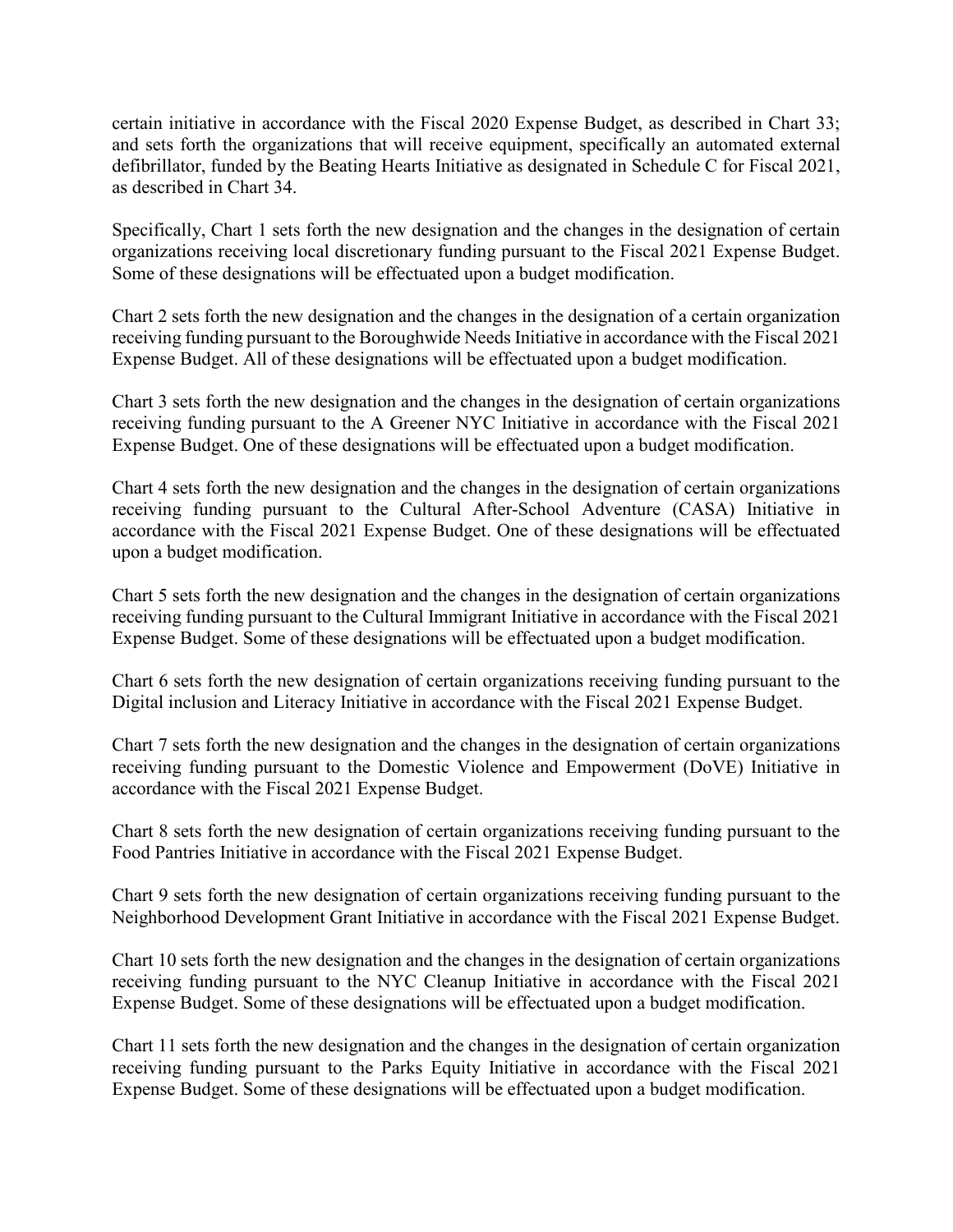Chart 12 sets forth the new designation and the changes in the designation of certain organizations receiving funding pursuant to the Support our Seniors Initiative in accordance with the Fiscal 2021 Expense Budget. Some of these designations will be effectuated upon a budget modification.

Chart 13 sets forth the new designation of certain organizations receiving funding pursuant to the Discretionary Child Care Initiative in accordance with the Fiscal 2021 Expense Budget.

Chart 14 sets forth the new designation and the changes in the designation of certain organizations receiving funding pursuant to the Elie Wiesel Holocaust Survivors Initiative in accordance with the Fiscal 2021 Expense Budget.

Chart 15 sets forth the changes in the designation of a certain organization receiving funding pursuant to the LGBTQ Inclusive Curriculum Initiative in accordance with the Fiscal 2021 Expense Budget.

Chart 16 sets forth the new designation of a certain organization receiving funding pursuant to the LGBT Community Services Initiative in accordance with the Fiscal 2021 Expense Budget.

Chart 17 sets forth the changes in the designation of a certain organization receiving funding pursuant to the Community Land Trust Initiative in accordance with the Fiscal 2021 Expense Budget.

Chart 18 sets forth the new designation of a certain organization receiving funding pursuant to the Communities of Color Nonprofit Stabilization Fund Initiative in accordance with the Fiscal 2021 Expense Budget.

Chart 19 sets forth the new designation and the changes in the designation of a certain organization receiving funding pursuant to the Physical Education and Fitness Initiative in accordance with the Fiscal 2021 Expense Budget. All of these designations will be effectuated upon a budget modification.

Chart 20 sets forth the new designation of a certain organization receiving funding pursuant to the Community Housing Preservation Strategies Initiative in accordance with the Fiscal 2021 Expense Budget.

Chart 21 sets forth the changes in the designation of a certain organization receiving funding pursuant to the Crisis Management System Initiative in accordance with the Fiscal 2021 Expense Budget.

Chart 22 sets forth the changes in the designation of a certain organization receiving funding pursuant to the Immigrant Health Initiative in accordance with the Fiscal 2021 Expense Budget.

Chart 23 sets forth the new designation and the changes in the designation of certain organizations receiving funding pursuant to the Legal Services for Veterans Initiative in accordance with the Fiscal 2021 Expense Budget.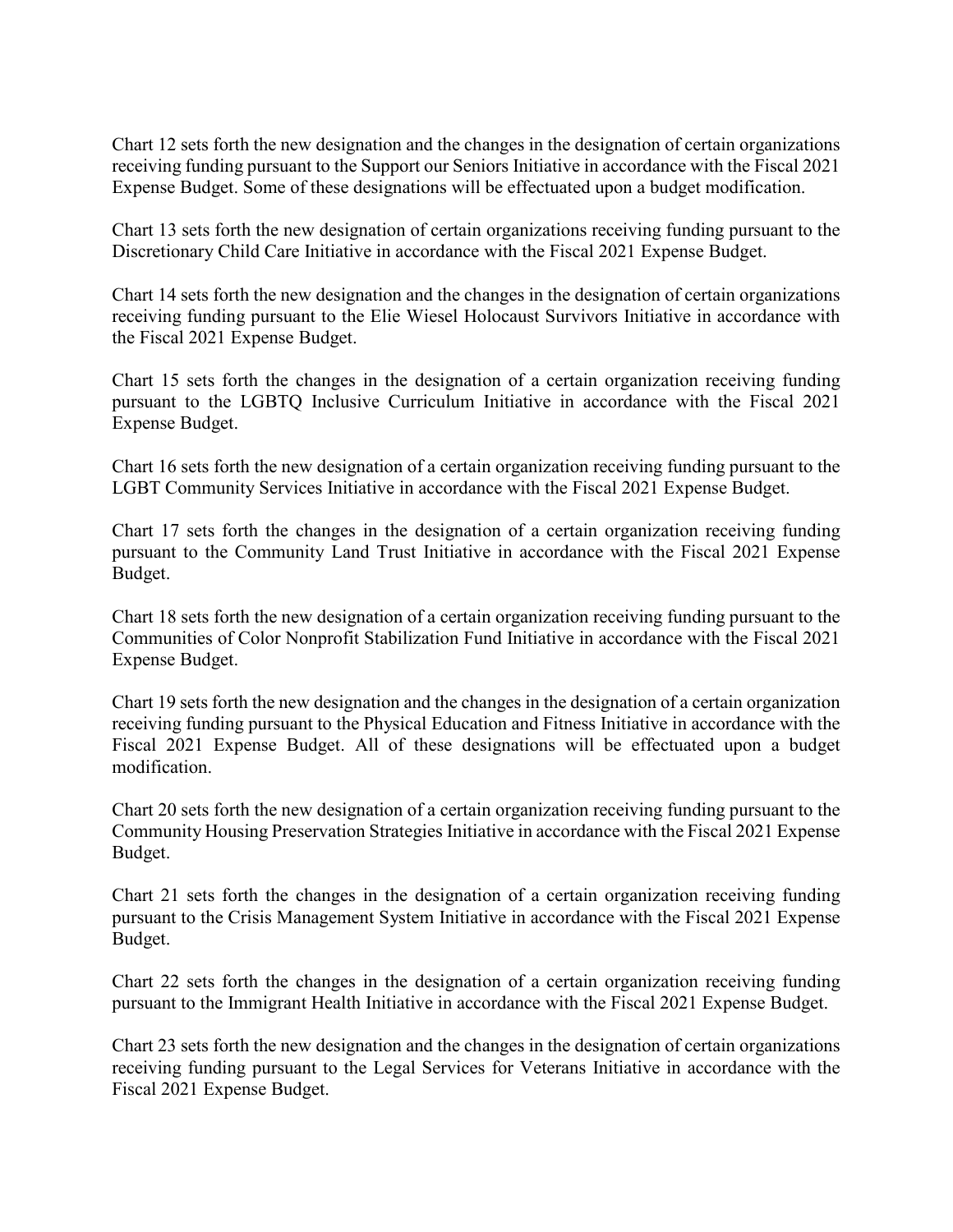Chart 24 sets forth the new designation and the changes in the designation of certain organizations receiving funding pursuant to the Ending the Epidemic Initiative in accordance with the Fiscal 2021 Expense Budget.

Chart 25 sets forth the new designation and the changes in the designation of certain organizations receiving funding pursuant to the Public Health Funding Backfill Initiative in accordance with the Fiscal 2021 Expense Budget.

Chart 26 sets forth the new designation and the changes in the designation of certain organizations receiving funding pursuant to the Opioid Prevention and Treatment Initiative in accordance with the Fiscal 2021 Expense Budget.

Chart 27 sets forth the changes in the designation of a certain organization receiving funding pursuant to the Naturally Occurring Retirement Communities (NORCs) Initiative in accordance with the Fiscal 2021 Expense Budget.

Chart 28 sets forth the new designation and the changes in the designation of certain organizations receiving funding pursuant to the Senior Centers, Programs, and Enhancements Initiative in accordance with the Fiscal 2021 Expense Budget.

Chart 29 sets forth the new designation and the changes in the designation of certain organizations receiving local discretionary funding pursuant to the Fiscal 2020 Expense Budget.

Chart 30 sets forth the changes in the designation of a certain organization receiving funding pursuant to the A Greener NYC Initiative in accordance with the Fiscal 2020 Expense Budget.

Chart 31 sets forth the changes in the designation of a certain organization receiving funding pursuant to the Legal Services for Veterans Initiative in accordance with the Fiscal 2020 Expense Budget.

Chart 32 amends the description for the Description/Scope of Services for certain organizations receiving local, youth and aging discretionary funding and funding for an initiative in accordance with the Fiscal 2021 Expense Budget.

Chart 33 amends the description for the Description/Scope of Services for certain organizations receiving funding for a certain initiative in accordance with the Fiscal 2020 Expense Budget.

Chart 34 sets forth the organizations that will receive equipment, specifically an automated external defibrillator, funded by the Beating Hearts Initiative as designated in Schedule C for Fiscal 2021.

It is to be noted that organizations identified in the attached Charts with an asterisk (\*) have not yet completed or began the prequalification process conducted by the Mayor's Office of Contract Services (for organizations to receive more than \$10,000) by the Council (for organizations to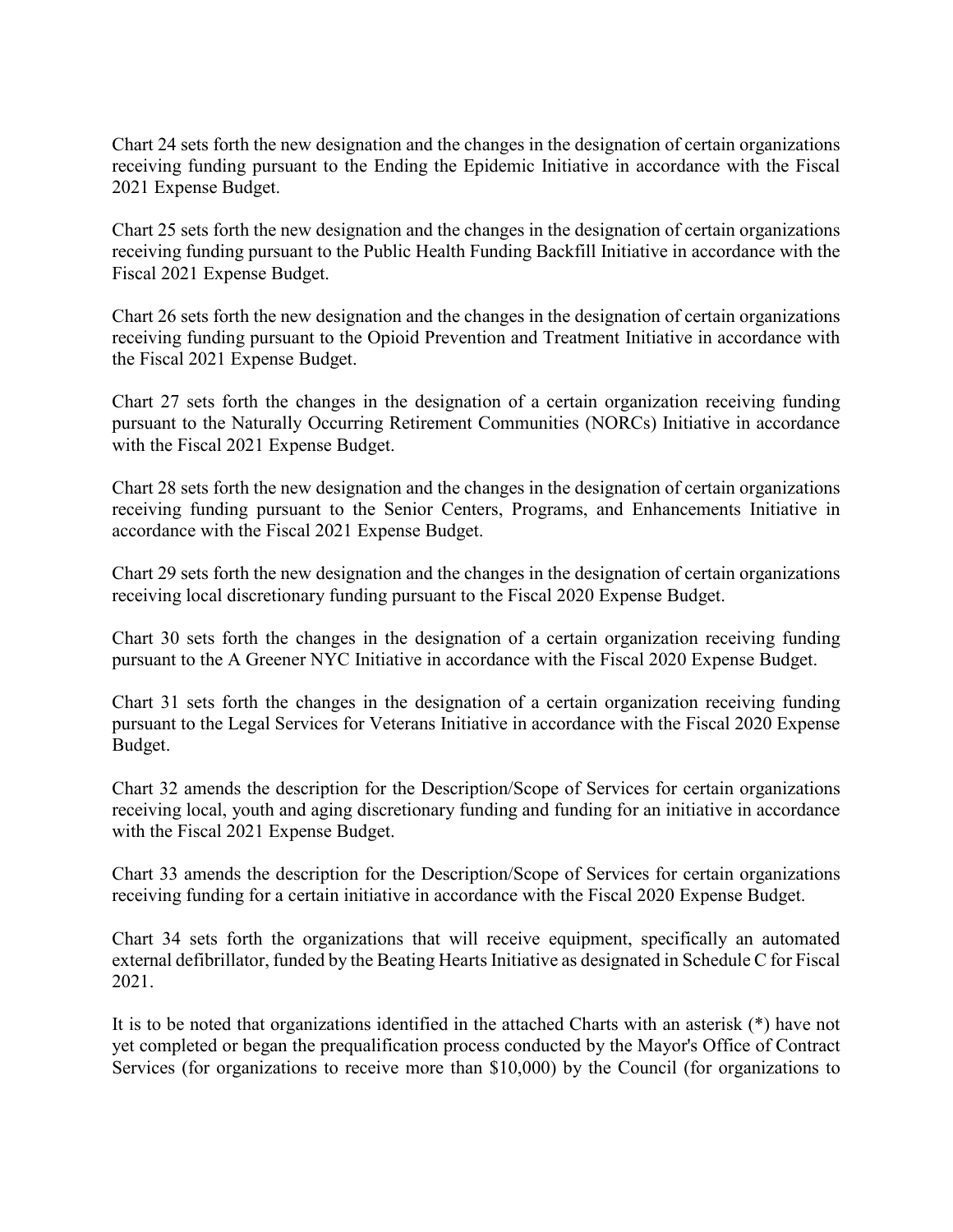receive \$10,000 or less total), or other government agency. Organizations identified without an asterisk have completed the appropriate prequalification review.

It should also be noted that funding for organizations in the attached Charts with a double asterisk (\*\*) will not take effect until the passage of a budget modification.

Description of Above-captioned Resolution. In the above-captioned Resolution, the Council would approve the new designation and changes in the designation of certain organizations to receive funding in the Fiscal 2021 and Fiscal 2020 Expense Budgets. Such Resolution would take effect as of the date of adoption.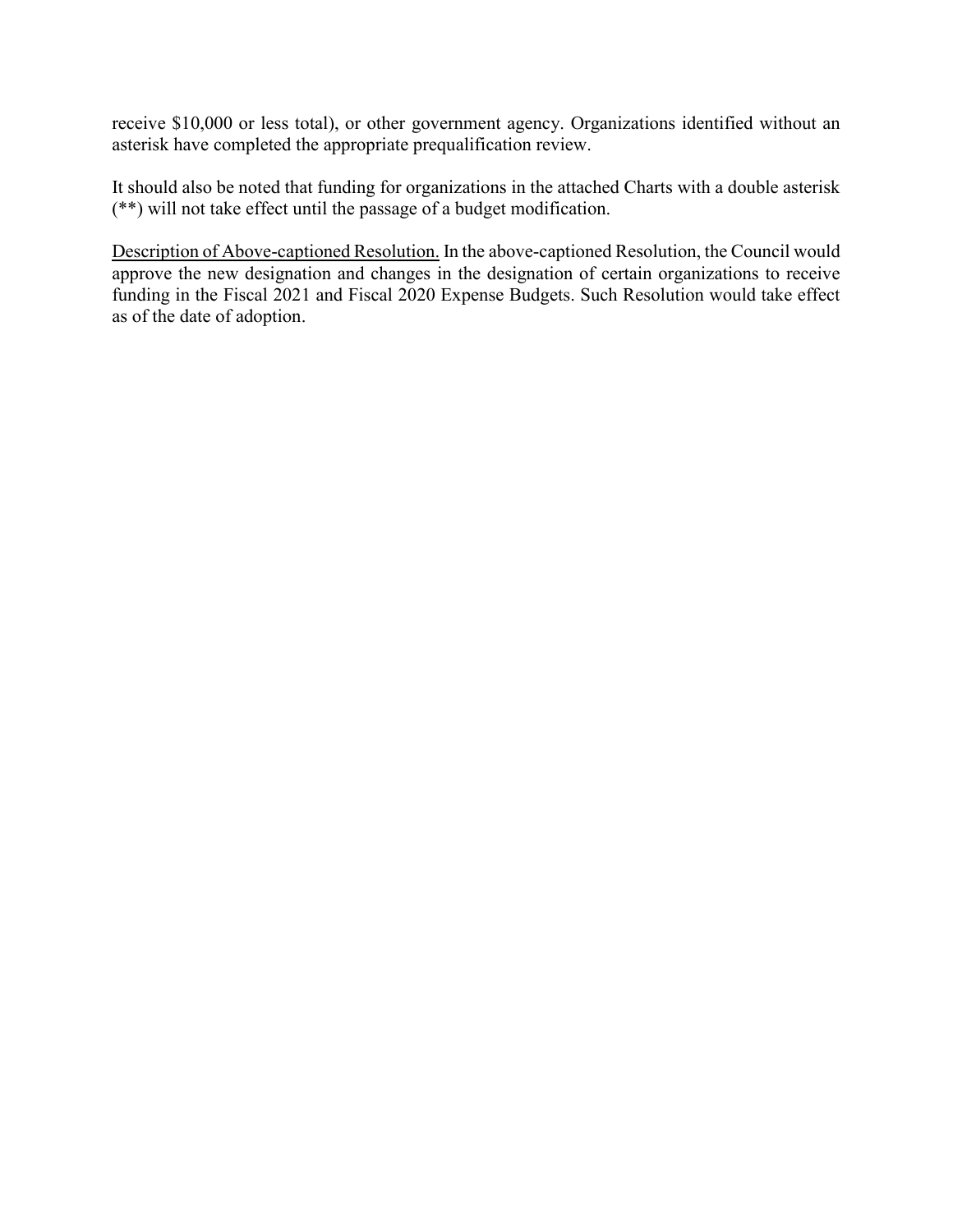#### Preconsidered Res. No.

Resolution approving the new designation and changes in the designation of certain organizations to receive funding in the Expense Budget.

By Council Member Dromm

Whereas, On June 30, 2020, the Council of the City of New York (the "City Council") adopted the expense budget for fiscal year 2021 with various programs and initiatives (the "Fiscal 2021 Expense Budget"); and

Whereas, On June 19, 2019 the Council adopted the expense budget for fiscal year 2020 with various programs and initiatives (the "Fiscal 2020 Expense Budget"); and

Whereas, The City Council is hereby implementing and furthering the appropriations set forth in the Fiscal 2021 and Fiscal 2020 Expense Budgets by approving the new designation and changes in the designation for certain organizations receiving local discretionary funding, and by approving the new designation and changes in the designation for certain organizations receiving funding pursuant to certain initiatives in accordance therewith; and

Whereas, The City Council is hereby implementing and furthering the appropriations set forth in the Fiscal 2021 and Fiscal 2020 Expense Budgets by approving new Description/Scope of Services for certain organizations receiving local, youth and aging discretionary funding and funding pursuant to certain initiatives; now, therefore, be it

Resolved, That the City Council approves the new designation and the changes in the designation of certain organizations receiving local discretionary funding pursuant to the Fiscal 2021 Expense Budget, as set forth in Chart 1; and be it further

Resolved, That the City Council approves the new designation and the changes in the designation of a certain organization receiving funding pursuant to the Boroughwide Needs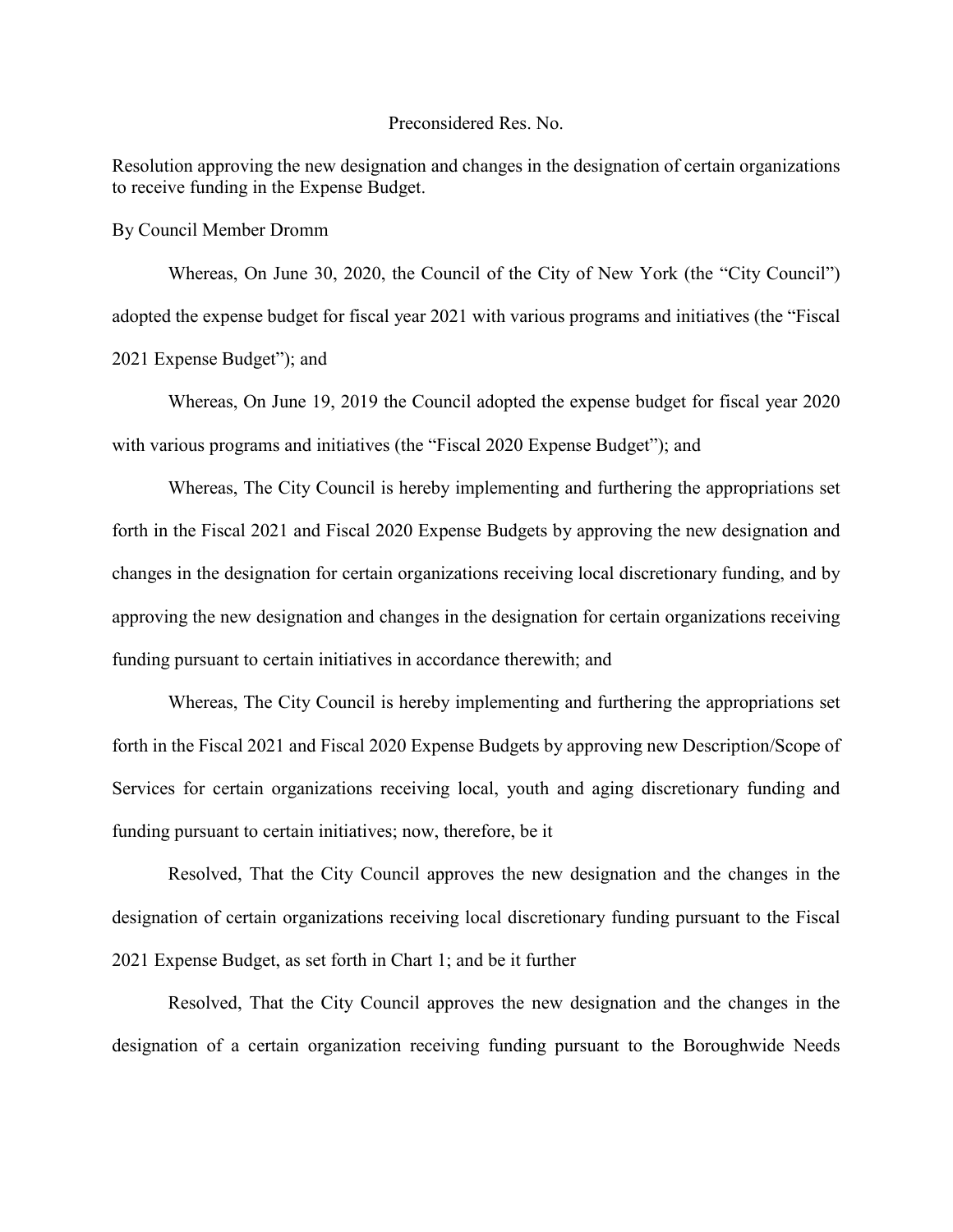Initiative in accordance with the Fiscal 2021 Expense Budget, as set forth in Chart 2; and be it further

Resolved, That the City Council approves the new designation and the changes in the designation of certain organizations receiving funding pursuant to the A Greener NYC Initiative in accordance with the Fiscal 2021 Expense Budget, as set forth in Chart 3; and be it further

Resolved, That the City Council approves the new designation and the changes in the designation of certain organizations receiving funding pursuant to the Cultural After-School Adventure (CASA) Initiative in accordance with the Fiscal 2021 Expense Budget, as set forth in Chart 4; and be it further

Resolved, That the City Council approves the new designation and the changes in the designation of certain organizations receiving funding pursuant to the Cultural Immigrant Initiative in accordance with the Fiscal 2021 Expense Budget, as set forth in Chart 5; and be it further

Resolved, That the City Council approves the new designation of certain organizations receiving funding pursuant to the Digital inclusion and Literacy Initiative in accordance with the Fiscal 2021 Expense Budget, as set forth in Chart 6; and be it further

Resolved, That the City Council approves the new designation and the changes in the designation of certain organizations receiving funding pursuant to the Domestic Violence and Empowerment (DoVE) Initiative in accordance with the Fiscal 2021 Expense Budget, as set forth in Chart 7; and be it further

Resolved, That the City Council approves the new designation of certain organizations receiving funding pursuant to the Food Pantries Initiative in accordance with the Fiscal 2021 Expense Budget, as set forth in Chart 8; and be it further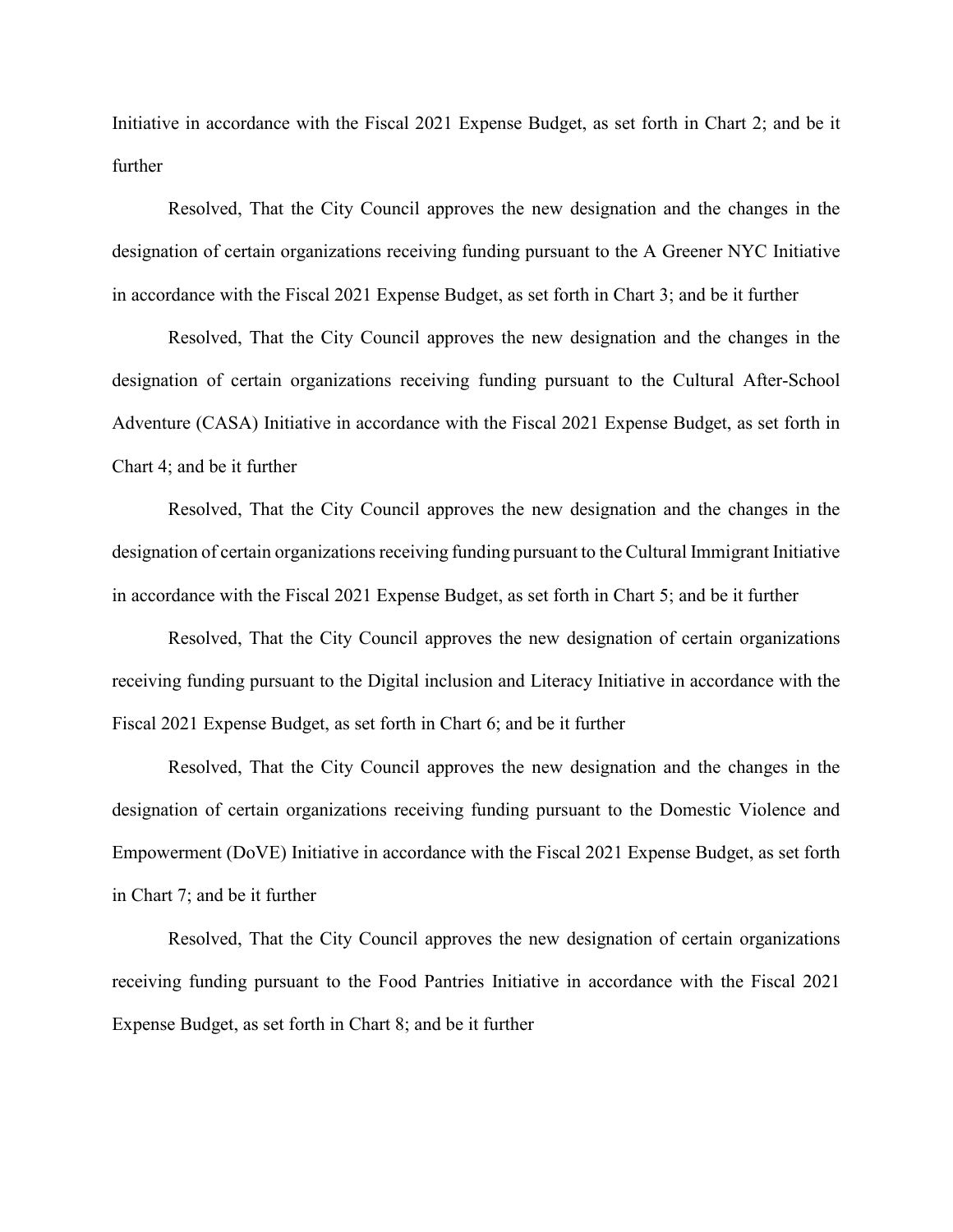Resolved, That the City Council approves the new designation of certain organizations receiving funding pursuant to the Neighborhood Development Grant Initiative in accordance with the Fiscal 2021 Expense Budget, as set forth in Chart 9; and be it further

Resolved, That the City Council approves the new designation and the changes in the designation of certain organizations receiving funding pursuant to the NYC Cleanup Initiative in accordance with the Fiscal 2021 Expense Budget, as set forth in Chart 10; and be it further

Resolved, That the City Council approves the new designation and the changes in the designation of certain organization receiving funding pursuant to the Parks Equity Initiative in accordance with the Fiscal 2021 Expense Budget, as set forth in Chart 11; and be it further

Resolved, That the City Council approves the new designation and the changes in the designation of certain organizations receiving funding pursuant to the Support our Seniors Initiative in accordance with the Fiscal 2021 Expense Budget, as set forth in Chart 12; and be it further

Resolved, That the City Council approves the new designation of certain organizations receiving funding pursuant to the Discretionary Child Care Initiative in accordance with the Fiscal 2021 Expense Budget, as set forth in Chart 13; and be it further

Resolved, That the City Council approves the new designation and the changes in the designation of certain organizations receiving funding pursuant to the Elie Wiesel Holocaust Survivors Initiative in accordance with the Fiscal 2021 Expense Budget, as set forth in Chart 14; and be it further

Resolved, That the City Council approves the changes in the designation of a certain organization receiving funding pursuant to the LGBTQ Inclusive Curriculum Initiative in accordance with the Fiscal 2021 Expense Budget, as set forth in Chart 15; and be it further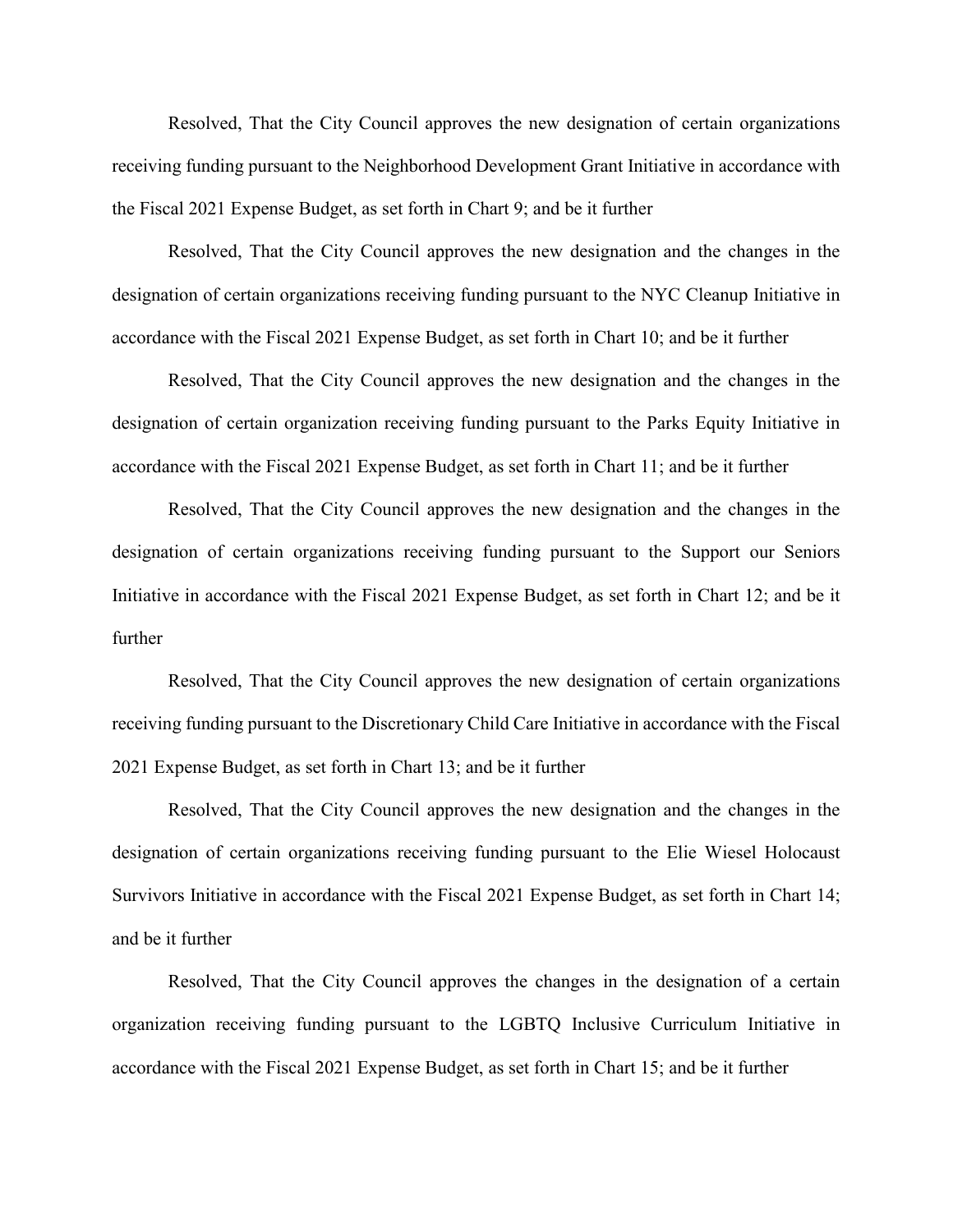Resolved, That the City Council approves the new designation of a certain organization receiving funding pursuant to the LGBT Community Services Initiative in accordance with the Fiscal 2021 Expense Budget, as set forth in Chart 16; and be it further

Resolved, That the City Council approves the changes in the designation of a certain organization receiving funding pursuant to the Community Land Trust Initiative in accordance with the Fiscal 2021 Expense Budget, as set forth in Chart 17; and be it further

Resolved, That the City Council approves the new designation of a certain organization receiving funding pursuant to the Communities of Color Nonprofit Stabilization Fund Initiative in accordance with the Fiscal 2021 Expense Budget, as set forth in Chart 18; and be it further

Resolved, That the City Council approves forth the new designation and the changes in the designation of a certain organization receiving funding pursuant to the Physical Education and Fitness Initiative in accordance with the Fiscal 2021 Expense Budget, as set forth in Chart 19; and be it further

Resolved, That the City Council approves the new designation of a certain organization receiving funding pursuant to the Community Housing Preservation Strategies Initiative in accordance with the Fiscal 2021 Expense Budget, as set forth in Chart 20; and be it further

Resolved, That the City Council approves the changes in the designation of a certain organization receiving funding pursuant to the Crisis Management System Initiative in accordance with the Fiscal 2021 Expense Budget, as set forth in Chart 21; and be it further

Resolved, That the City Council approves the changes in the designation of a certain organization receiving funding pursuant to the Immigrant Health Initiative in accordance with the Fiscal 2021 Expense Budget, as set forth in Chart 22; and be it further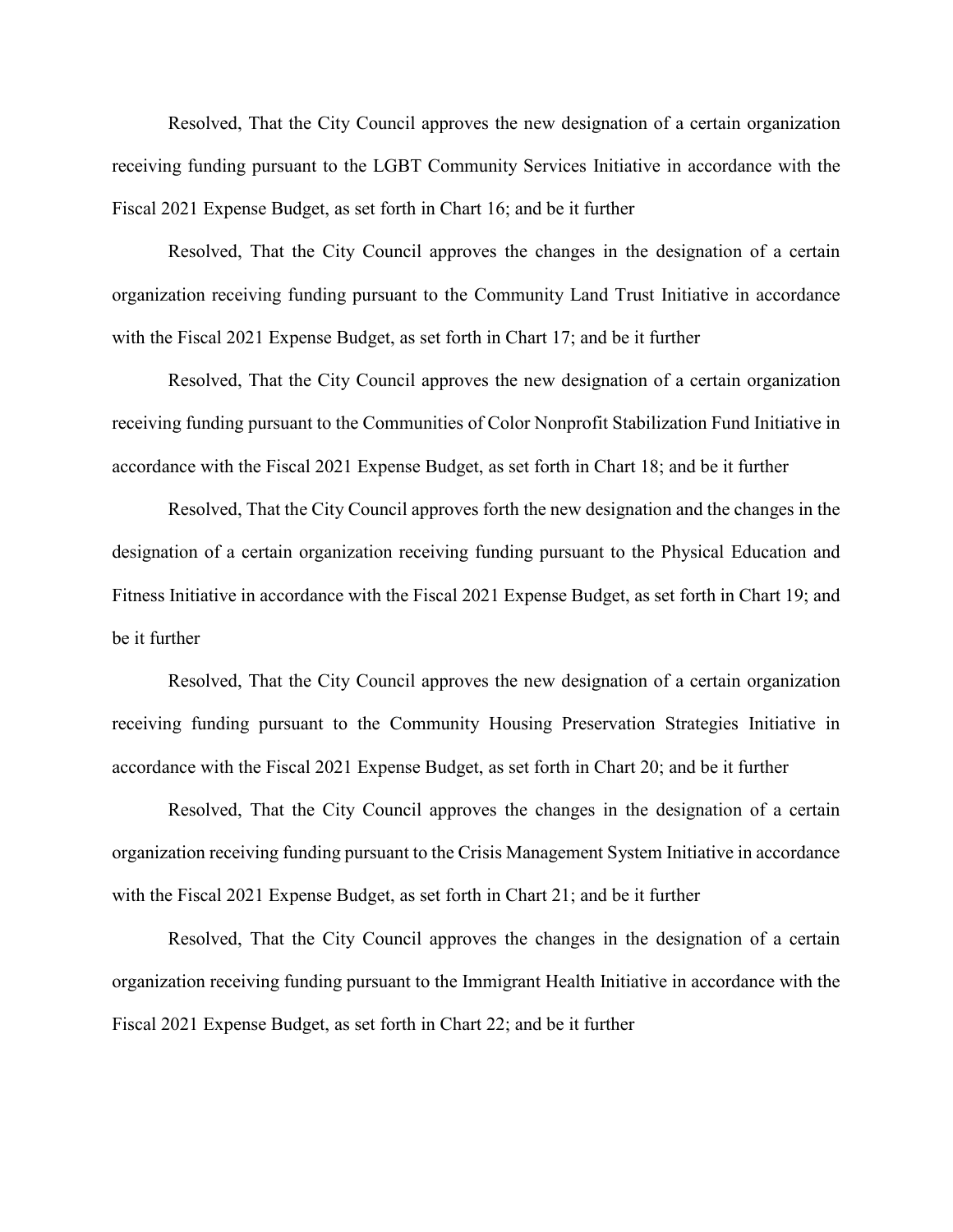Resolved, That the City Council approves forth the new designation and the changes in the designation of certain organizations receiving funding pursuant to the Legal Services for Veterans Initiative in accordance with the Fiscal 2021 Expense Budget, as set forth in Chart 23; and be it further

Resolved, That the City Council approves forth the new designation and the changes in the designation of certain organizations receiving funding pursuant to the Ending the Epidemic Initiative in accordance with the Fiscal 2021 Expense Budget, as set forth in Chart 24; and be it further

Resolved, That the City Council approves forth the new designation and the changes in the designation of certain organizations receiving funding pursuant to the Public Health Funding Backfill Initiative in accordance with the Fiscal 2021 Expense Budget, as set forth in Chart 25; and be it further

Resolved, That the City Council approves forth the new designation and the changes in the designation of certain organizations receiving funding pursuant to the Opioid Prevention and Treatment Initiative in accordance with the Fiscal 2021 Expense Budget, as set forth in Chart 26; and be it further

Resolved, That the City Council approves forth the changes in the designation of a certain organization receiving funding pursuant to the Naturally Occurring Retirement Communities (NORCs) Initiative in accordance with the Fiscal 2021 Expense Budget, as set forth in Chart 27; and be it further

Resolved, That the City Council approves forth the new designation and the changes in the designation of certain organizations receiving funding pursuant to the Senior Centers, Programs,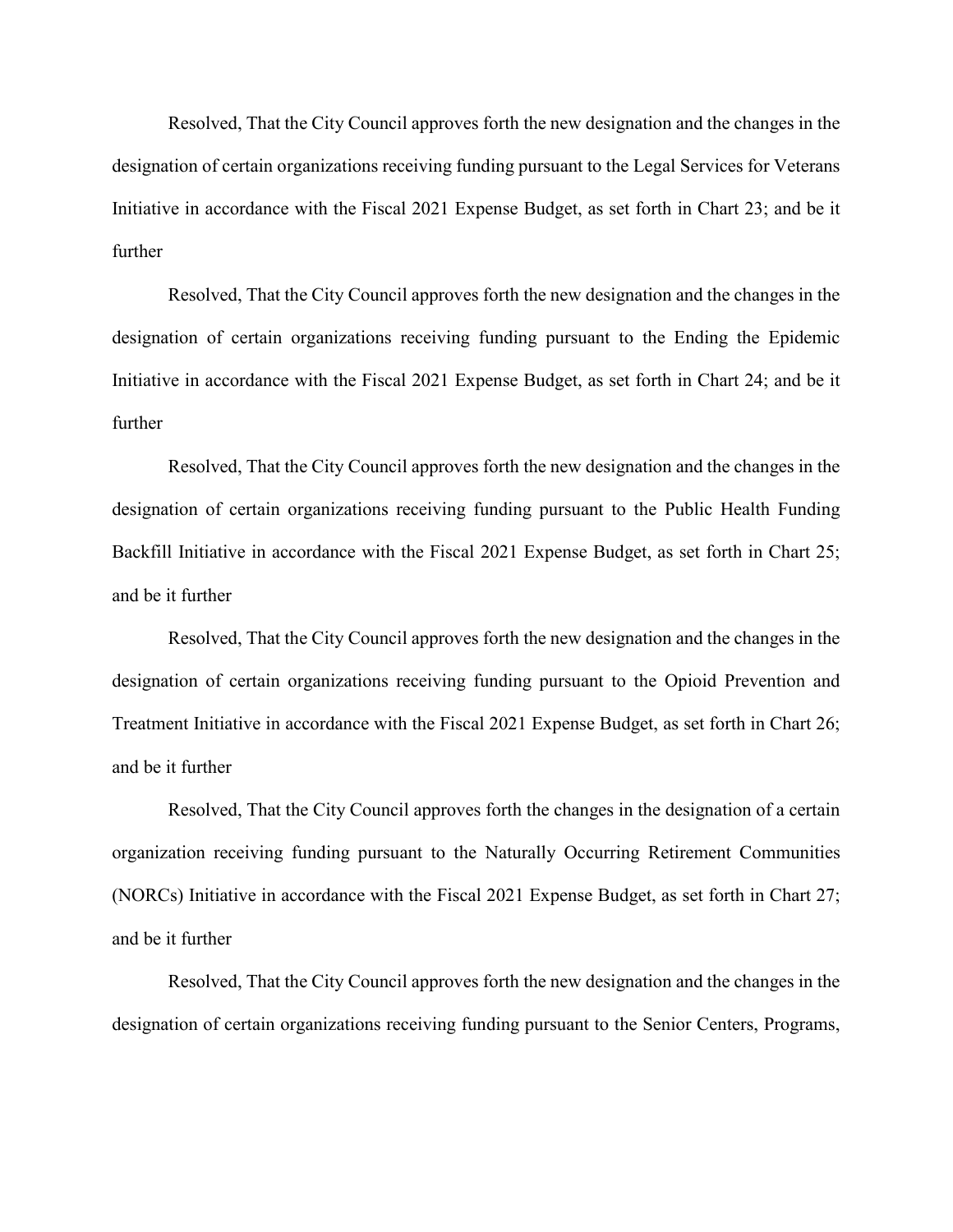and Enhancements Initiative in accordance with the Fiscal 2021 Expense Budget, as set forth in Chart 28; and be it further

Resolved, That the City Council approves the new designation and the changes in the designation of certain organizations receiving local discretionary funding pursuant to the Fiscal 2020 Expense Budget, as set forth in Chart 29; and be it further

Resolved, That the City Council approves the changes in the designation of a certain organization receiving funding pursuant to the A Greener NYC Initiative in accordance with the Fiscal 2020 Expense Budget, as set forth in Chart 30; and be it further

Resolved, That the City Council approves the changes in the designation of a certain organization receiving funding pursuant to the Legal Services for Veterans Initiative in accordance with the Fiscal 2020 Expense Budget, as set forth in Chart 31; and be it further

Resolved, That the City Council approves the amendment of the description for the Description/Scope of Services for certain organizations receiving local, youth and aging discretionary funding and funding for an initiative in accordance with the Fiscal 2021 Expense Budget, as set forth in Chart 32; and be it further

Resolved, That the City Council approves the amendment of the description for the Description/Scope of Services for certain organizations receiving funding for a certain initiative in accordance with the Fiscal 2020 Expense Budget, as set forth in Chart 33; and be it further

Resolved, That the City Council designates the organizations that will receive equipment specifically an automated external defibrillator, funded by the Beating Hearts Initiative as designated in Schedule C for Fiscal 2021, as set forth in Chart 34.

SR LS # 16598 10/29/2020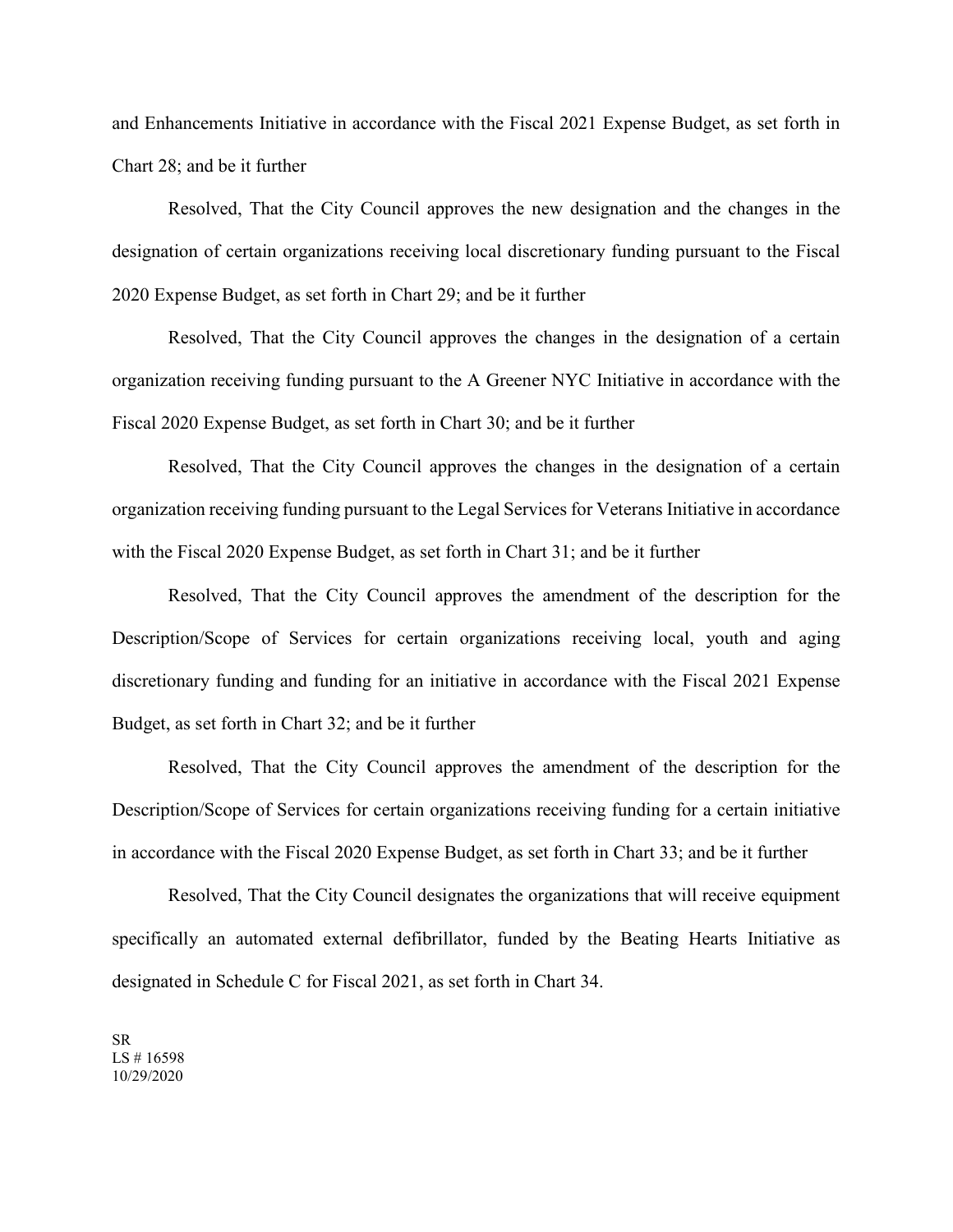| <b>Member</b>  | <b>Organization - Program</b>                                                                                        | <b>EIN Number</b> | <b>Agency</b> | <b>Amount</b> | Agy # | U/A              |
|----------------|----------------------------------------------------------------------------------------------------------------------|-------------------|---------------|---------------|-------|------------------|
| Gjonaj         | Albanian & American Open Hand Association                                                                            | 46-4607518        | <b>DYCD</b>   | (\$10,000)    | 260   | 005              |
| Gjonaj         | Department of Youth and Community Development                                                                        | 13-6400434        | <b>DYCD</b>   | \$10,000      | 260   | 005              |
| Louis          | North Flatbush Avenue District Management Association, Inc. - Council District<br>45                                 | 11-2764038        | <b>DYCD</b>   | (\$5,000)     | 260   | 005              |
| Louis          | Flatbush Nostrand Junction District Management Association, Inc. - Council<br>District 45                            | 87-0793638        | <b>DYCD</b>   | \$5,000       | 260   | 005              |
| Louis          | City University of New York - Brooklyn College ***                                                                   | 13-6400434        | <b>CUNY</b>   | (\$5,000)     | 042   | 001              |
| Louis          | Research Foundation of the City University of New York - Council District 45 ***                                     | 13-1988190        | <b>CUNY</b>   | \$5,000       | 042   | 001              |
| Ampry-Samuel   | Do You Enlightenment and Cultural Empowerment Services, Inc. **                                                      | 46-4636329        | <b>DYCD</b>   | (\$5,000)     | 260   | $\overline{312}$ |
| Ampry-Samuel   | Department of Parks and Recreation - Green Thumb @ Marcus Garvey<br>Development **                                   | 13-6400434        | <b>DPR</b>    | \$5,000       | 846   | 006              |
| Constantinides | City University of New York - CUNY Creative Arts Team Interactive Educational<br>Workshop                            | 13-3893536        | <b>CUNY</b>   | (\$5,000)     | 042   | 001              |
| Constantinides | Research Foundation of the City University of New York - CUNY Creative Arts<br>Team Interactive Educational Workshop | 13-1988190        | <b>CUNY</b>   | \$5,000       | 042   | 001              |
| Rodriguez      | Amayas Bookreads, Inc.                                                                                               | 83-4167441        | <b>DYCD</b>   | (\$5,000      | 260   | 312              |
| Rodriguez      | Renaissance Technical Institute, Inc.                                                                                | 47-2048750        | <b>DYCD</b>   | \$5,000       | 260   | 005              |
| Rodriguez      | Dyckman Resident Association **                                                                                      | 13-3202305        | <b>DYCD</b>   | (\$5,000"     | 260   | 005              |
| Rodriguez      | New York City Housing Authority - Dyckman Resident Association **                                                    | 13-6400434        | <b>HPD</b>    | \$5,000       | 806   | 012              |
| <b>Torres</b>  | Migrant Kitchen Incorporated, The - Meal Distribution Program                                                        | 85-0592518        | <b>DYCD</b>   | (\$92,000)    | 260   | 005              |
| <b>Torres</b>  | Metropolitan New York Coordinating Council on Jewish Poverty, Inc.                                                   | 13-2738818        | <b>DYCD</b>   | \$92,000      | 260   | 005              |
| Ayala          | Educators for Student Success Association, Inc. - Urban Scholars Program                                             | 81-4449558        | <b>DYCD</b>   | (\$5,000)     | 260   | 312              |
| Ayala          | Amayas Bookreads, Inc.                                                                                               | 83-4167441        | <b>DYCD</b>   | \$5,000       | 260   | $\overline{312}$ |
| Cornegy        | City University of New York - CUNY Creative Arts Team Educational Workshops                                          | 13-3893536        | <b>CUNY</b>   | (\$5,000)     | 042   | 001              |
| Cornegy        | Research Foundation of the City University of New York - CUNY Creative Arts<br><b>Team Educational Workshops</b>     | 13-1988190        | <b>CUNY</b>   | \$5,000       | 042   | 001              |
| Cumbo          | Theatre for a New Audience, Inc. - Rental Subsidies - Council District 35                                            | 13-3059081        | <b>DCLA</b>   | (\$5,000      | 126   | 003              |
| Cumbo          | Theatre for a New Audience, Inc.                                                                                     | 13-3059081        | <b>DCLA</b>   | \$5,000       | 126   | 003              |
| Gibson         | United States Wallball Association, Inc. - Handball Tournaments - Council<br>District 16                             | 45-3569022        | <b>DYCD</b>   | (\$5,000)     | 260   | 312              |
| Gibson         | United States Wallball Association, Inc. - Council District 16                                                       | 45-3569022        | <b>DYCD</b>   | \$5,000       | 260   | 312              |
| Levin          | Berry Street Tenants Association, Inc. **                                                                            | 46-5367567        | <b>HPD</b>    | (\$2,500)     | 806   | $\overline{012}$ |
| Levin          | Berry Street Tenants Association, Inc. **                                                                            | 46-5367567        | <b>DYCD</b>   | \$2,500       | 260   | 005              |

\*\* Requires a budget modification for the changes to take effect.

\*\*\* Technical adjustment to designation made in a previous Transparency Resolution.<br>1892 1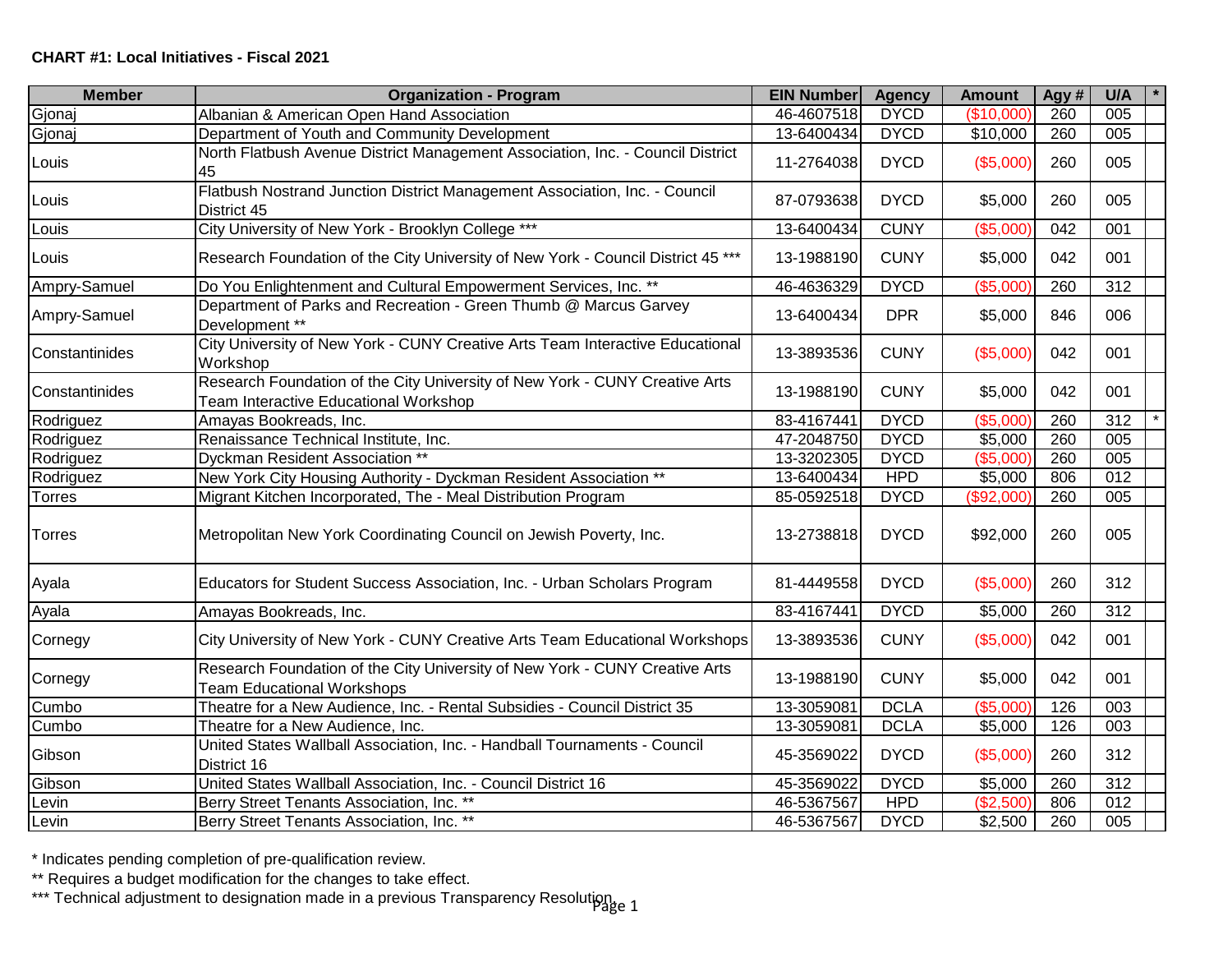## **CHART #2: Boroughwide Needs Initiative - Fiscal 2021**

| Borough                 | Organization -<br>- Program                                            | <b>EIN Number</b> | Aaencv      | Amount   | Agy # | U/A |  |
|-------------------------|------------------------------------------------------------------------|-------------------|-------------|----------|-------|-----|--|
| <b>Bronx Delegation</b> | Council District 17 **<br>New York Botanical Garden -<br>Senior Events | 13-1693134        | <b>DCLA</b> | 920.∖    | 126   | 005 |  |
| <b>Bronx Delegation</b> | <b>INew</b><br>√ York Common Pantrv.<br>. Inc. **                      | 13-31279721       | <b>DYCD</b> | \$20,000 | 260   | 005 |  |

\* Indicates pending completion of pre-qualification review.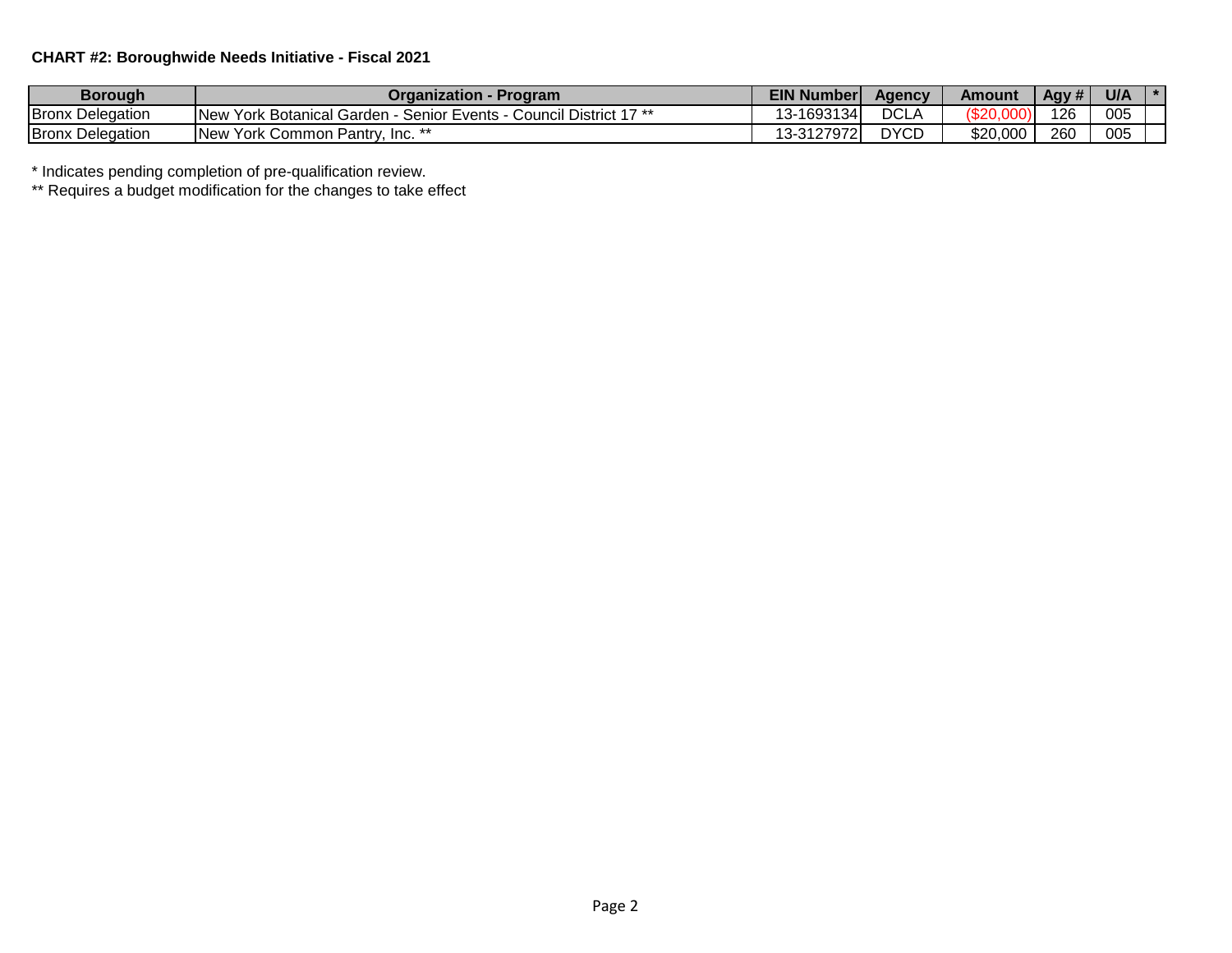#### **CHART #3: A Greener NYC - Fiscal 2021**

| <b>Member</b> | <b>Organization - Program</b>                                             | <b>EIN Number</b> | Agency      | <b>Amount</b> | $\left  \right $ Agy # $\left  \right $ U/A $\left  * \right $ |      |
|---------------|---------------------------------------------------------------------------|-------------------|-------------|---------------|----------------------------------------------------------------|------|
| Adams         | IDepartment of Parks and Recreation - Council District 28                 | 13-6400434        | <b>DPR</b>  | \$10,00       | 846                                                            | 1006 |
| <b>Adams</b>  | Department of Parks and Recreation - Marconi Park - Basketball Backboards | 13-6400434        | <b>DPR</b>  | \$10,000      | 846 006                                                        |      |
|               | Department of Youth and Community Development                             | 13-6400434        | <b>DYCD</b> | (\$35,000)    | 260                                                            | 005  |
| Brannan       | Waterfront Alliance, Inc.                                                 | 13-4355067        | <b>DYCD</b> | \$5,000       | 260                                                            | 005  |
| <b>Torres</b> | Northwest Bronx Community and Clergy Coalition, Inc.                      | 13-2806160        | <b>DYCD</b> | \$30,000      | 260                                                            | 005  |
|               | Department of Youth and Community Development **                          | 13-6400434        | <b>DYCD</b> | (\$10,000     | 260                                                            | 005  |
| Cumbo         | Fort Greene Park Conservancy, Inc. **                                     | 11-3637773        | <b>DPR</b>  | \$10,000      | 846                                                            | 006  |

\* Indicates pending completion of pre-qualification review.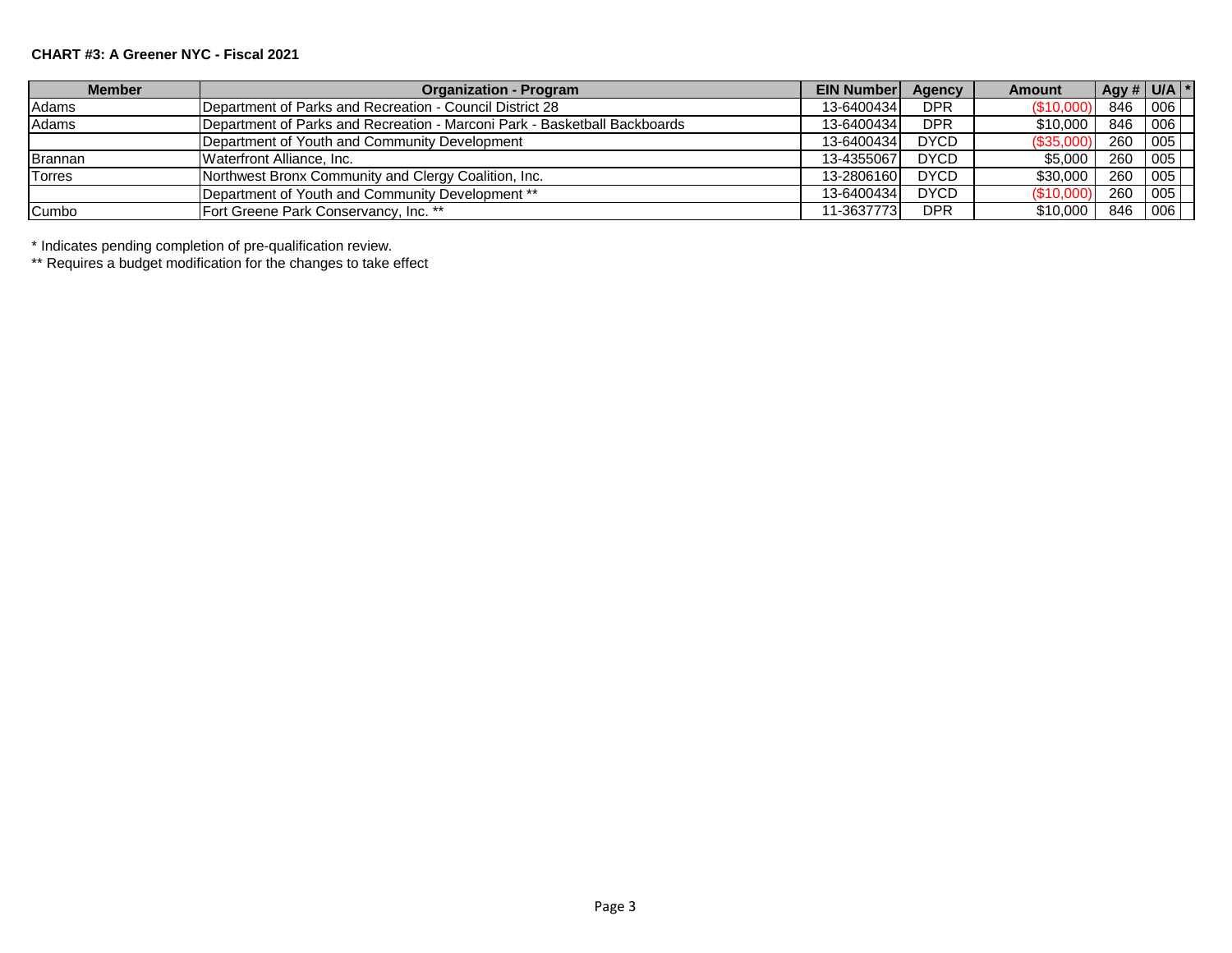### **CHART #4: Cultural After-School Adventure (CASA) - Fiscal 2021**

| <b>Member</b> | <b>Organization - Program</b>                                                                                       | <b>EIN Number</b> | <b>Agency</b> | <b>Amount</b> | Agy # $U/A$ * |                  |
|---------------|---------------------------------------------------------------------------------------------------------------------|-------------------|---------------|---------------|---------------|------------------|
| Louis         | Brooklyn Arts Council, Inc. **                                                                                      | 23-7072915        | <b>DCLA</b>   | (\$20,000)    | 126           | 003              |
| Louis         | Jump-in Enrichment, Inc. - Public School 109 (22K109) **                                                            | 46-5743056        | <b>DYCD</b>   | \$20,000      | 260           | 312              |
| Rodriguez     | New York City H2O - Washington Heights Expeditionary Learning School (06M348) **                                    | 45-3860014        | <b>DCLA</b>   | (\$20,000)    | 126           | 003              |
| Rodriguez     | New York City H2O - Washington Heights Expeditionary Learning School (06M348) **                                    | 45-3860014        | <b>DYCD</b>   | \$20,000      | 260           | 312              |
| <b>Barron</b> | CUNY Creative Arts Team - Public School 66K (18K066)                                                                | 13-3893536        | <b>DCLA</b>   | (S20,000)     | 126           | 003              |
| <b>Barron</b> | Research Foundation of the City University of New York - Public School 66K (18K066)                                 | 13-1988190        | <b>DCLA</b>   | \$20,000      | 126           | 003              |
|               | Department of Cultural Affairs                                                                                      | 13-6400434        | <b>DCLA</b>   | (\$320,000"   | 126           | 003              |
| <b>Torres</b> | Ballet Hispanico of New York, Inc. - Public School 46X Edgar Allan Poe (10X046)                                     | 13-2685755        | <b>DCLA</b>   | \$20,000      | 126           | 003              |
| <b>Torres</b> | Bronx Arts Ensemble, Inc. - Public School 205X Fiorello LaGuardia (10X205)                                          | 51-0186869        | <b>DCLA</b>   | \$20,000      | 126           | 003              |
| <b>Torres</b> | Center for Urban Pedagogy, Inc. - KAPPA International High School (10X374)                                          | 11-3625306        | <b>DCLA</b>   | \$20,000      | 126           | 003              |
| <b>Torres</b> | Creative Arts Workshops for Kids, Inc. - Thomas C. Giordano Middle School 45X (10X045)                              | 13-3638436        | <b>DCLA</b>   | \$20,000      | 126           | 003              |
| <b>Torres</b> | Creative Arts Workshops for Kids, Inc. - Intermediate School 254X (10X254)                                          | 13-3638436        | <b>DCLA</b>   | \$20,000      | 126           | $\overline{003}$ |
| <b>Torres</b> | Little Orchestra Society-Orpheon, Inc., The - Public School 96X Richard Rodgers (11X096)                            | 13-2638292        | <b>DCLA</b>   | \$20,000      | 126           | 003              |
| <b>Torres</b> | Little Orchestra Society-Orpheon, Inc., The - Public School/Intermediate School 54X (10X054)                        | 13-2638292        | <b>DCLA</b>   | \$20,000      | 126           | 003              |
| <b>Torres</b> | Marquis Studios, Ltd. - Public School 57X Crescent (12X057)                                                         | 13-3047206        | <b>DCLA</b>   | \$20,000      | 126           | 003              |
| <b>Torres</b> | Midori Foundation, Inc. - Public School 85X Great Expectations (10X085)                                             | 13-3682472        | <b>DCLA</b>   | \$20,000      | 126           | 003              |
| <b>Torres</b> | Midori Foundation, Inc. - Public School 70X Max Schoenfeld (09X070)                                                 | 13-3682472        | <b>DCLA</b>   | \$20,000      | 126           | $\overline{003}$ |
| <b>Torres</b> | Midtown Management Group, Inc. - Public School 28X Mount Hope (09X028)                                              | 13-3192793        | <b>DCLA</b>   | \$20,000      | 126           | 003              |
| <b>Torres</b> | New York Edge, Inc. - Junior High School 118X William W. Niles (10X118)                                             | 113112635         | <b>DCLA</b>   | \$20,000      | 126           | 003              |
| <b>Torres</b> | Research Foundation of the City University of New York - Public School 9X Ryer Avenue<br>Elementary School (10X009) | 13-1988190        | <b>DCLA</b>   | \$20,000      | 126           | 003              |
| <b>Torres</b> | Young Men's and Young Women's Hebrew Association - Theatre Arts Production Company<br>School (10X225)               | 13-1624229        | <b>DCLA</b>   | \$20,000      | 126           | 003              |
| Rivera        | Henry Street Settlement - Public School 188M (01M188)                                                               | 131562242         | <b>DCLA</b>   | \$20,000      | 126           | 003              |
| Rivera        | Society of the Educational Arts, Inc. - Public School 188M (01M188)                                                 | 113210593         | <b>DCLA</b>   | \$20,000      | 126           | $\overline{003}$ |
| Holden        | New York City H2O - Maspeth High School (24Q585) **                                                                 | 45-3860014        | <b>DCLA</b>   | (\$20,000)    | 126           | 003              |
| Holden        | New York City H2O - Maspeth High School (24Q585) **                                                                 | 45-3860014        | <b>DYCD</b>   | \$20,000      | 260           | 312              |
| Menchaca      | Groundswell Community Mural Project, Inc. - Public School 105 The Blythebourne (20K105)                             | 11-3427213        | <b>DCLA</b>   | (\$20,000)    | 126           | 003              |
| Menchaca      | Groundswell Community Mural Project, Inc. - Public School 295K The Studio School of Arts<br>and Culture (15K295)    | 11-3427213        | <b>DCLA</b>   | \$20,000      | 126           | 003              |
| Louis         | Research Foundation of the City University of New York                                                              | 13-1988190        | <b>DCLA</b>   | (\$20,000)    | 126           | 003              |
| Louis         | Research Foundation of the City University of New York - Public School 119K Amersfort<br>(22K119)                   | 13-1988190        | <b>DCLA</b>   | \$20,000      | 126           | 003              |
| Louis         | Dancewave, Inc.                                                                                                     | 11-2726558        | <b>DCLA</b>   | (\$20,000)    | 126           | 003              |
| Louis         | Dancewave, Inc. - Public School 244K Richard R. Green (18K244)                                                      | 11-2726558        | <b>DCLA</b>   | \$20,000      | 126           | 003              |

\* Indicates pending completion of pre-qualification review.

\*\* Requires a budget modification for the changes to take effect.

\*\*\* Technical adjustment to designation made in a previous Transparency Resolution.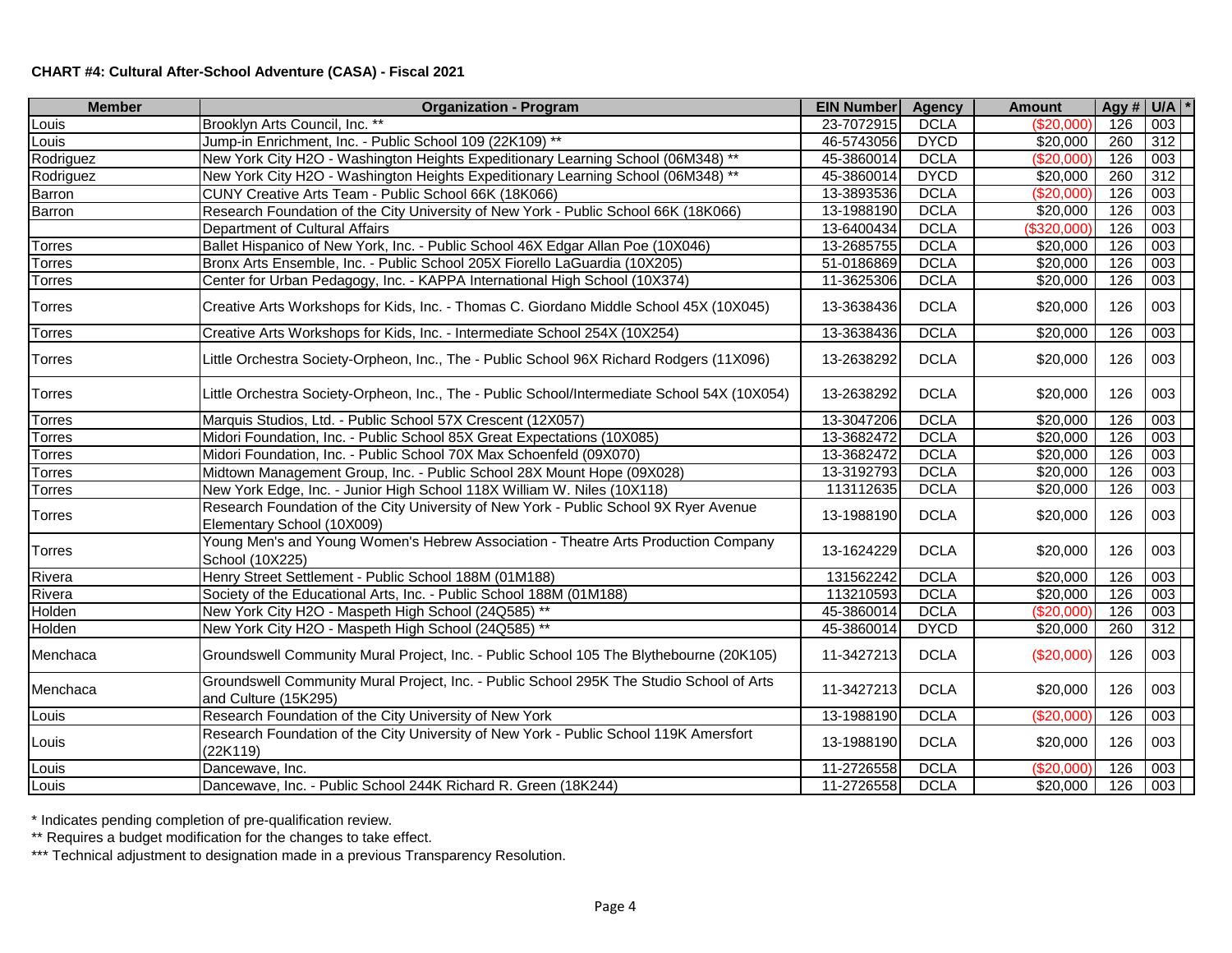### **CHART #4: Cultural After-School Adventure (CASA) - Fiscal 2021 (continued)**

| <b>Member</b> | <b>Organization - Program</b>                                                             | <b>EIN Number</b> | <b>Agency</b> | <b>Amount</b> | Agy # $U/A$ * |     |  |
|---------------|-------------------------------------------------------------------------------------------|-------------------|---------------|---------------|---------------|-----|--|
| Louis         | Ifetayo Cultural Arts Academy, Inc.                                                       | 11-3027538        | <b>DCLA</b>   | (\$20,000)    | 126           | 003 |  |
| Louis         | Ifetayo Cultural Arts Academy, Inc. - Intermediate School 285K Meyer Levin (18K285)       | 11-3027538        | <b>DCLA</b>   | \$20,000      | 126           | 003 |  |
| Louis         | <b>Girl Be Heard Institute</b>                                                            | 27-1848709        | <b>DCLA</b>   | (\$20,000)    | 126           | 003 |  |
| Louis         | Girl Be Heard Institute - Andries Hudde (22K240)                                          | 27-1848709        | <b>DCLA</b>   | \$20,000      | 126           | 003 |  |
| Louis         | <b>Girl Be Heard Institute</b>                                                            | 27-1848709        | <b>DCLA</b>   | (\$20,000)    | 126           | 003 |  |
| Louis         | Girl Be Heard Institute - Intermediate School 381K (22K381)                               | 27-1848709        | <b>DCLA</b>   | \$20,000      | 126           | 003 |  |
| Louis         | Groundswell Community Mural Project, Inc.                                                 | 11-3427213        | <b>DCLA</b>   | (\$20,000)    | 126           | 003 |  |
| Louis         | Groundswell Community Mural Project, Inc. - Midwood High School (22K405)                  | 11-3427213        | <b>DCLA</b>   | \$20,000      | 126           | 003 |  |
| Louis         | Midtown Management Group, Inc.                                                            | 13-3192793        | <b>DCLA</b>   | (\$20,000)    | 126           | 003 |  |
| Louis         | Midtown Management Group, Inc. - Public School 193K Gil Hodges (22K193)                   | 13-3192793        | <b>DCLA</b>   | \$20,000      | 126           | 003 |  |
| Louis         | Midtown Management Group, Inc.                                                            | 13-3192793        | <b>DCLA</b>   | (\$20,000)    | 126           | 003 |  |
| Louis         | Midtown Management Group, Inc. - Public School 315K (22K315)                              | 13-3192793        | <b>DCLA</b>   | \$20,000      | 126           | 003 |  |
| Louis         | Elite Learners, Inc.                                                                      | 81-4482839        | <b>DCLA</b>   | (\$20,000)    | 126           | 003 |  |
| Louis         | Elite Learners, Inc. - Public School 198K (22K198)                                        | 81-4482839        | <b>DCLA</b>   | \$20,000      | 126           | 003 |  |
| Louis         | Moving Mountains, Inc.                                                                    | 26-1407568        | <b>DCLA</b>   | (\$20,000)    | 126           | 003 |  |
| Louis         | Moving Mountains, Inc. - Public School 361K East Flatbush Early Childhood School (22K361) | 26-1407568        | <b>DCLA</b>   | \$20,000      | 126           | 003 |  |
| Louis         | Digital Girl, Inc.                                                                        | 47-2288307        | <b>DYCD</b>   | (\$20,000)    | 260           | 312 |  |
| Louis         | Digital Girl, Inc. - School of Science & Technology (22K152)                              | 47-2288307        | <b>DYCD</b>   | \$20,000      | 260           | 312 |  |
| Louis         | Brooklyn Arts Council, Inc.                                                               | 23-7072915        | <b>DCLA</b>   | $(\$20,000)$  | 126           | 003 |  |
| Louis         | Brooklyn Arts Council, Inc. - Public School 208K Elsa Ebeling (18K208)                    | 23-7072915        | <b>DCLA</b>   | \$20,000      | 126           | 003 |  |

\* Indicates pending completion of pre-qualification review.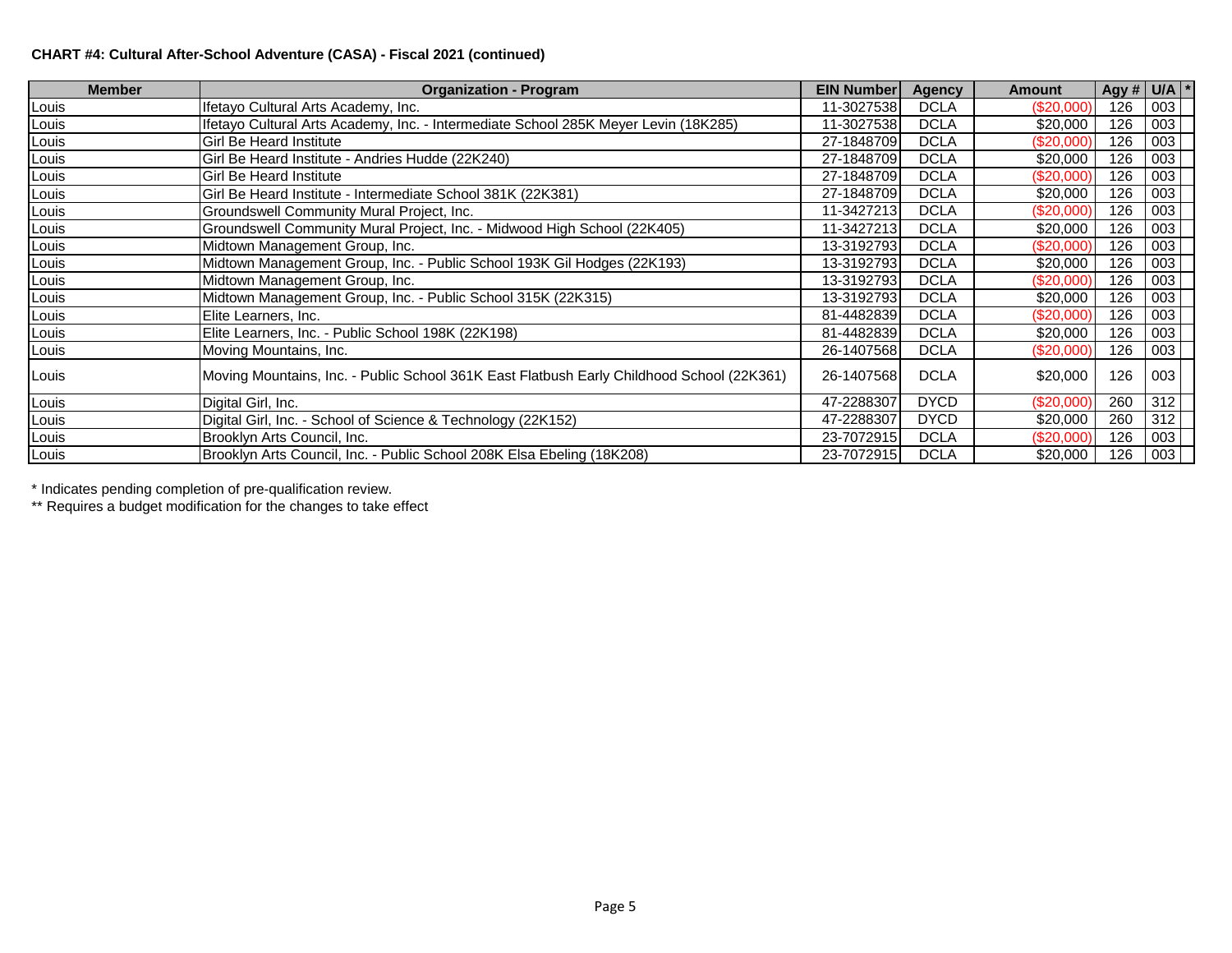### **CHART #5: Cultural Immigrant Initiative - Fiscal 2021**

| <b>Member</b>  | <b>Organization - Program</b>                                            | <b>EIN Number</b> | Agency      | <b>Amount</b> | Agy # $U/A$ * |     |  |
|----------------|--------------------------------------------------------------------------|-------------------|-------------|---------------|---------------|-----|--|
| Borelli        | New York City H2O - Culture and Environmental Education Walking Tours ** | 45-3860014        | <b>DCLA</b> | (\$25,000)    | 126           | 003 |  |
| <b>Borelli</b> | New York City H2O - Culture and Environmental Education Walking Tours ** | 45-3860014        | <b>DYCD</b> | \$25,000      | 260           | 005 |  |
| Holden         | New York City H2O **                                                     | 45-3860014        | <b>DCLA</b> | (\$20,000)    | 126           | 003 |  |
| Holden         | New York City H2O **                                                     | 45-3860014        | <b>DYCD</b> | \$20,000      | 260           | 312 |  |
| Chin           | New York City H2O **                                                     | 45-3860014        | <b>DCLA</b> | (S10,000)     | 126           | 003 |  |
| Chin           | New York City H2O **                                                     | 45-3860014        | <b>DYCD</b> | \$10,000      | 260           | 312 |  |
|                | Department of Cultural Affairs                                           | 13-6400434        | <b>DCLA</b> | (\$125,000)   | 126           | 003 |  |
| Torres         | Bronx River Art Center, Inc.                                             | 13-3261148        | <b>DCLA</b> | \$25,000      | 126           | 003 |  |
| <b>Torres</b>  | Girl Be Heard Institute - Tremont United Methodist Church                | 27-1848709        | <b>DCLA</b> | \$25,000      | 126           | 003 |  |
| <b>Torres</b>  | Renaissance Youth Center - Jonas Bronck Academy (10X228)                 | 13-4122438        | <b>DCLA</b> | \$25,000      | 126           | 003 |  |
| <b>Torres</b>  | Renaissance Youth Center - Intermediate School 254X (10X254)             | 13-4122438        | <b>DCLA</b> | \$25,000      | 126           | 003 |  |
| <b>Torres</b>  | Spanish Dance Arts Company - Public School 032X (10X032)                 | 13-3286419        | <b>DCLA</b> | \$25,000      | 126           | 003 |  |

\* Indicates pending completion of pre-qualification review.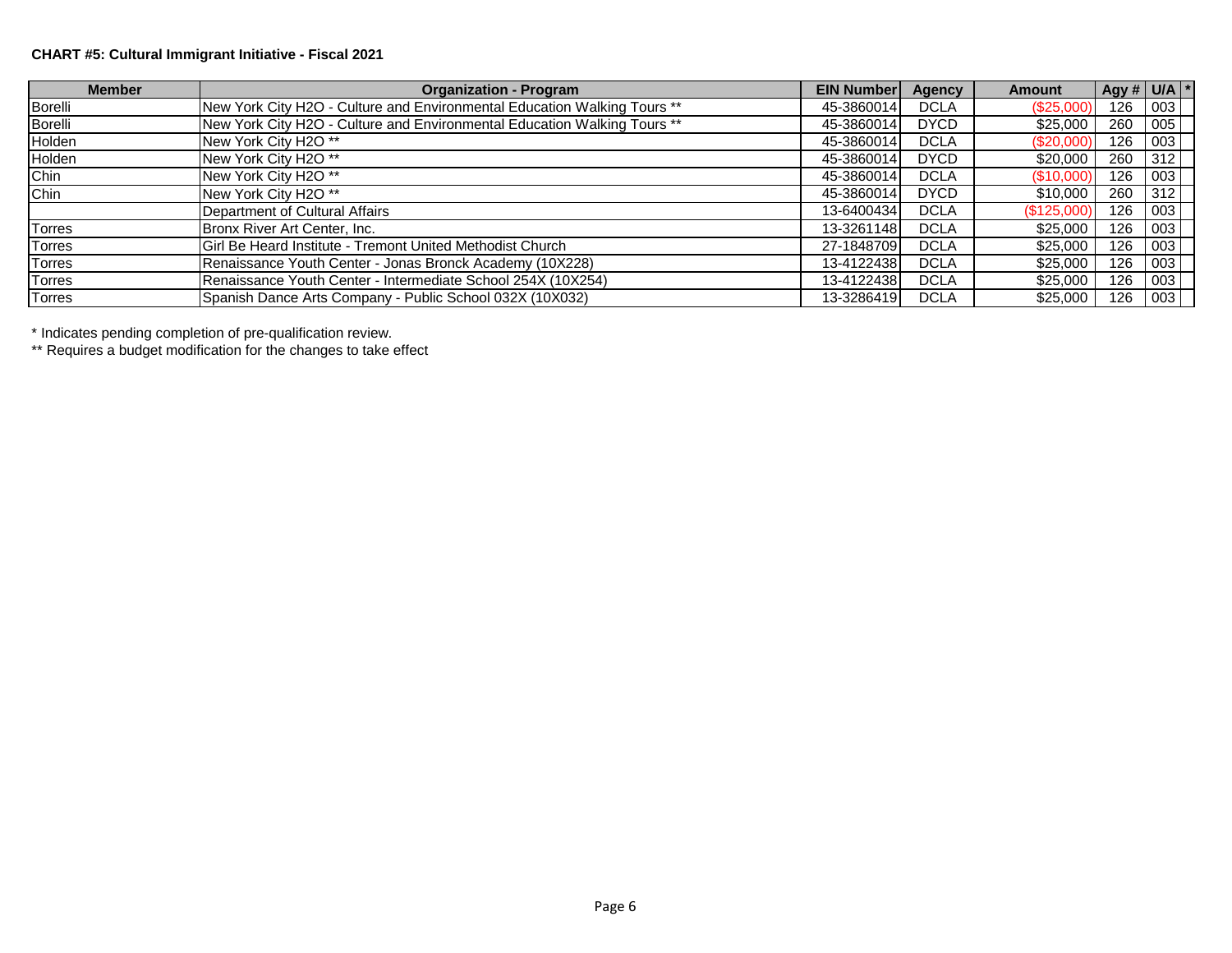### **CHART #6: Digital Inclusion and Literacy Initiative - Fiscal 2021**

| <b>Member</b> | Organization - Program                        | <b>EIN Number</b> | Agency      | Amount            | Agy # $U/A$ * |     |  |
|---------------|-----------------------------------------------|-------------------|-------------|-------------------|---------------|-----|--|
|               | Department of Youth and Community Development | 13-6400434        | <b>DYCD</b> | $($ \$40.0 $\cap$ | 260           | 005 |  |
| Torres        | Mouse, Inc.                                   | 13-3973196        | <b>DYCD</b> | \$15,000          | 260           | 005 |  |
| <b>Torres</b> | Simon Wiesenthal Center. Inc.                 | 95-3964928        | <b>DYCD</b> | \$15,000          | 260           | 005 |  |
| Dromm         | Simon Wiesenthal Center, Inc.                 | 95-3964928        | <b>DYCD</b> | \$10,000          | 260           | 005 |  |

\* Indicates pending completion of pre-qualification review.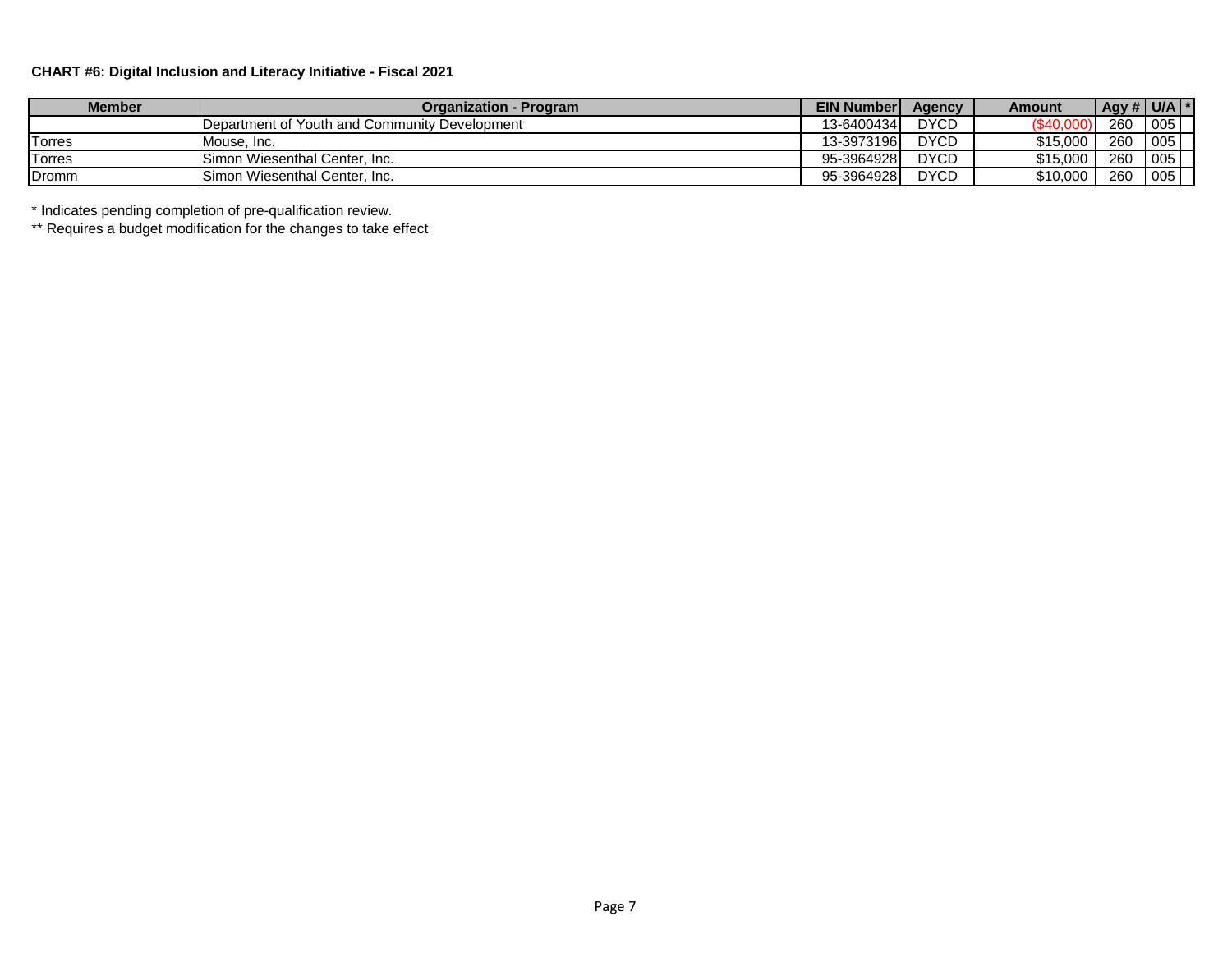### **CHART #7: Domestic Violence and Empowerment (DoVE) Initiative - Fiscal 2021**

| <b>Member</b> | <b>Organization - Program</b>                                      | <b>EIN Number</b> | Agency      | <b>Amount</b> | Agy # $U/A$ * |     |  |
|---------------|--------------------------------------------------------------------|-------------------|-------------|---------------|---------------|-----|--|
| Louis         | Shalom Task Force, Inc.                                            | 11-3207504        | <b>MOCJ</b> | (\$1,000)     | 098           | 002 |  |
|               | Mayor's Office of Criminal Justice                                 | 13-6400434        | <b>MOCJ</b> | \$1,000       | 098           | 002 |  |
|               | Mayor's Office of Criminal Justice                                 | 13-6400434        | <b>MOCJ</b> | (\$376,593)   | 098           | 002 |  |
| <b>Torres</b> | Arab-American Family Support Center, Inc., The                     | 11-3167245        | <b>MOCJ</b> | \$5,000       | 098           | 002 |  |
| <b>Torres</b> | Bronx Parent Housing Network, Inc.                                 | 13-4100758        | <b>MOCJ</b> | \$78,000      | 098           | 002 |  |
| <b>Torres</b> | Hebrew Home for the Aged at Riverdale, The                         | 13-1739971        | <b>MOCJ</b> | \$30,000      | 098           | 002 |  |
| <b>Torres</b> | Nazareth Housing, Inc.                                             | 13-3176952        | <b>MOCJ</b> | \$85,000      | 098           | 002 |  |
| <b>Torres</b> | Northern Manhattan Coalition for Immigrant Rights                  | 13-3255591        | <b>MOCJ</b> | \$15,000      | 098           | 002 |  |
| <b>Torres</b> | <b>Urban Justice Center</b>                                        | 13-3442022        | <b>MOCJ</b> | \$10,000      | 098           | 002 |  |
| Eugene        | Council of Jewish Organizations of Flatbush, Inc.                  | 11-2864728        | <b>MOCJ</b> | \$16,593      | 098           | 002 |  |
| Eugene        | Arab-American Family Support Center, Inc., The                     | 11-3167245        | <b>MOCJ</b> | \$25,000      | 098           | 002 |  |
| Eugene        | Crown Heights Jewish Community Council, Inc.                       | 23-7390996        | <b>MOCJ</b> | \$25,000      | 098           | 002 |  |
| Eugene        | Council of Peoples Organization, Inc.                              | 75-3046891        | <b>MOCJ</b> | \$25,000      | 098           | 002 |  |
| Eugene        | Metropolitan New York Coordinating Council on Jewish Poverty, Inc. | 13-2738818        | <b>MOCJ</b> | \$27,000      | 098           | 002 |  |
| Matteo        | Legal Services NYC                                                 | 13-2600199        | <b>MOCJ</b> | \$35,000      | 098           | 002 |  |

\* Indicates pending completion of pre-qualification review.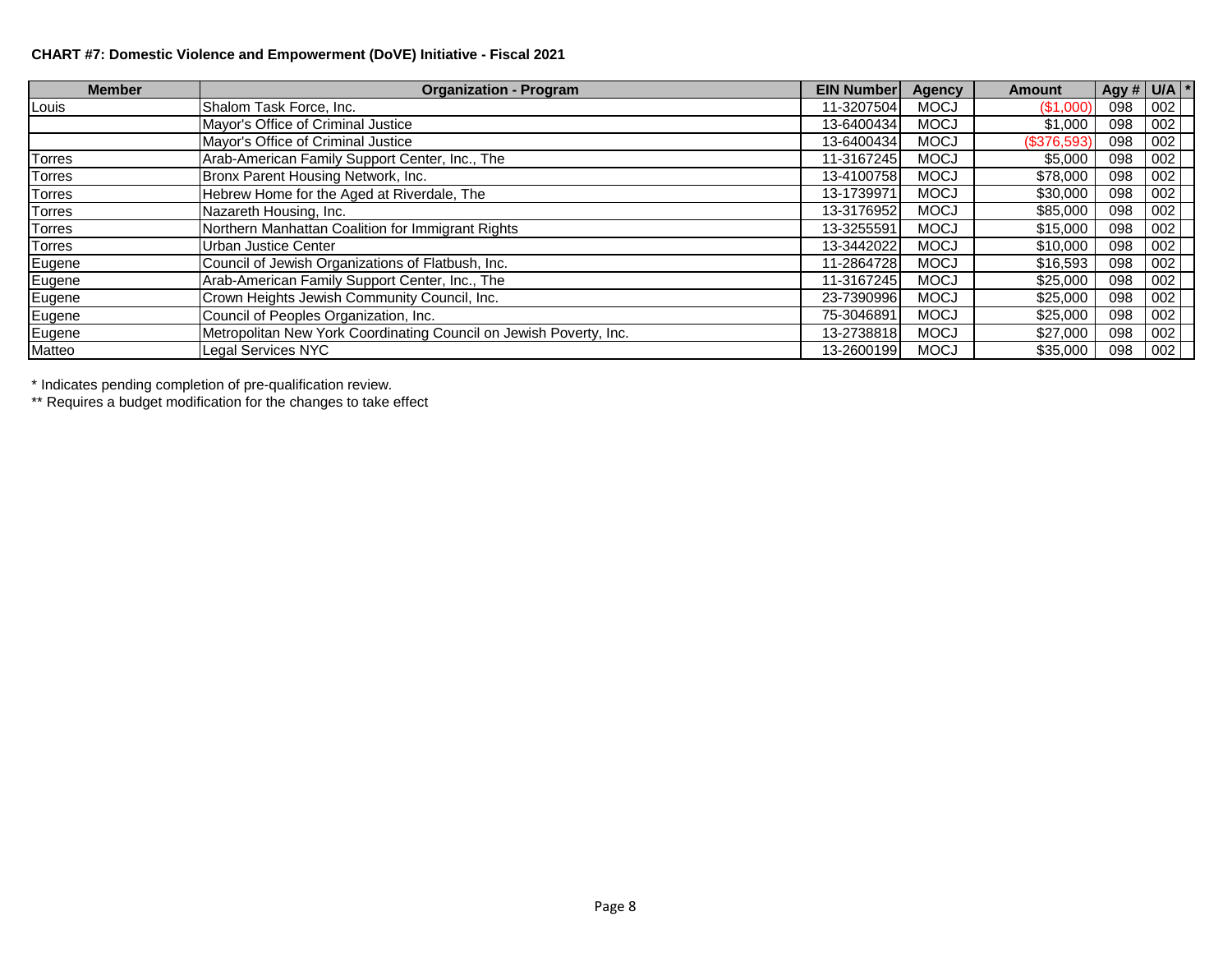#### **CHART #8: Food Pantries Initiative - Fiscal 2021**

| <b>Borough</b>             | <b>Organization - Program</b>                                                                       | <b>EIN Number</b> | <b>Agency</b> | <b>Amount</b> | Agy# | $U/A$ $*$ |  |
|----------------------------|-----------------------------------------------------------------------------------------------------|-------------------|---------------|---------------|------|-----------|--|
|                            | Department of Youth and Community Development                                                       | 13-6400434        | <b>DYCD</b>   | (\$249,593    | 260  | 005       |  |
| <b>Bronx Delegation</b>    | Food Bank For New York City - The Grace of God Ministries Church Inc. - EFRO# 85226                 | 13-3179546        | <b>DYCD</b>   | \$6,734       | 260  | 005       |  |
| <b>Bronx Delegation</b>    | Food Bank For New York City - St Luke's Senior Community Program - EFRO# 80161                      | 13-3179546        | <b>DYCD</b>   | \$6,733       | 260  | 005       |  |
| <b>Bronx Delegation</b>    | Food Bank For New York City - Shiloh Temple Penetocosatl Church - EFRO# 80142                       | 13-3179546        | <b>DYCD</b>   | \$6,733       | 260  | 005       |  |
| <b>Bronx Delegation</b>    | Food Bank For New York City - Penetcostal Care Community Outreach - EFRO# 83333                     | 13-3179546        | <b>DYCD</b>   | \$6,733       | 260  | 005       |  |
| <b>Bronx Delegation</b>    | Food Bank For New York City - Immaculate Conception Church - EFRO# 81671                            | 13-3179546        | <b>DYCD</b>   | \$6,734       | 260  | 005       |  |
| <b>Bronx Delegation</b>    | Food Bank For New York City - Immaculate Conception Church - EFRO# 81838                            | 13-3179546        | <b>DYCD</b>   | \$6,733       | 260  | 005       |  |
| <b>Bronx Delegation</b>    | Food Bank For New York City - Igelsia De Dios Penecostal - EFRO# 83469                              | 13-3179546        | <b>DYCD</b>   | \$6,734       | 260  | 005       |  |
| <b>Bronx Delegation</b>    | Food Bank For New York City - Faith Apostolic Gospel Temple - EFRO# 85177                           | 13-3179546        | <b>DYCD</b>   | \$6,733       | 260  | 005       |  |
| <b>Bronx Delegation</b>    | Food Bank For New York City - Ebenezer Pilgrim Holiness Church - EFRO# 85248                        | 13-3179546        | <b>DYCD</b>   | \$6,733       | 260  | 005       |  |
| <b>Bronx Delegation</b>    | Food Bank For New York City - East 233rd Street Senior Center - EFRO#83900                          | 13-3179546        | <b>DYCD</b>   | \$6,734       | 260  | 005       |  |
| <b>Bronx Delegation</b>    | Food Bank For New York City - Co-op City Seventh Day Adventist Church - EFRO# 85307                 | 13-3179546        | <b>DYCD</b>   | \$6,733       | 260  | 005       |  |
| <b>Bronx Delegation</b>    | Food Bank For New York City - City of Faith Church of God - EFRO# 83304                             | 13-3179546        | <b>DYCD</b>   | \$6,733       | 260  | 005       |  |
| <b>Bronx Delegation</b>    | Food Bank For New York City - Bronx Bethany of Community Cooperation - EFRO# 85109                  | 13-3179546        | <b>DYCD</b>   | \$6,733       | 260  | 005       |  |
| <b>Bronx Delegation</b>    | Food Bank For New York City - Black Forum of Coop City Inc - EFRO# 80085                            | 13-3179546        | <b>DYCD</b>   | \$6,734       | 260  | 005       |  |
| <b>Bronx Delegation</b>    | Food Bank For New York City - Agatha House Foundation Mobile Pantry - EFRO# 85507                   | 13-3179546        | <b>DYCD</b>   | \$6,733       | 260  | 005       |  |
| <b>Brooklyn Delegation</b> | Food Bank For New York City - Church of God of Salvation - EFRO# 87341                              | 13-3179546        | <b>DYCD</b>   | \$5,000       | 260  | 005       |  |
| <b>Brooklyn Delegation</b> | Boro Park Jewish Communty Council - Food Pantry                                                     | 11-3475993        | <b>DYCD</b>   | \$5,316       | 260  | 005       |  |
| <b>Brooklyn Delegation</b> | Crown Heights Youth Collective, Inc. - Food Pantry                                                  | 11-2506422        | <b>DYCD</b>   | \$5,322       | 260  | 005       |  |
| <b>Brooklyn Delegation</b> | Jewish Community Council of Canarsie, Inc. - Food Pantry                                            | 11-2608645        | <b>DYCD</b>   | \$5,316       | 260  | 005       |  |
| <b>Brooklyn Delegation</b> | Metropolitan Council on Jewish Poverty - Food Pantry                                                | 13-2738818        | <b>DYCD</b>   | \$25,000      | 260  | 005       |  |
| <b>Brooklyn Delegation</b> | National Committee for the Furtherance of Jewish Education - Food Pantry                            | 11-6003180        | <b>DYCD</b>   | \$5,316       | 260  | 005       |  |
| <b>Brooklyn Delegation</b> | Food Bank For New York City - Calvary Pentecostal Church - EFRO# 80336                              | 13-3179546        | <b>DYCD</b>   | \$5,316       | 260  | 005       |  |
| <b>Brooklyn Delegation</b> | Food Bank For New York City - CAMBA Food Pantry - EFRO# 81742                                       | 13-3179546        | <b>DYCD</b>   | \$5,316       | 260  | 005       |  |
| <b>Brooklyn Delegation</b> | Food Bank For New York City - Crown Heights Community Outreach Center - EFRO# 84946                 | 13-3179546        | <b>DYCD</b>   | \$5,316       | 260  | 005       |  |
| <b>Brooklyn Delegation</b> | Food Bank For New York City - Fernande Valme Ministries, Inc. - EFRO# 83444                         | 13-3179546        | <b>DYCD</b>   | \$5,316       | 260  | 005       |  |
| <b>Brooklyn Delegation</b> | Food Bank For New York City - Flatbush SDA Church - EFRO# 82347                                     | 13-3179546        | <b>DYCD</b>   | \$5,316       | 260  | 005       |  |
| <b>Brooklyn Delegation</b> | Food Bank For New York City - Fort Greene Council Hazel Brooks Neighborhood Center -<br>EFRO# 85290 | 13-3179546        | <b>DYCD</b>   | \$5,316       | 260  | 005       |  |
| <b>Brooklyn Delegation</b> | Food Bank For New York City - Gospel Tabernacle Church of Jesus Christ - EFRO# 84339                | 13-3179546        | <b>DYCD</b>   | \$5,316       | 260  | 005       |  |
| <b>Brooklyn Delegation</b> | Food Bank For New York City - Grace Reformed Church of Flatbush - EFRO# 85172                       | 13-3179546        | <b>DYCD</b>   | \$5,316       | 260  | 005       |  |
| <b>Brooklyn Delegation</b> | Food Bank For New York City - Holy Cross Food Church Pantry - EFRO# 80296                           | 13-3179546        | <b>DYCD</b>   | \$5,316       | 260  | 005       |  |
| <b>Brooklyn Delegation</b> | Food Bank For New York City - Holy Innocents - EFRO# 82905                                          | 13-3179546        | <b>DYCD</b>   | \$5,316       | 260  | 005       |  |
| <b>Brooklyn Delegation</b> | Food Bank For New York City - Horeb SDA Community Services - EFRO# 80299                            | 13-3179546        | <b>DYCD</b>   | \$5,316       | 260  | 005       |  |
| <b>Brooklyn Delegation</b> | Food Bank For New York City - More Grace Redemptive Center - EFRO# 83608                            | 13-3179546        | <b>DYCD</b>   | \$5,316       | 260  | 005       |  |
| <b>Brooklyn Delegation</b> | Food Bank For New York City - Family Life Development Center - EFRO# 83616                          | 13-3179546        | <b>DYCD</b>   | \$5,000       | 260  | 005       |  |
| <b>Brooklyn Delegation</b> | Food Bank For New York City - St. Matthews's RC Church - EFRO# 80398                                | 13-3179546        | <b>DYCD</b>   | \$6,000       | 260  | 005       |  |

\* Indicates pending completion of pre-qualification review.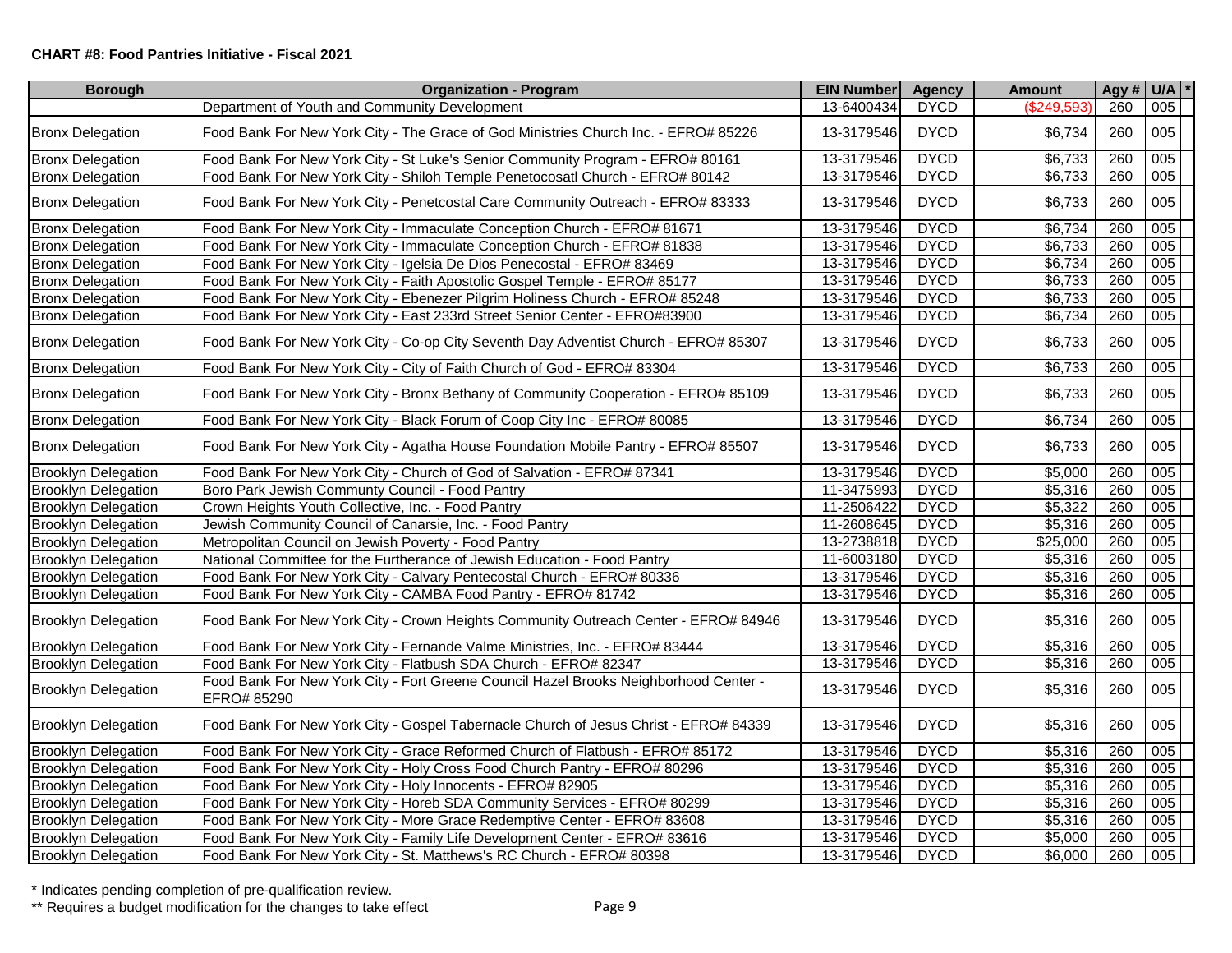### **CHART #8: Food Pantries Initiative - Fiscal 2021 (continued)**

| <b>Borough</b>             | <b>Organization - Program</b>                                           | <b>EIN Number</b> | Agency      | Amount  | Agy # $ $ U/A $ $ <sup>*</sup> |     |
|----------------------------|-------------------------------------------------------------------------|-------------------|-------------|---------|--------------------------------|-----|
| <b>Brooklyn Delegation</b> | <b>IFood Bank For New York City - Chance for Children - EFRO# 81748</b> | 13-3179546        | <b>DYCD</b> | \$5,000 | 260                            | 005 |
| <b>Brooklyn Delegation</b> | Community Help in Park Slope, Inc. - Food Pantry                        | 11-2449994        | <b>DYCD</b> | \$4.382 | 260                            | 005 |
| <b>Brooklyn Delegation</b> | Masbia - Food Pantry                                                    | 20-1923521        | <b>DYCD</b> | \$4.382 | 260                            | 005 |
| <b>Brooklyn Delegation</b> | <b>IPeople In Need. Inc. - Food Pantry</b>                              | 81-2473789        | <b>DYCD</b> | \$4,382 | 260                            | 005 |
| <b>Brooklyn Delegation</b> | Council of Peoples Organization, Inc. - Food Pantry                     | 75-3046891        | <b>DYCD</b> | \$4,385 | 260                            | 005 |

\* Indicates pending completion of pre-qualification review.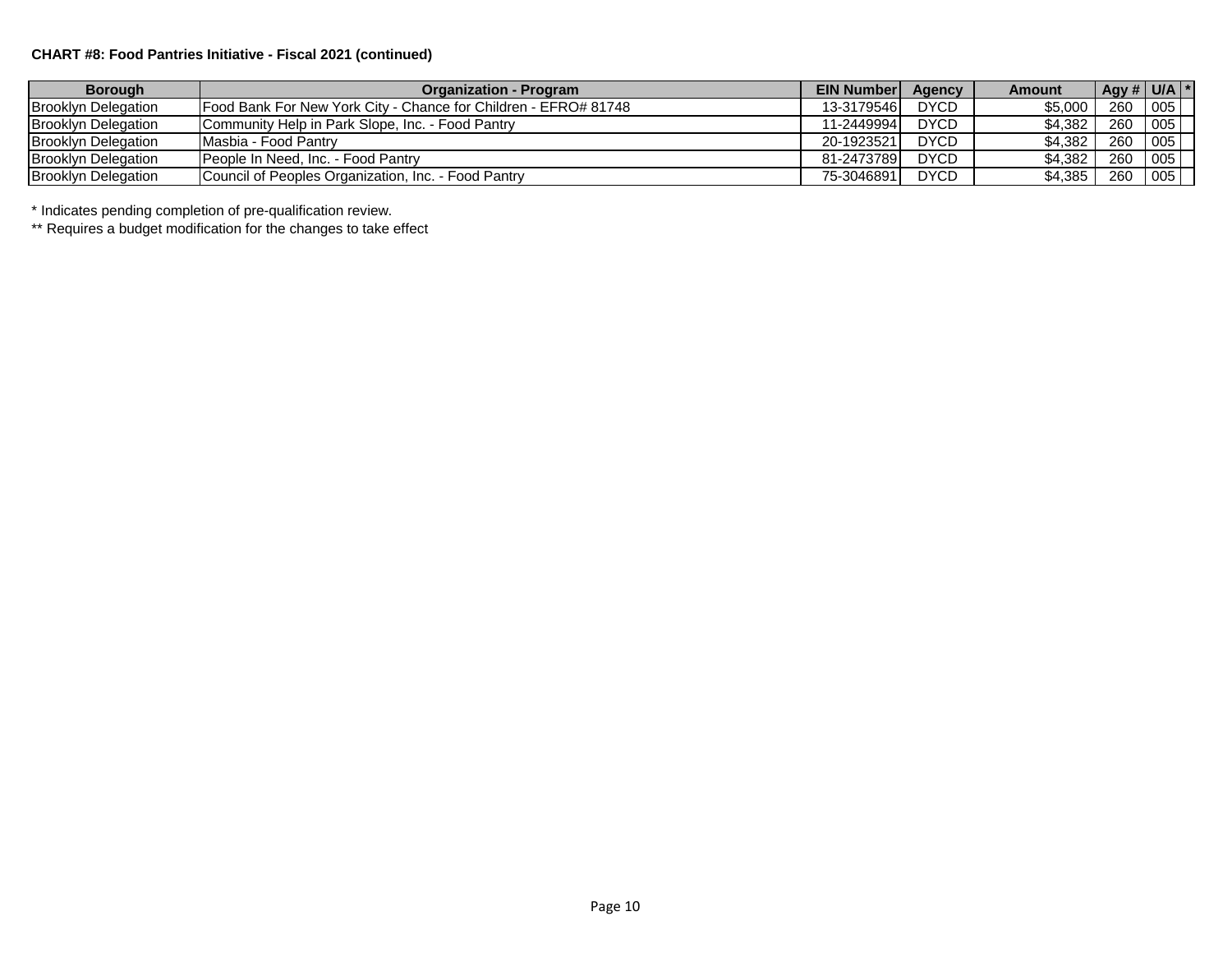### **CHART #9: Neighborhood Development Grant Initiative - Fiscal 2021**

| <b>Member</b> | Organization - Program                                                           | <b>EIN Number</b> | Agency     | Amount      | $\overline{AB}$ Agy # $\overline{U/A}$ $\overline{Y}$ |     |
|---------------|----------------------------------------------------------------------------------|-------------------|------------|-------------|-------------------------------------------------------|-----|
|               | Department of Small Business Services                                            | 13-6400434        | <b>SBS</b> | <b>C</b> 40 | 801                                                   | 002 |
| Brannan       | <b>IBrooklyn Alliance.</b><br>∴Inc.                                              | 11-2145956        | <b>SBS</b> | \$20,000    | 801                                                   | 002 |
| <b>Torres</b> | <b>IFordham Road District Management Association, Inc. - Merchant Organizing</b> | 26-0117797        | <b>SBS</b> | \$20,000    | 801                                                   | 002 |

\* Indicates pending completion of pre-qualification review.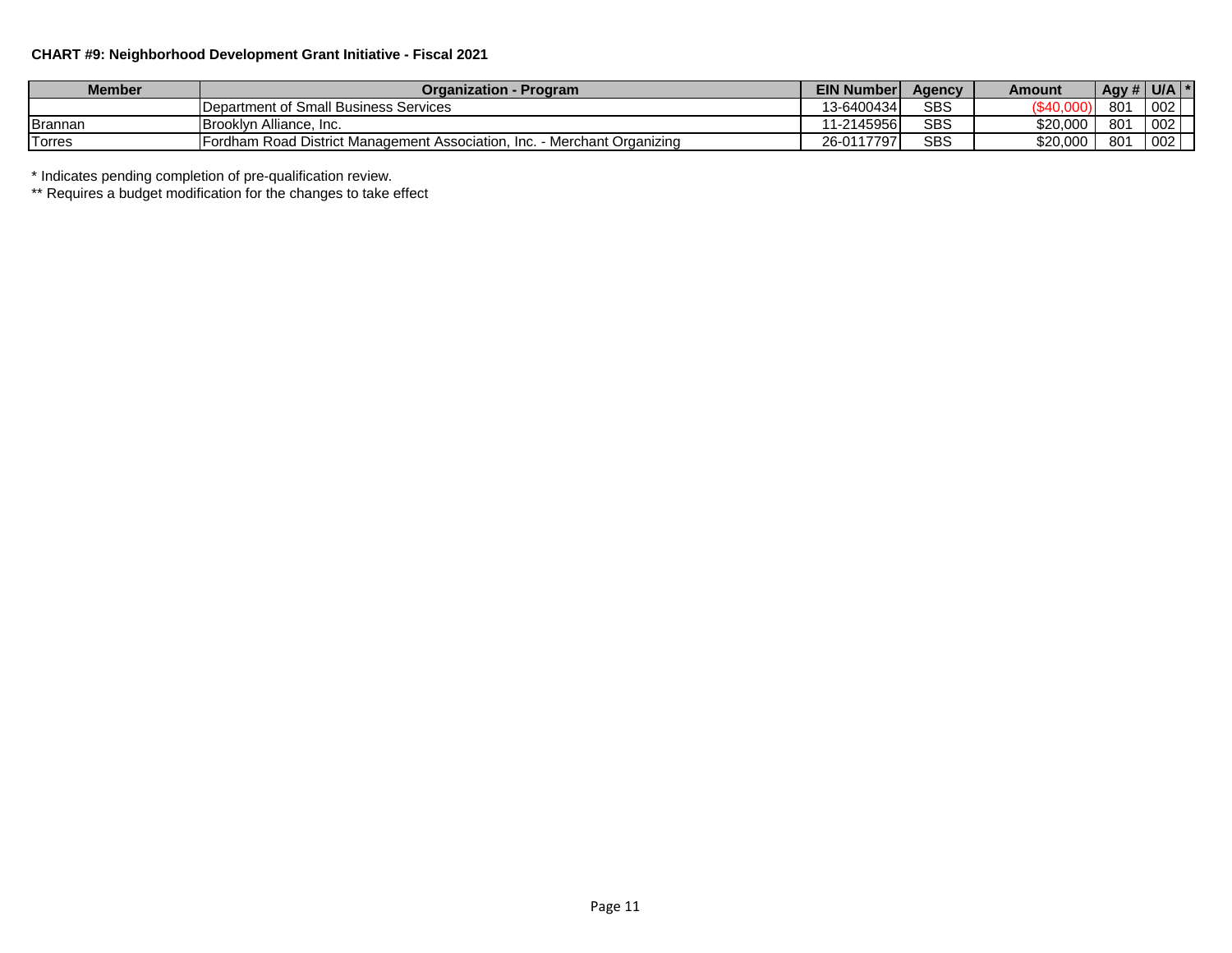### **CHART #10: NYC Cleanup Initiative - Fiscal 2021**

| <b>Member</b> | <b>Organization - Program</b>                                                        | <b>EIN Number</b> | Agency      | Amount     | $\left  \right $ Agy # U/A $\left  \right $ * |         |  |
|---------------|--------------------------------------------------------------------------------------|-------------------|-------------|------------|-----------------------------------------------|---------|--|
|               | Department of Youth and Community Development                                        | 13-6400434        | <b>DYCD</b> | (\$170,000 |                                               | 260 005 |  |
| Torres        | Wildcat Service Corporation - Council District 15                                    | 13-2725423        | <b>DYCD</b> | \$160,000  |                                               | 260 005 |  |
| Borelli       | Staten Island Historical Society - Grounds Beautification                            | 13-1985514        | <b>DYCD</b> | \$10,000   |                                               | 260 005 |  |
|               | Department of Youth and Community Development **                                     | 13-6400434        | <b>DYCD</b> | (\$10,000  | 260                                           | 005     |  |
| Borelli       | <b>City Parks Foundation - Coastal Classrooms, Marine Education &amp; Cleanup **</b> | 13-3561657        | <b>DPR</b>  | \$10,000   | 846                                           | 006     |  |
| Cohen         | <b>Van Cortlandt Park Alliance, Inc. **</b>                                          | 13-3843182        | <b>DYCD</b> | \$10,000   | 260                                           | 1005    |  |
| Cohen         | Van Cortlandt Park Alliance, Inc. **                                                 | 13-3843182        | <b>DPR</b>  | \$10,000   | 846                                           | 006     |  |

\* Indicates pending completion of pre-qualification review.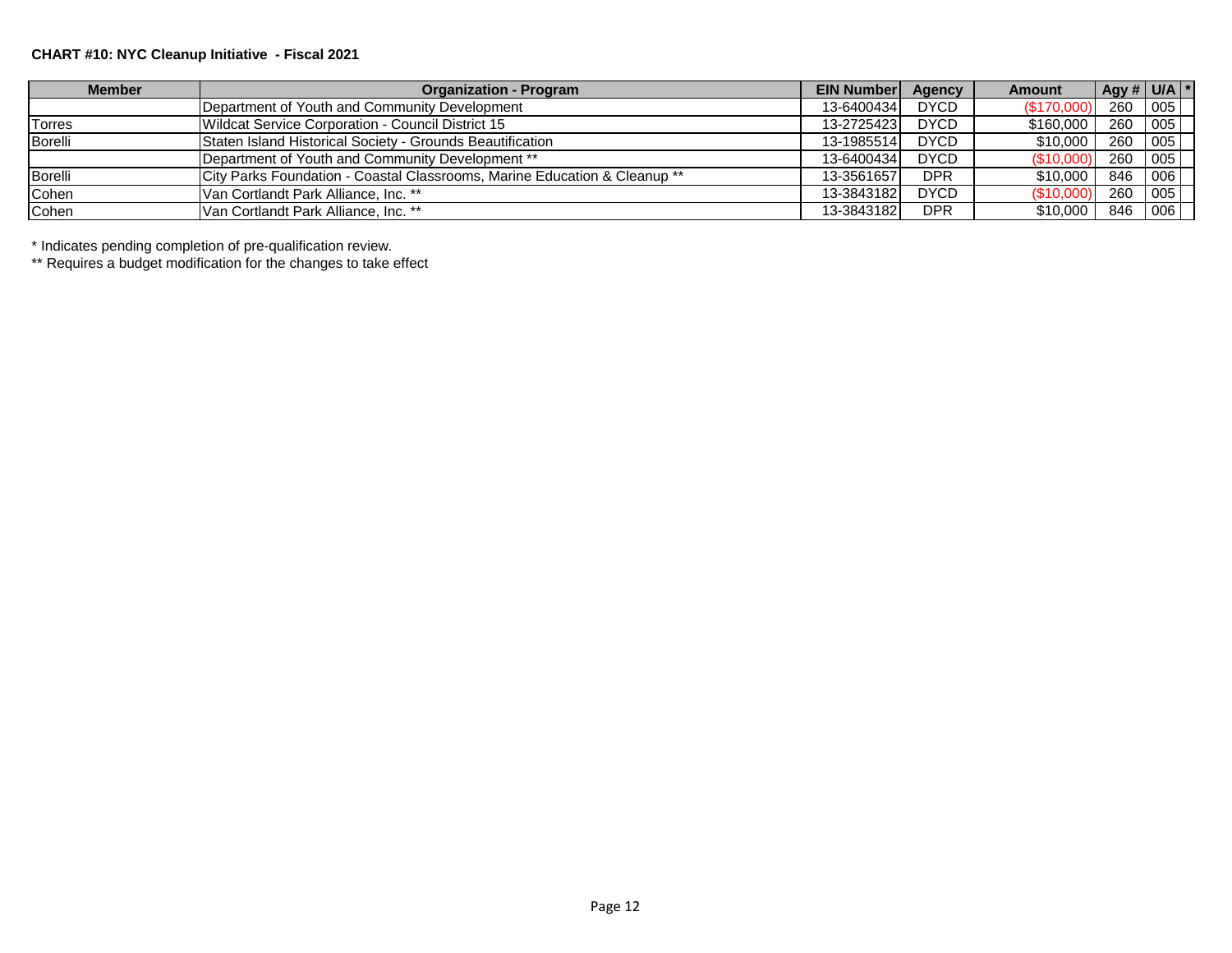## **CHART #11: Parks Equity Initiative - Fiscal 2021**

| <b>Member</b> | <b>Organization - Program</b>                                                                                                           | <b>EIN Number</b> | Agency      | <b>Amount</b> | Agy # $U/A$ <sup>*</sup> |     |  |
|---------------|-----------------------------------------------------------------------------------------------------------------------------------------|-------------------|-------------|---------------|--------------------------|-----|--|
|               | Department of Parks and Recreation                                                                                                      | 13-6400434        | <b>DPR</b>  | (\$20,000)    | 846                      | 006 |  |
| <b>Torres</b> | Mary Mitchell Family and Youth Center, Inc. - La Familia Verde Market **                                                                | 13-3385032        | <b>DYCD</b> | \$10,000      | 260                      | 005 |  |
| <b>Torres</b> | Green Guerillas, Inc. **                                                                                                                | 13-2903183        | <b>DYCD</b> | \$10,000      | 260                      | 005 |  |
| Cornegy       | New York Restoration Project - Imani Community Garden, Mira Flores, Garden of Hope and<br>Bedford-Stuyvesant Community Garden - CD36 ** | 13-3959056        | <b>DPR</b>  | (\$5,000)     | 846                      | 006 |  |
| Cornegy       | New York Restoration Project - Imani Community Garden, Mira Flores, Garden of Hope and<br>Bedford-Stuyvesant Community Garden - CD36 ** | 13-3959056        | <b>DYCD</b> | \$5,000       | 260                      | 005 |  |
| Rodriguez     | West 181 Street Beautification Project, Inc. **                                                                                         | 13-3745342        | <b>DPR</b>  | (\$5,000)     | 846                      | 006 |  |
| Rodriguez     | West 181 Street Beautification Project, Inc. **                                                                                         | 13-3745342        | <b>DOT</b>  | \$5,000       | 841                      | 011 |  |
| Adams         | Department of Parks and Recreation - Council District 28                                                                                | 13-6400434        | <b>DPR</b>  | (\$10,000)    | 846                      | 006 |  |
| Adams         | Department of Parks and Recreation - Marconi Park - Basketball Backboards                                                               | 13-6400434        | <b>DPR</b>  | \$10,000      | 846                      | 006 |  |
| Koslowitz     | Association of Community Employment Programs for the Homeless, Inc.                                                                     | 13-3846431        | <b>DYCD</b> | (\$15,000)    | 260                      | 005 |  |
| Koslowitz     | Association of Community Employment Programs for the Homeless, Inc. - MacDonald Park<br>Maintenance                                     | 13-3846431        | <b>DYCD</b> | \$15,000      | 260                      | 005 |  |

\* Indicates pending completion of pre-qualification review.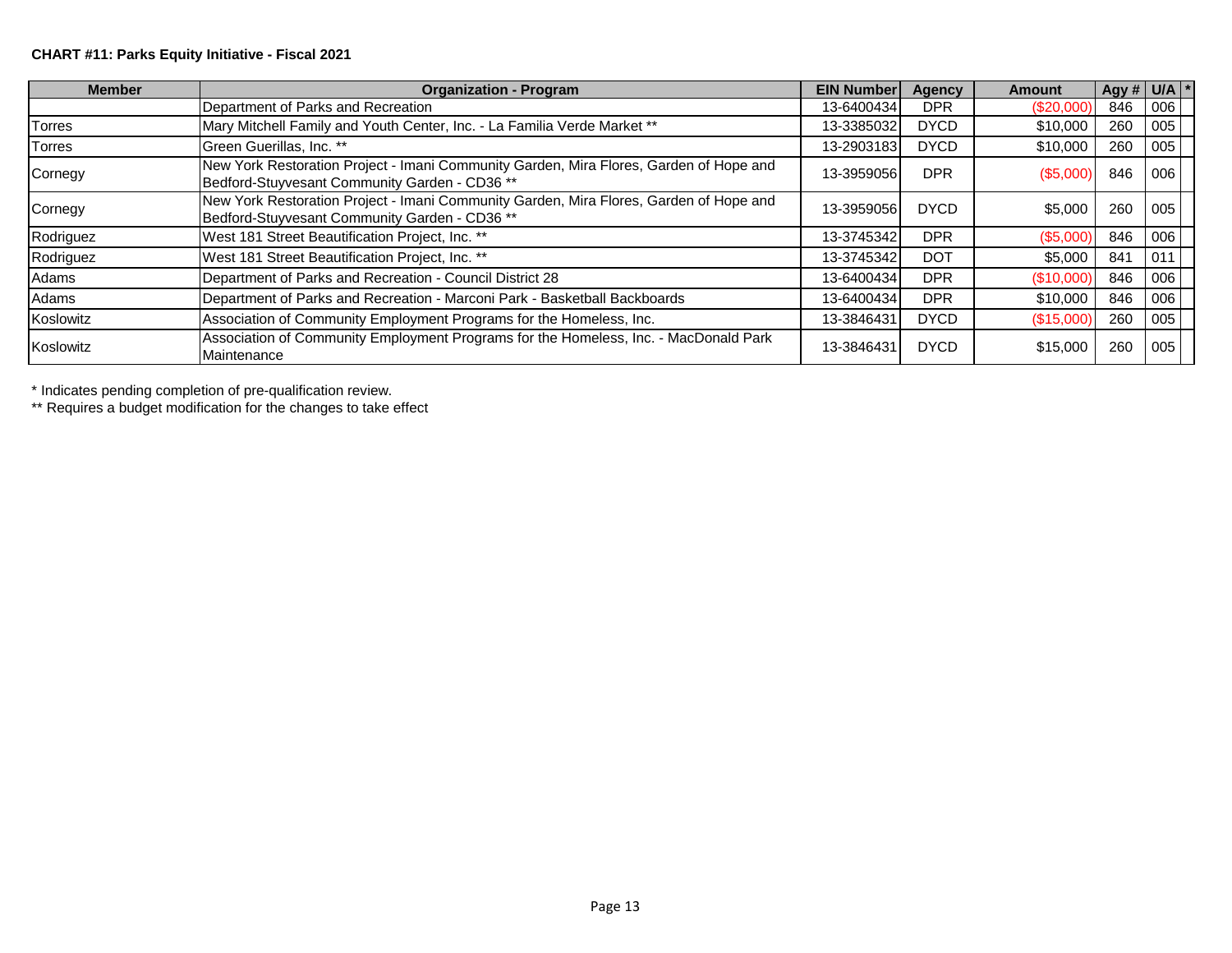### **CHART #12: Support Our Seniors - Fiscal 2021**

| <b>Member</b>    | <b>Organization - Program</b>                                       | <b>EIN Number</b> | <b>Agency</b> | <b>Amount</b> | Agy # $U/A$ * |     |  |
|------------------|---------------------------------------------------------------------|-------------------|---------------|---------------|---------------|-----|--|
|                  | Department for the Aging                                            | 13-6400434        | <b>DFTA</b>   | $(\$60,000)$  | 125           | 003 |  |
| Rodriguez        | La Asociacion Americana De Estudios Culturales Universales, Inc.    | 13-3059518        | <b>DFTA</b>   | \$10,000      | 125           | 003 |  |
| <b>Torres</b>    | Hebrew Home for the Aged at Riverdale, The                          | 13-1739971        | <b>DFTA</b>   | \$20,000      | 125           | 003 |  |
| Levine           | Isabella Geriatric Center, Inc. - River Terrace NORC                | 13-3623808        | <b>DFTA</b>   | \$20,000      | 125           | 003 |  |
| CD <sub>37</sub> | Wayside Out-Reach Development (WORD), Inc. - Glenmore Senior Center | 11-3528680        | <b>DFTA</b>   | \$10,000      | 125           | 003 |  |
|                  | Department for the Aging **                                         | 13-6400434        | <b>DFTA</b>   | (\$80,000     | 125           | 003 |  |
| Torres           | New York Botanical Garden - Senior Events & Tours **                | 13-1693134        | <b>DCLA</b>   | \$80,000      | 126           | 005 |  |
| Cornegy          | Sumner Houses Tenants Association, Inc. ***                         | 11-2733344        | <b>DFTA</b>   | (\$15,000     | 126           | 003 |  |
| Cornegy          | Sumner Houses Tenants Association, Inc. ***                         | 11-2733344        | <b>DFTA</b>   | \$15,000      | 125           | 003 |  |
| Chin             | Healthfirst PHSP, Inc.                                              | 13-3783732        | <b>DFTA</b>   | (\$10,000     | 125           | 003 |  |
| Chin             | Hamilton-Madison House, Inc.                                        | 13-5562412        | <b>DFTA</b>   | \$10,000      | 125           | 003 |  |

\* Indicates pending completion of pre-qualification review.

\*\* Requires a budget modification for the changes to take effect

\*\*\* Technical adjustment to designation made in a previous Transparency Resolution.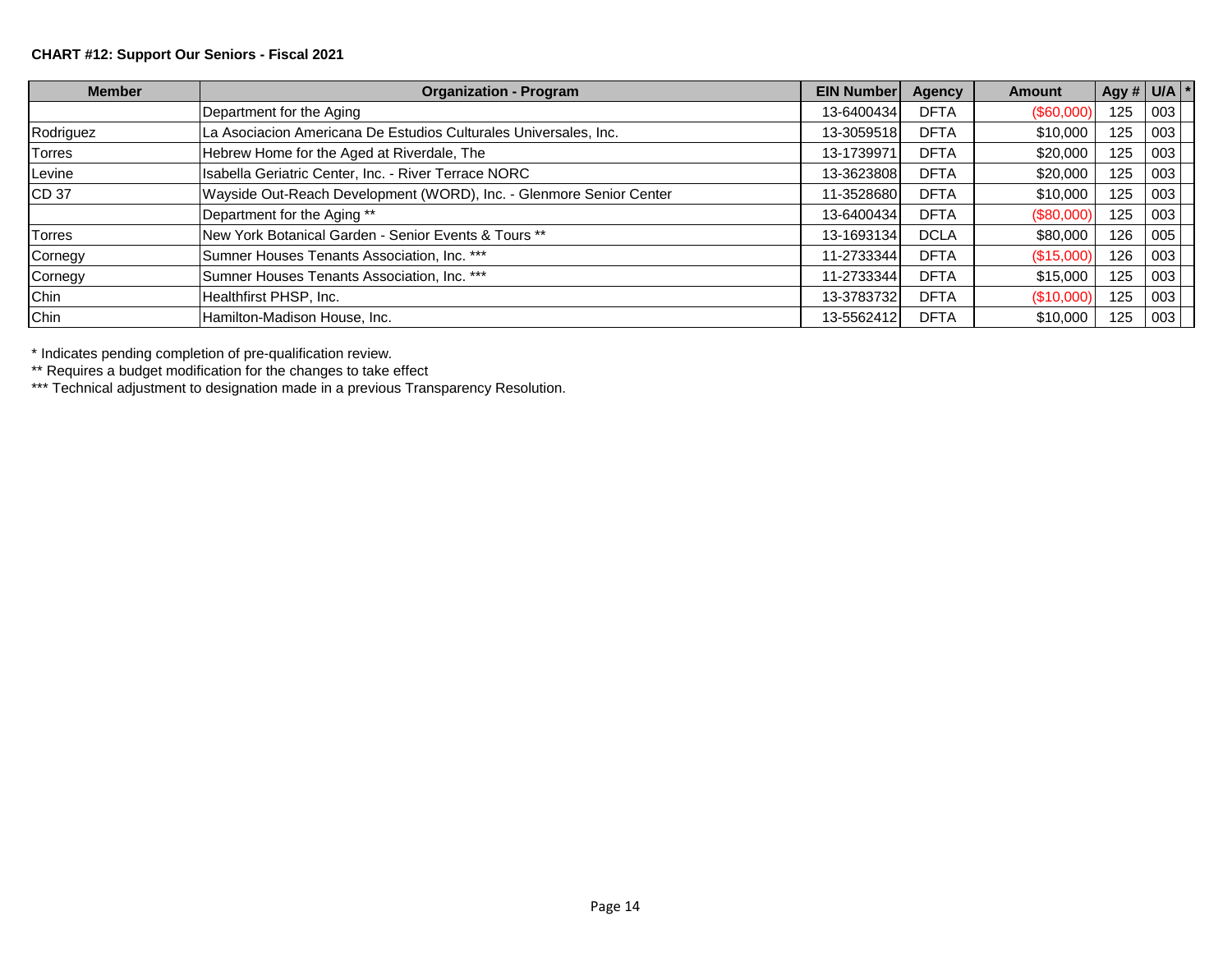| <b>Organization - Program</b>            | <b>EIN Number</b> | Agency     | Amount       | Agy # $\vert$ | U/A $ ^{\ast}$ |  |
|------------------------------------------|-------------------|------------|--------------|---------------|----------------|--|
| <b>IDepartment of Education</b>          | 13-6400434        | <b>DOE</b> | (\$2,902,564 | 040           | 410            |  |
| Conselyea Street Block Association, Inc. | 11-2347180        | <b>DOE</b> | \$1,289,308  | 040           | 410            |  |
| Nasry Michelen Day Care Center, Inc.     | 20-3108162        | <b>DOE</b> | \$981,711    | 040           | 410            |  |
| Bethany Day Nursery, The                 | 13-2732818        | <b>DOE</b> | \$631,545    | 040           | 410            |  |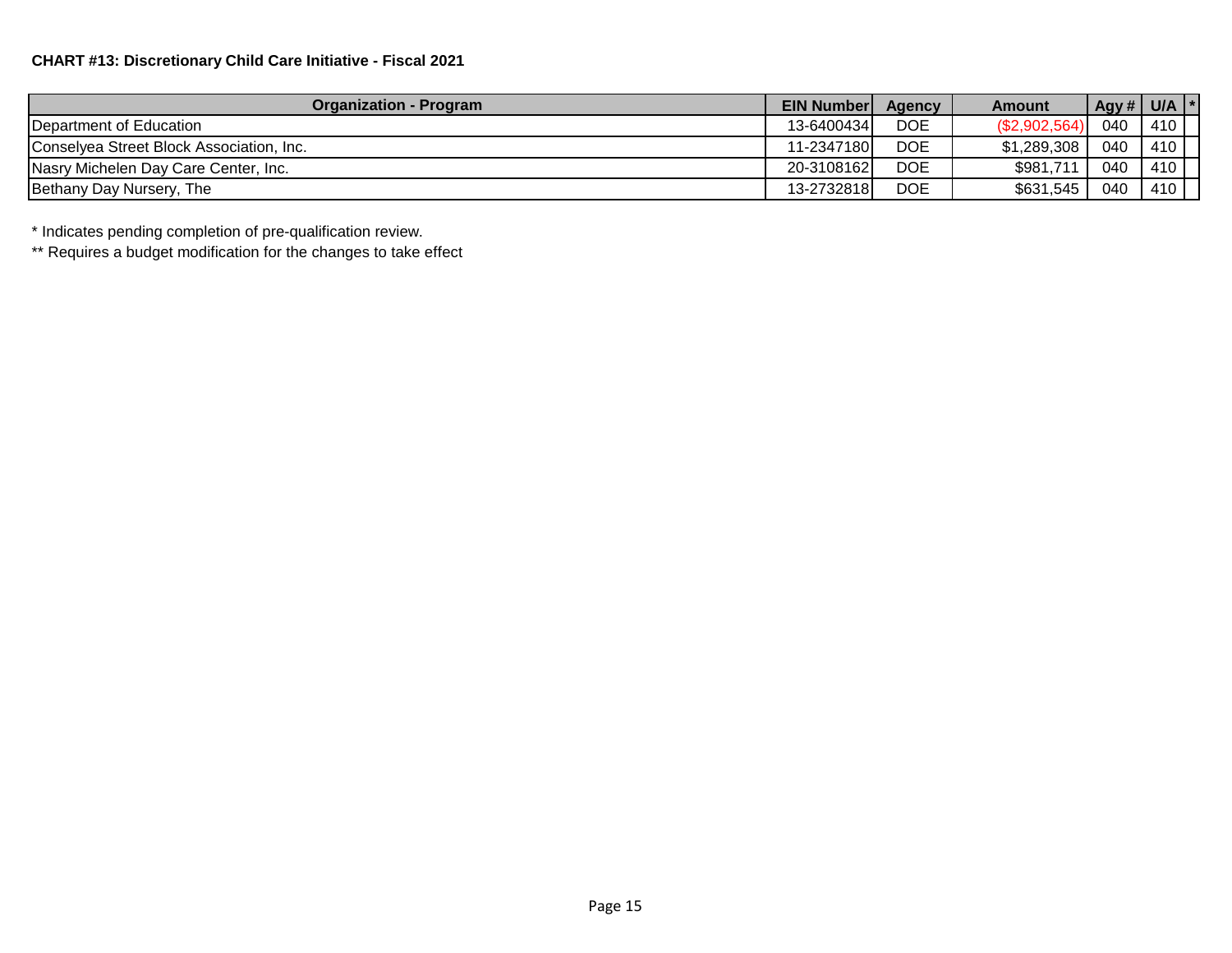| Organization                                                       | <b>EIN Number</b> | Agency      | <b>Amount</b> | Agy # $ $ U/A |     |  |
|--------------------------------------------------------------------|-------------------|-------------|---------------|---------------|-----|--|
| Community Service Center of Greater Williamsburg, Inc. ***         | 45-51809761       | <b>DFTA</b> | (S50.000)     | 125           | 003 |  |
| Department for the Aging ***                                       | 13-6400434        | <b>DFTA</b> | \$50,000      | 125           | 003 |  |
| Department for the Aging                                           | 13-6400434        | <b>DFTA</b> | $($ \$50,000) | 125           | 003 |  |
| Metropolitan New York Coordinating Council on Jewish Poverty, Inc. | 13-2738818        | <b>DFTA</b> | \$50,000      | 125           | 003 |  |

\*\* Requires a budget modification for the changes to take effect

\*\*\* Technical adjustment to designation made in a previous Transparency Resolution.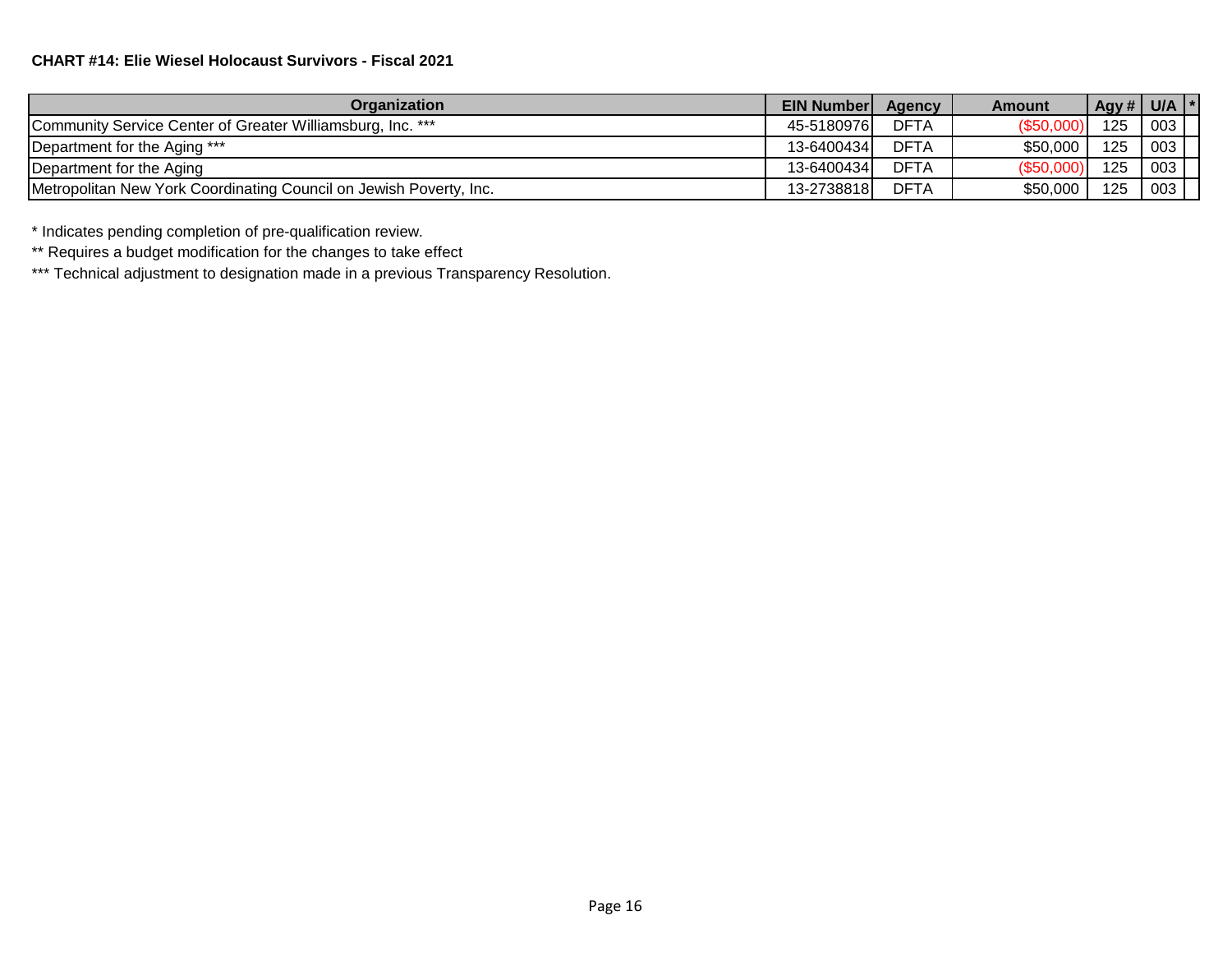| Organization                        | <b>EIN Number</b>     | Aqency      | Amount | .<br>$\overline{Agy#F}$ | U/A |  |
|-------------------------------------|-----------------------|-------------|--------|-------------------------|-----|--|
| I revor<br>Proiect<br>Inc.,<br>l he | 5-4681287<br>nε<br>◡◡ | <b>DYCD</b> |        | 260                     | 312 |  |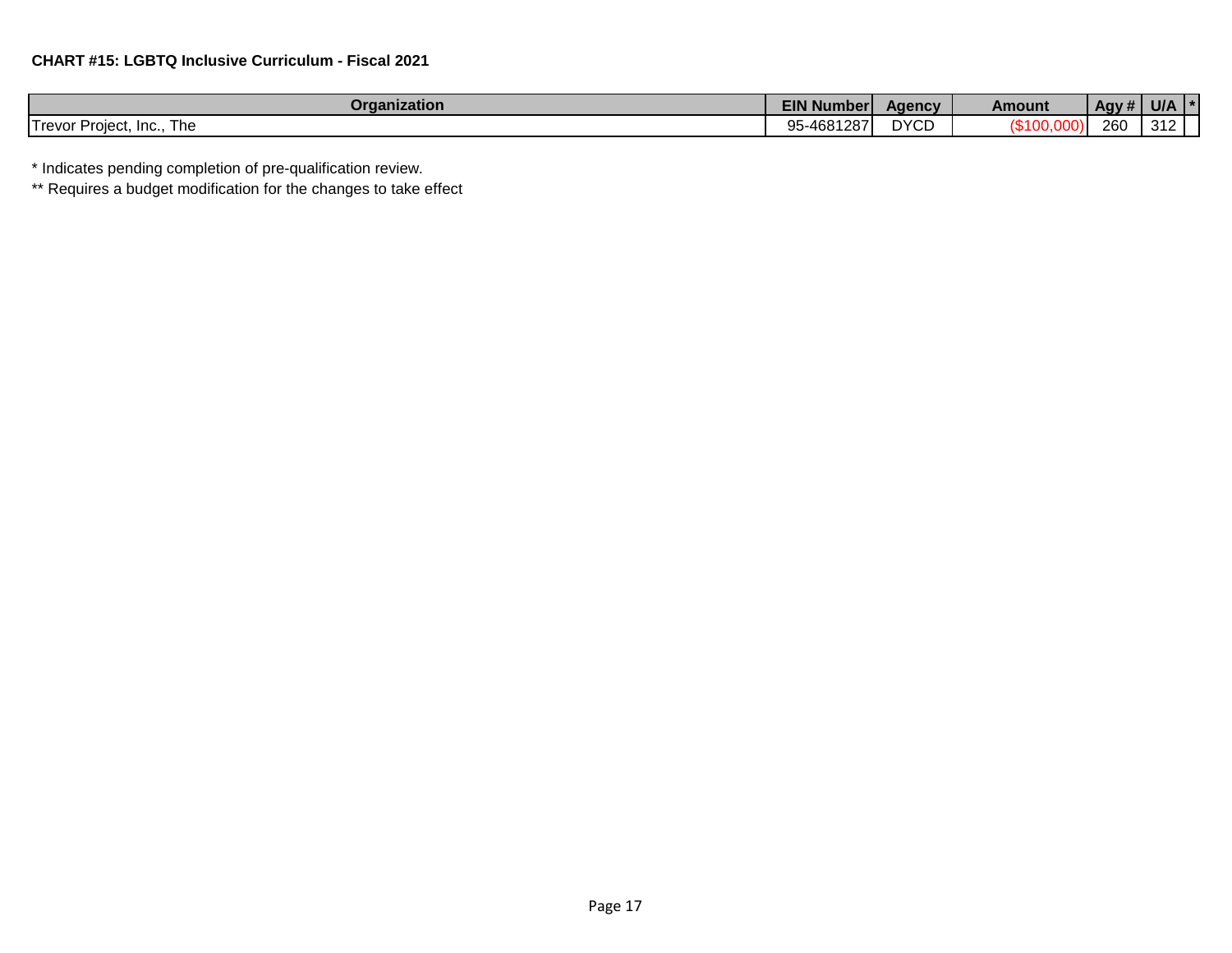| Organization                         | <b>EIN Number</b>                | <b>Agency</b> | Amount    | Agy# | U/A |  |
|--------------------------------------|----------------------------------|---------------|-----------|------|-----|--|
| Trevor l<br>Proiect<br>Inc.,<br>l he | -4681287<br>--<br>$10 - 1$<br>ັບ | <b>DYCD</b>   | \$100,000 | 260  | 312 |  |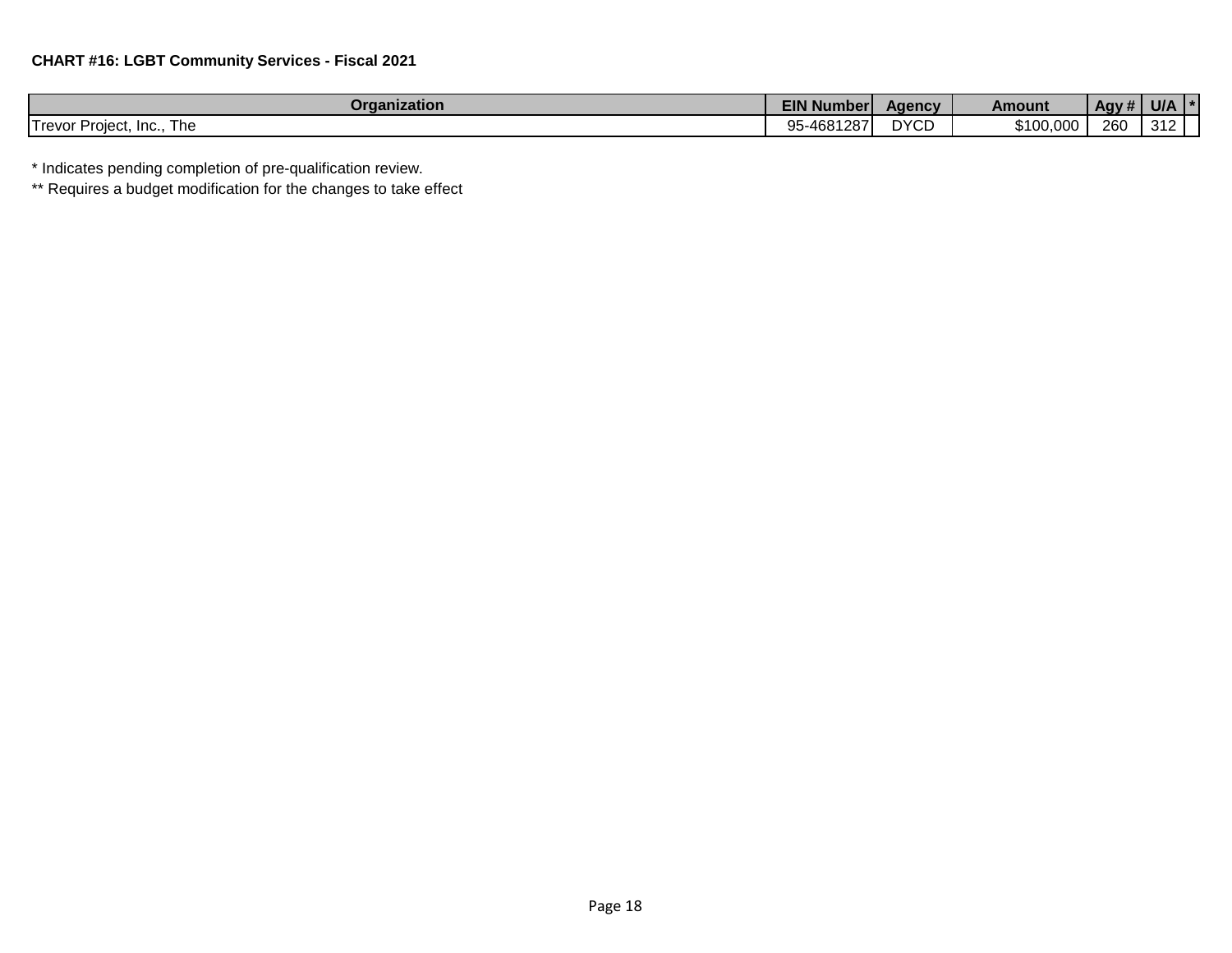| Organization                                            | <b>EIN Number</b> | Agency | Amount   | Agy # | <b>U/A</b> |  |
|---------------------------------------------------------|-------------------|--------|----------|-------|------------|--|
| Urban Justice Center -<br>Community Development Project | 13-3442022        | HPD    | '\$46.25 | 806   | 009        |  |
| Community Development Project, Inc.                     | 83-1441257        | HPC    | \$46,250 | 806   | 009        |  |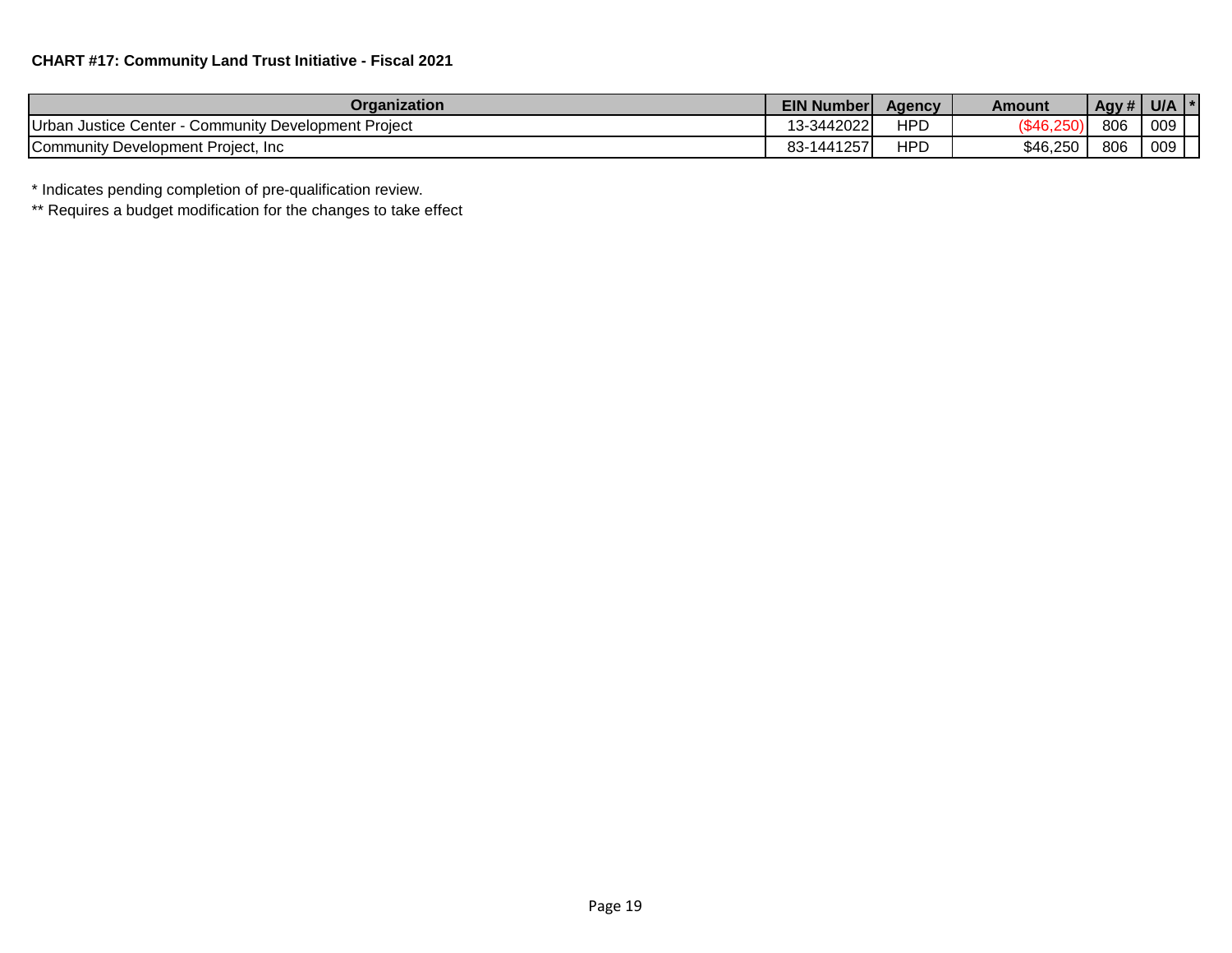| Organization                                          | <b>EIN Number</b> | <b>Agency</b> | Amount   | $\overline{$ Agy # | U/A |
|-------------------------------------------------------|-------------------|---------------|----------|--------------------|-----|
| <b>IDepartment of Youth and Community Development</b> | 3-6400434         | <b>DYCD</b>   | יט.טונט  | 260                | 005 |
| Council of Peoples Organization, Inc.                 | 75-3046891        | <b>DYCD</b>   | \$13,500 | 260                | 005 |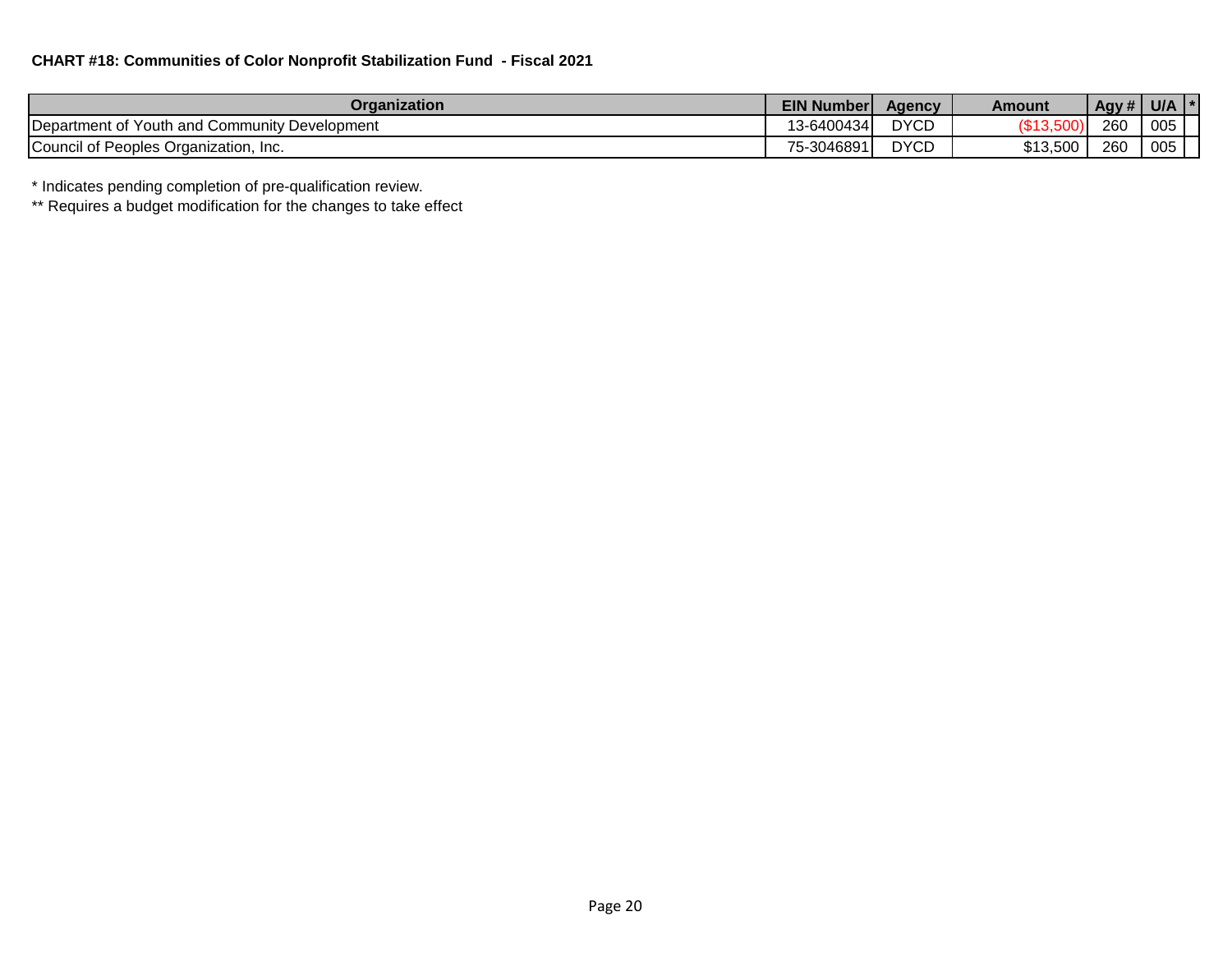## **CHART #19: Physical Education and Fitness - Fiscal 2021**

| Organization                                  | EIN N<br><b>J Number!</b> | Agency      | Amount    | Agy # | <b>U/A</b> | $\mathbf{r}$ |
|-----------------------------------------------|---------------------------|-------------|-----------|-------|------------|--------------|
| <b>New</b><br>York Road Runners,<br>$Inc.$ ** | 13-2949483                | <b>DYCD</b> | ばつにい      | 260   | 312        |              |
| <b>New</b><br>York Road Runners,<br>$Inc.$ ** | 13-2949483                | <b>DOE</b>  | \$250,000 | 040   | 454        |              |

\* Indicates pending completion of pre-qualification review.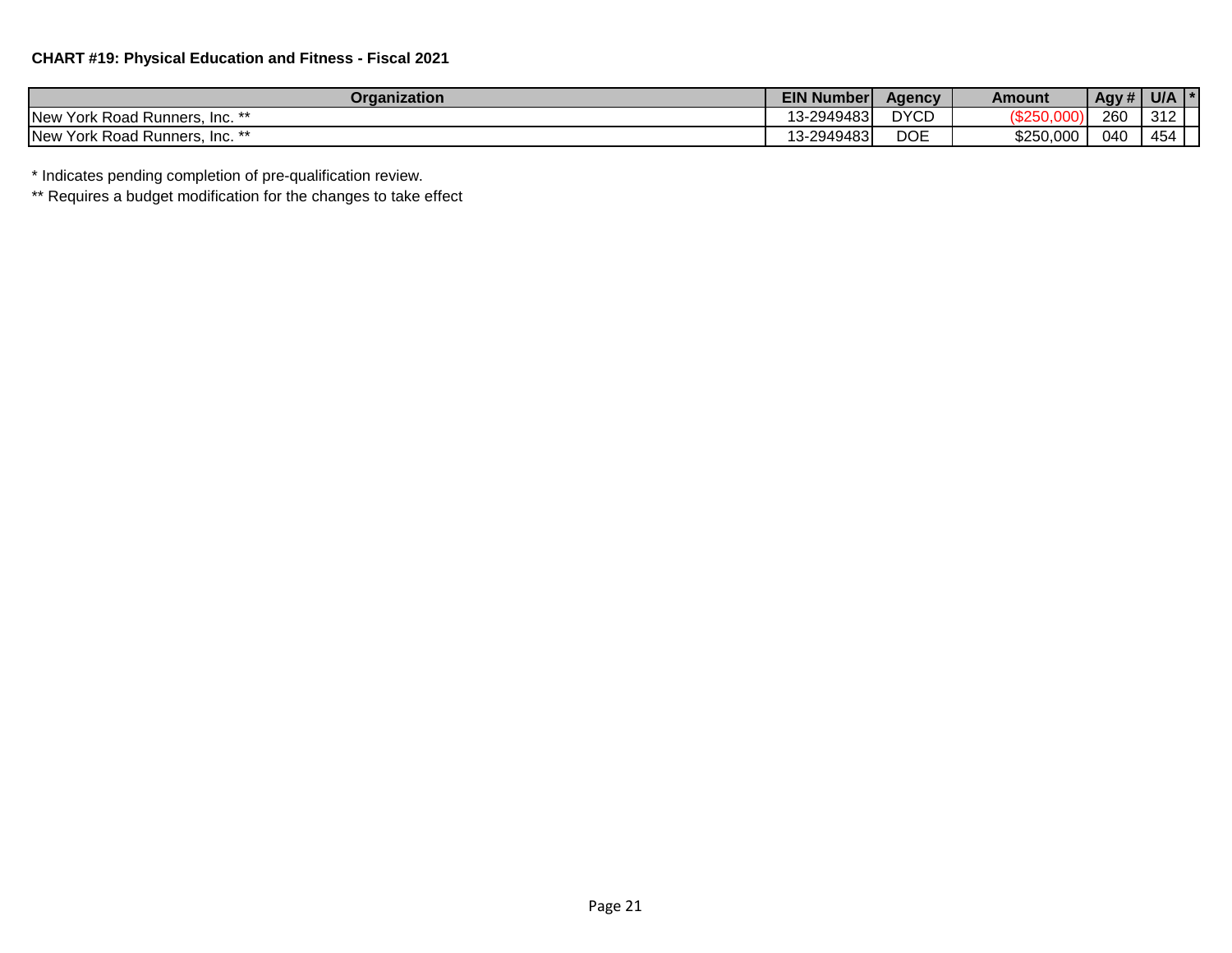| Organization                                                                                     | <b>EIN Number</b> | Agency     | Amount    | Agy # $ $ U/A $ $ * |     |  |
|--------------------------------------------------------------------------------------------------|-------------------|------------|-----------|---------------------|-----|--|
| Housing Preservation and Development                                                             | 13-64004341       | <b>HPD</b> | (\$25,270 | 806                 | 009 |  |
| Association for Neighborhood & Housing Development, Inc. - ANHD Displacement Alert Project (DAP) | 13-27759991       | <b>HPD</b> | \$25,270  | 806                 | 009 |  |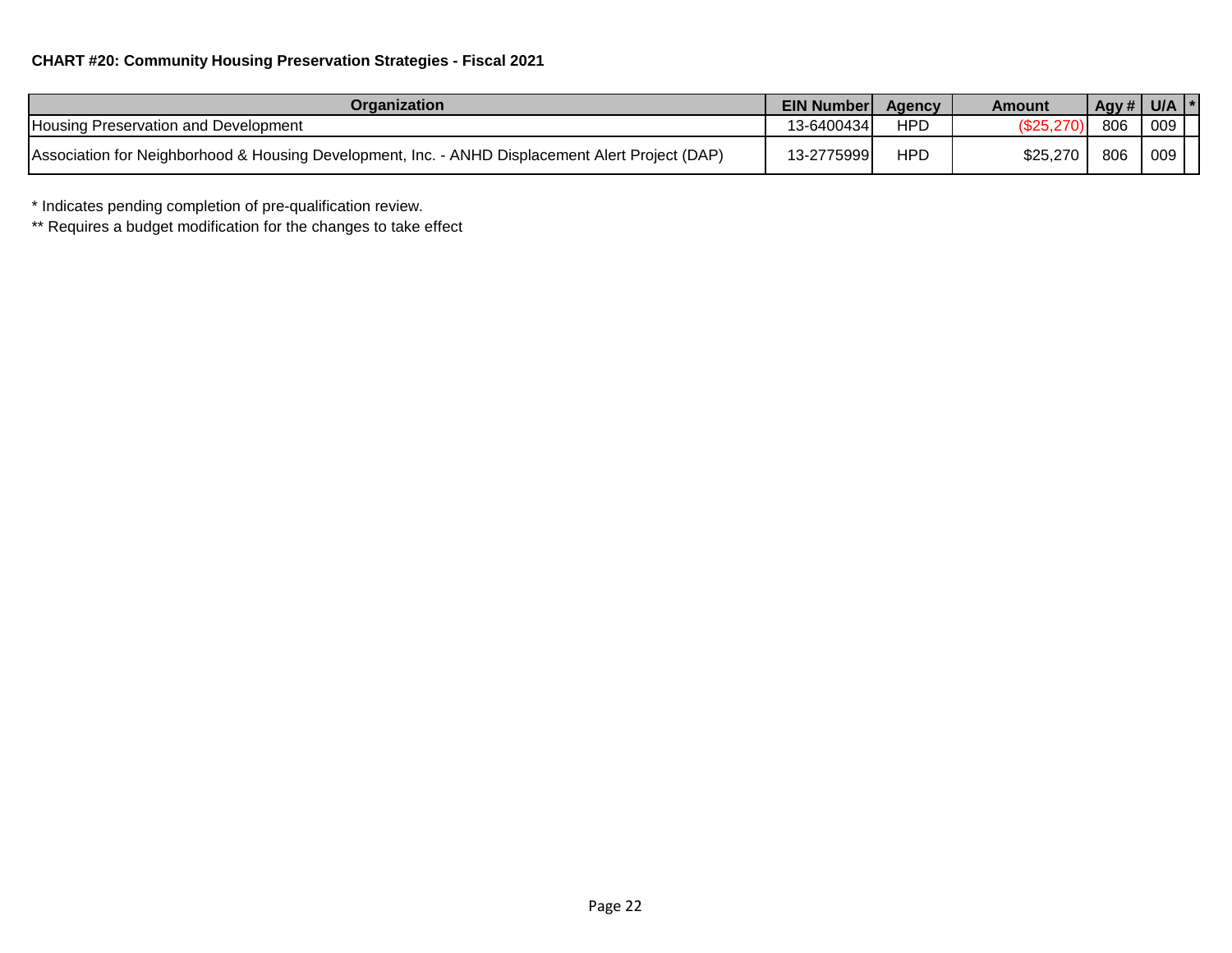| Organization                                                | <b>EIN Numberl</b> | <b>Agency</b> | Amount   | Agy # $ $ | U/A |  |
|-------------------------------------------------------------|--------------------|---------------|----------|-----------|-----|--|
| SCAN-Harbor,<br>- Junior High School 22X (09X022)<br>Inc.   | 13-2912963         | <b>DOE</b>    |          | 040       | 402 |  |
| SCAN-Harbor,<br>- Intermediate School 339X (09X339)<br>Inc. | 13-2912963         | <b>DOE</b>    | \$40,000 | 040       | 402 |  |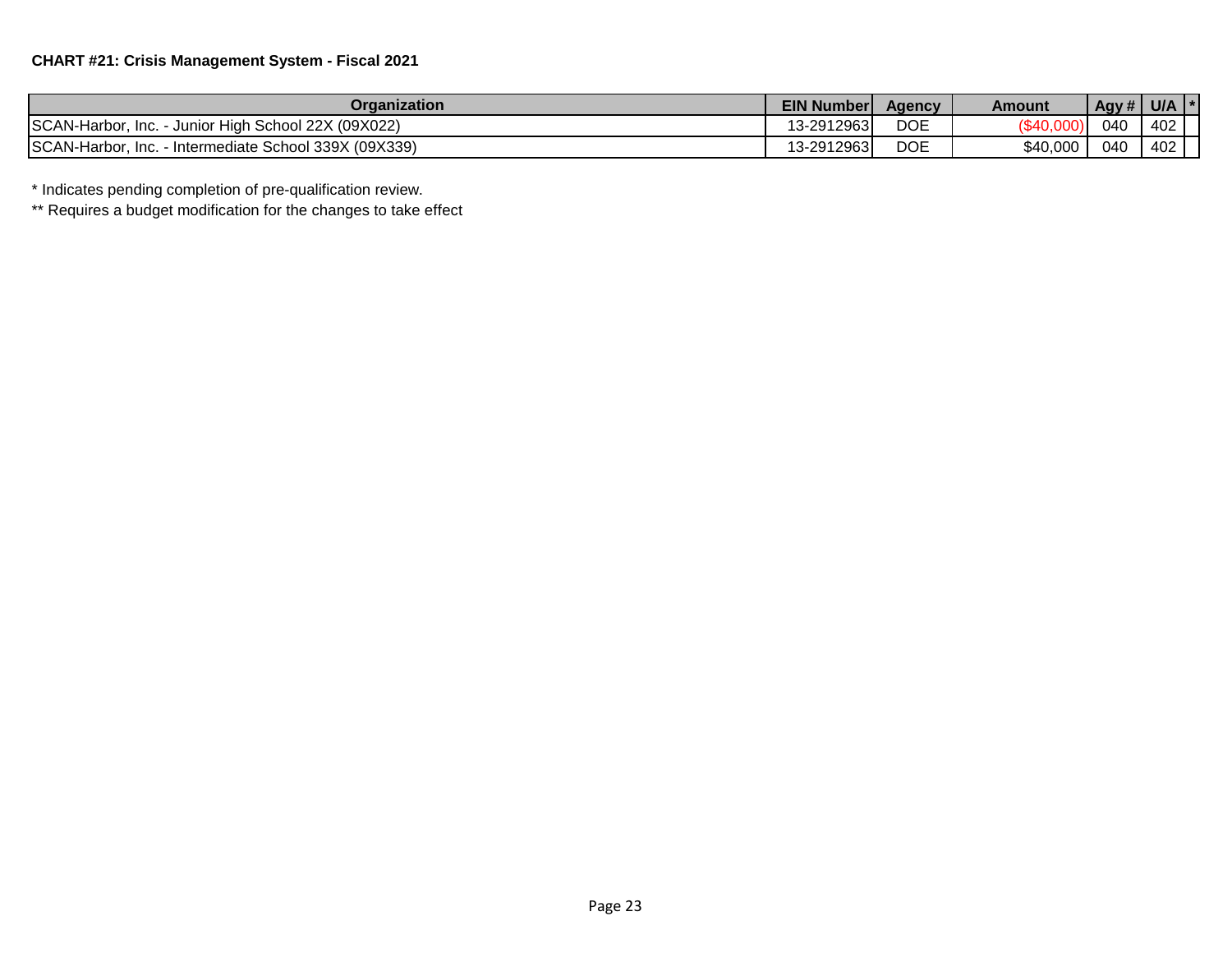| Organization                                                                     | <b>EIN Number</b> | Agency | Amount   | Agy # | U/A |  |
|----------------------------------------------------------------------------------|-------------------|--------|----------|-------|-----|--|
| Health<br>ı Riahts<br>Elmhurst - The I<br>Libertas Center for Human<br>Hospitals | 13-2655001        | чнс    |          | 819   | 001 |  |
| Health<br>Hospitals - Bellevue Hospital                                          | 13-2655001        | ЧНС    | \$75,000 | 819   | 001 |  |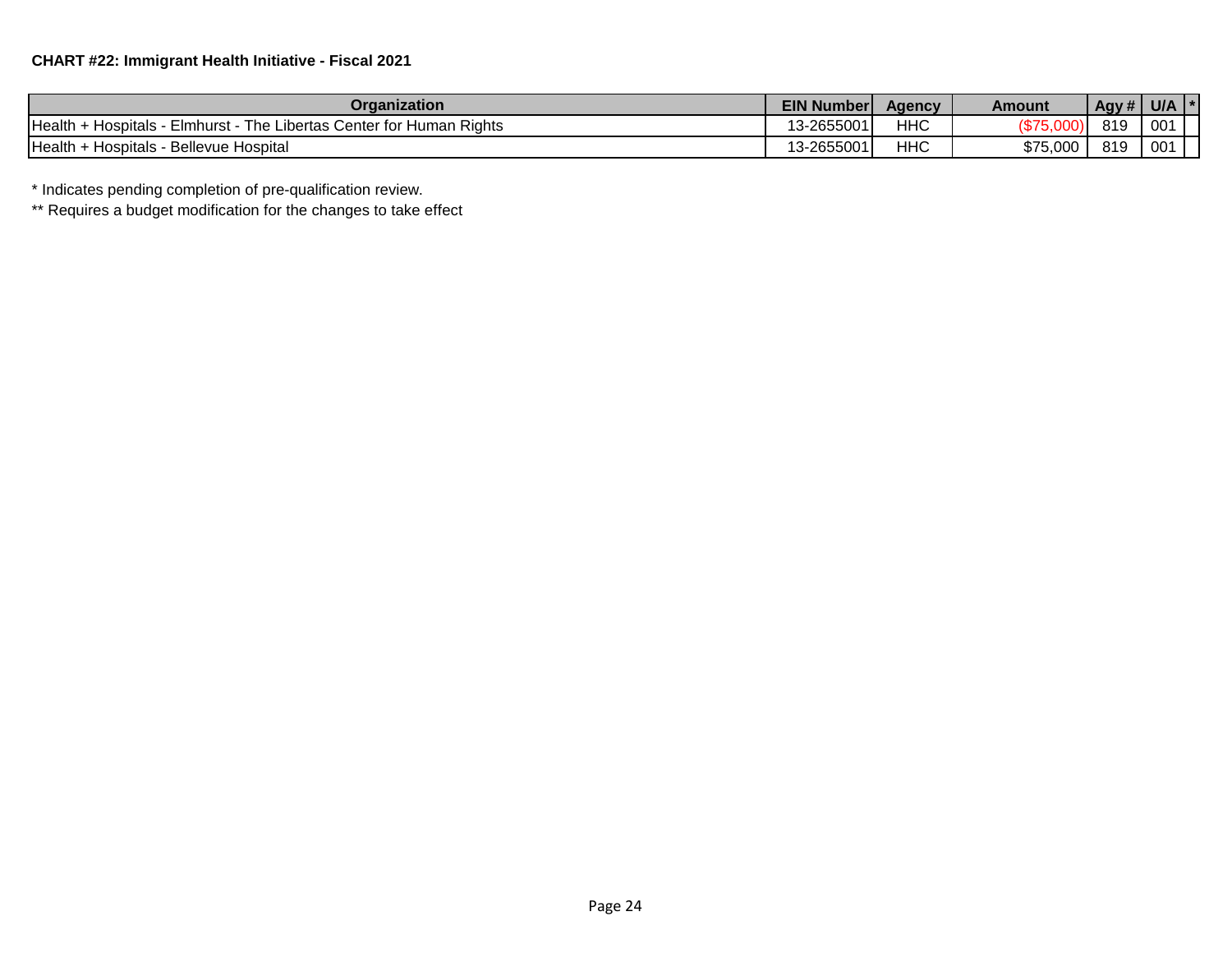| Organization                   | <b>EIN Number</b>   | <b>Agency</b> | Amount    | Agy # | <b>U/A</b> |  |
|--------------------------------|---------------------|---------------|-----------|-------|------------|--|
| Urban Justice Center           | 13-3442022  DSS/HRA |               | /⊄1∩۱     | 069   | 107        |  |
| Veteran Advocacy Project, Inc. | 82-3103233 DSS/HRA  |               | \$100,000 | 069   | 107        |  |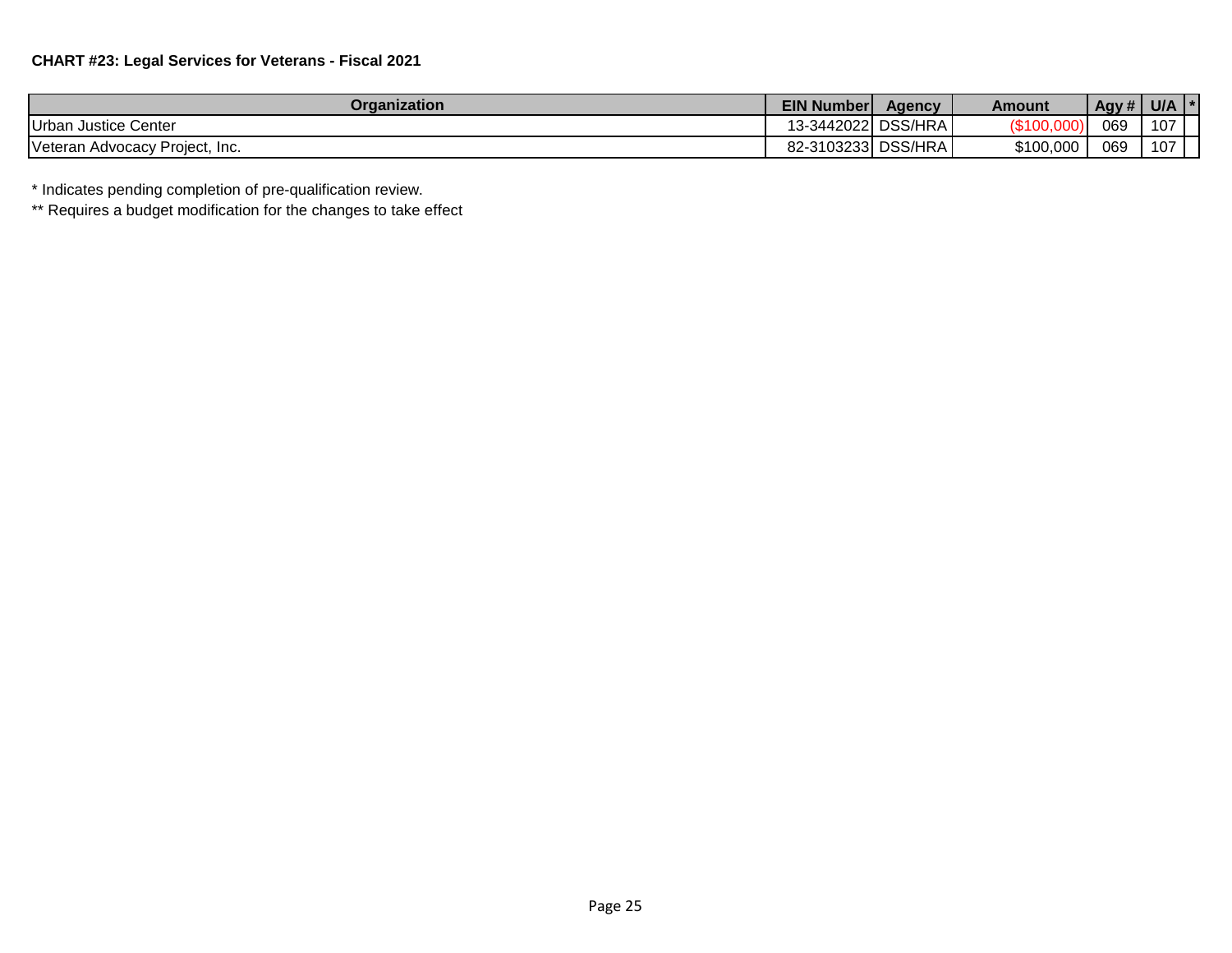| Organization                            | <b>EIN Number</b> | Agency      | Amount        | Agy # | U/A |  |
|-----------------------------------------|-------------------|-------------|---------------|-------|-----|--|
| La Nueva Esperanza, Inc.                | 20-4393724        | <b>DHMH</b> | $($ \$31,230) | 816   | 112 |  |
| Exponents, Inc.                         | 13-3572677        | <b>DHMH</b> | \$15,615      | 816   | 112 |  |
| William F. Ryan Community Health Center | 13-2884976        | <b>DHMH</b> | \$15,615      | 816   | 112 |  |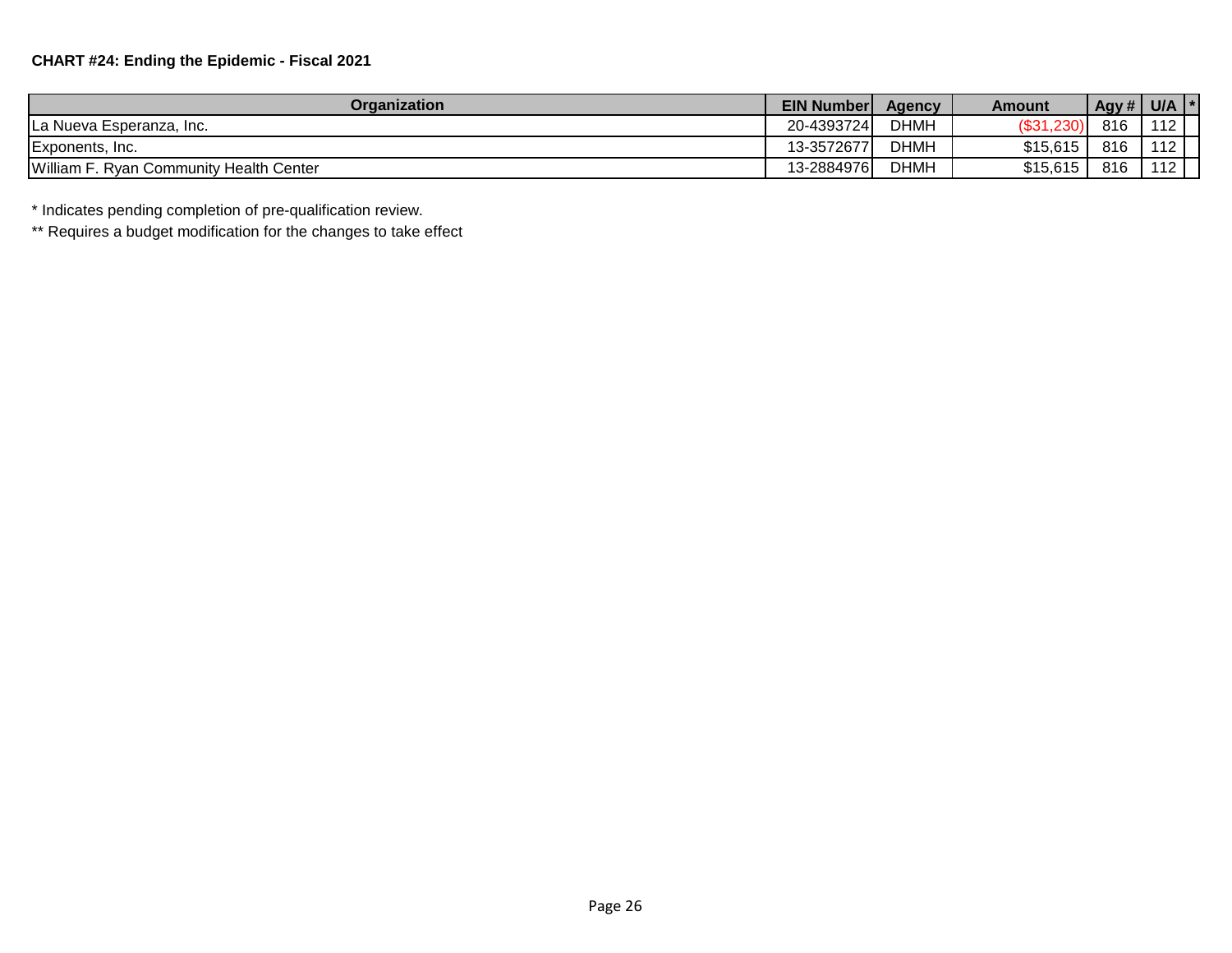| Organization                            | <b>EIN Numberl</b> | <b>Agency</b> | Amount   | Agy# | <b>U/A</b> |  |
|-----------------------------------------|--------------------|---------------|----------|------|------------|--|
| La Nueva Esperanza, Inc.                | 20-4393724         | <b>DHMH</b>   | (\$6,906 | 816  | 112        |  |
| Exponents, Inc.                         | 13-3572677         | <b>DHMH</b>   | \$3,453  | 816  | 112        |  |
| William F. Ryan Community Health Center | 13-2884976         | <b>DHMH</b>   | \$3,453  | 816  | 110        |  |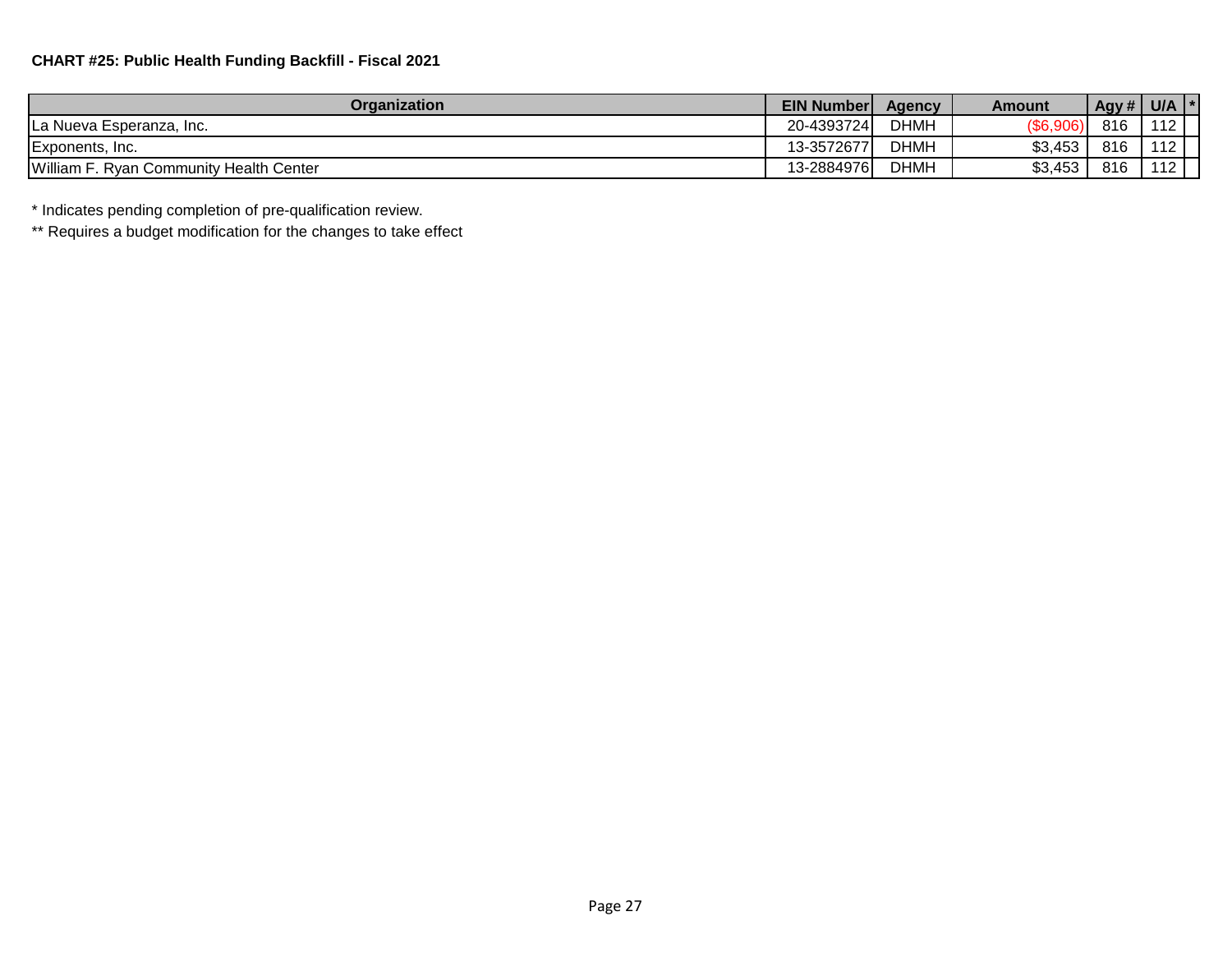| Organization                                                      | <b>EIN Number</b> | <b>Agency</b> | Amount   | Agy# | U/A |  |
|-------------------------------------------------------------------|-------------------|---------------|----------|------|-----|--|
| HUB-Third Ave Merchants District Management Association,<br>-Inc. | 13-3455415        | <b>DHMH</b>   | \$63,    | 816  | 120 |  |
| New York Harm Reduction Educators, Inc.                           | 13-36784991       | <b>DHMH</b>   | \$63,750 | 816  | 120 |  |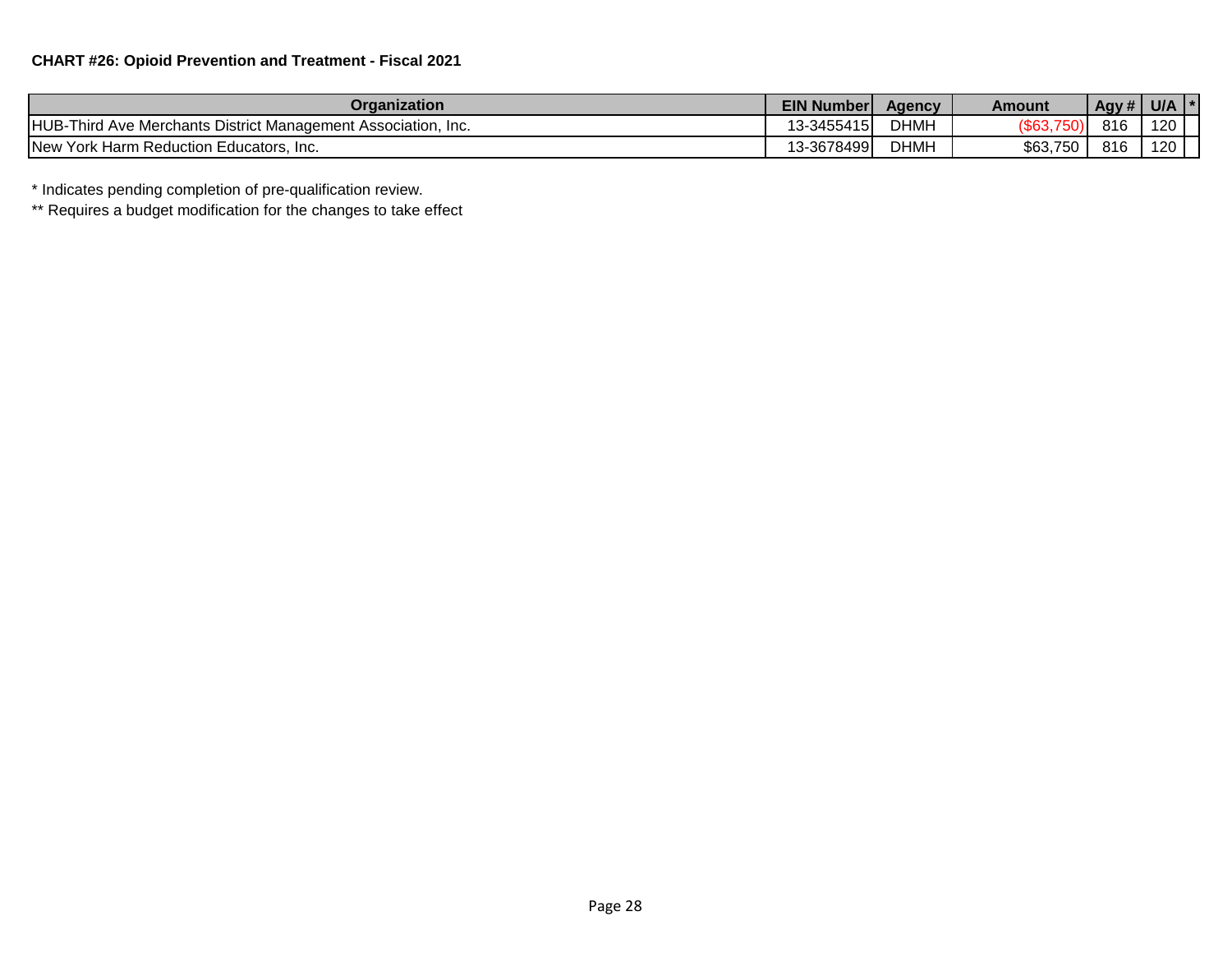## **CHART #27: Naturally Occurring Retirement Communities (NORCs) - Fiscal 2021**

| Organization                                                          |             | <b>EIN Number</b><br><b>Agency</b> | Amount   | Agy#V | U/A |  |
|-----------------------------------------------------------------------|-------------|------------------------------------|----------|-------|-----|--|
| Jewish Association for Services for the Aged (JASA) - Dreiser Loop    | 13-26208961 | DFT,                               |          | 125   | 003 |  |
| Jewish Association for Services for the Aged (JASA) - Co-Op City NORC | 13-2620896  | DFT.                               | \$20,000 | 125   | 003 |  |

\* Indicates pending completion of pre-qualification review.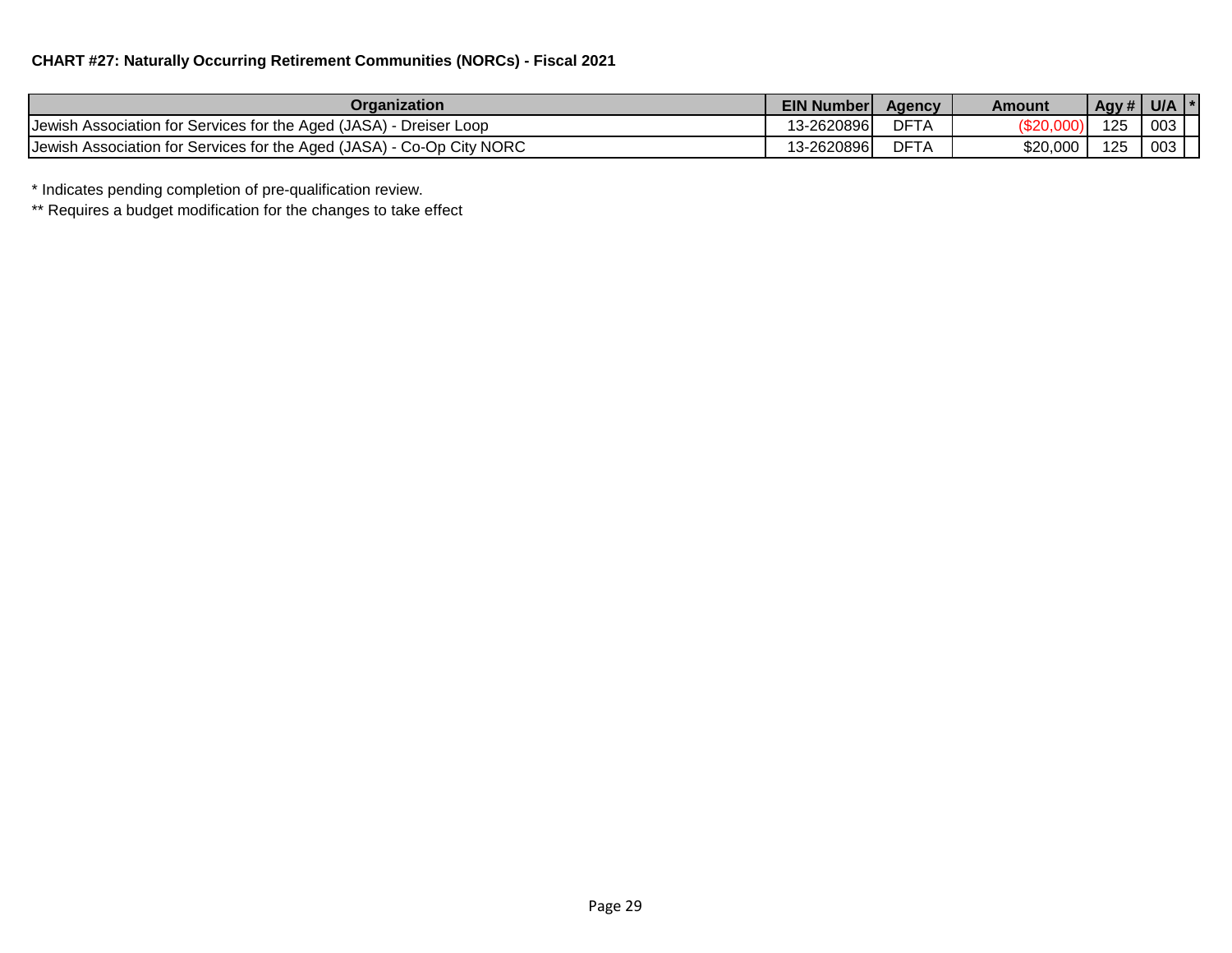| Organization                                                        | <b>EIN Number</b> | <b>Agency</b> | Amount   | $\overline{Agy#}$ | U/A |  |
|---------------------------------------------------------------------|-------------------|---------------|----------|-------------------|-----|--|
| Man Up, Inc.                                                        | 03-0553092        | DFT/          |          | 125               | 003 |  |
| <b>East New York Restoration</b><br>n Local Development Corporation | 1763706<br>46-′   | DFT/          | \$30,000 | 125               | 003 |  |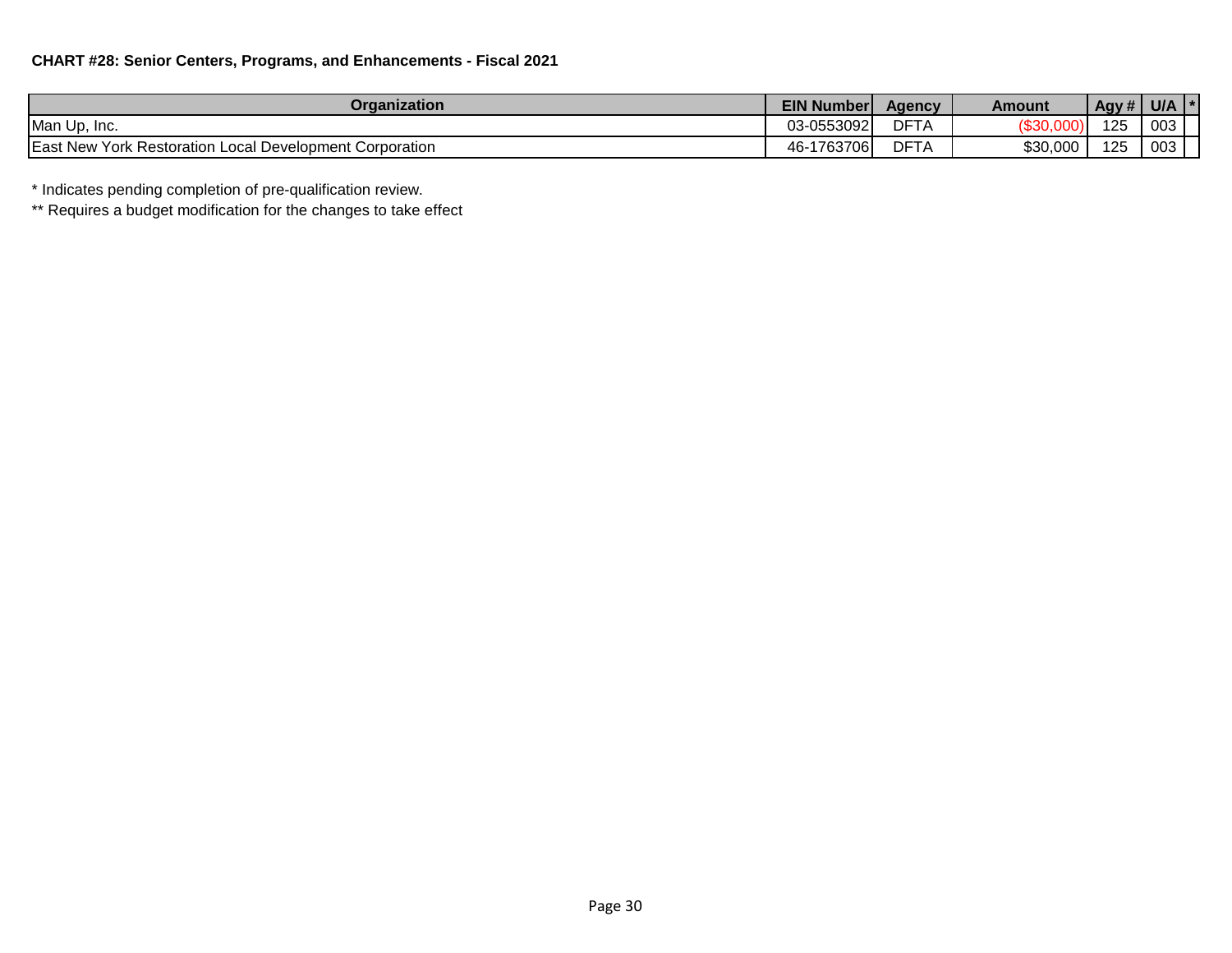## **CHART #29: Local Initiatives - Fiscal 2020**

| <b>Member</b> | <b>Organization - Program</b>                                                      | <b>EIN Number</b> | Agency     | <b>Amount</b> | Agy # | U/A |  |
|---------------|------------------------------------------------------------------------------------|-------------------|------------|---------------|-------|-----|--|
| .Dromm        | <b>Horticultural Society of New York, The ***</b>                                  | 13-0854930        | <b>SBS</b> |               | 801   | 002 |  |
| .Dromm        | <b>Ilrish Business Organization of New York, Inc., The - Networking Events ***</b> | 13-3628301)       | SBS        | \$5,000       | 801   | 002 |  |

\* Indicates pending completion of pre-qualification review.

\*\* Requires a budget modification for the changes to take effect

\*\*\* Technical adjustment to designation made in a previous Transparency Resolution.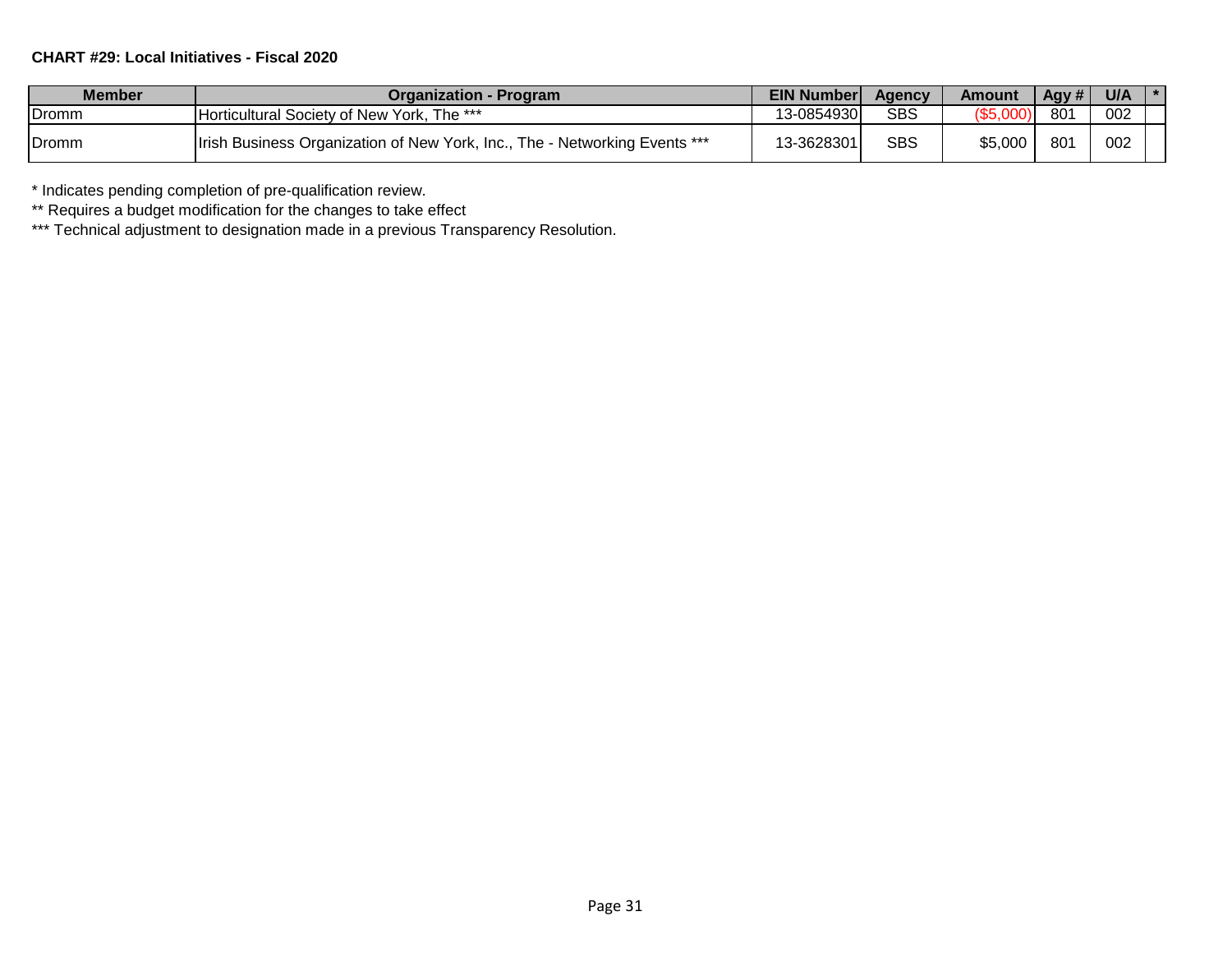#### **CHART #30: A Greener NYC - Fiscal 2020**

| <b>Member</b> | <b>Organization - Program</b>                                                            | <b>EIN Number</b> | <b>Agency</b> | Amount   Agy #   U/A  * |     |     |  |
|---------------|------------------------------------------------------------------------------------------|-------------------|---------------|-------------------------|-----|-----|--|
| Lancman       | Council on the Environment, Inc. - GrowNYC - Seed to Plate @ Public School 201Q (25Q201) | 13-2765465        | <b>DYCD</b>   | (\$10,000               | 260 | 005 |  |
| Lancman       | <b>ICouncil on the Environment. Inc.</b>                                                 | 13-2765465        | <b>DYCD</b>   | \$10,000                | 260 | 005 |  |

\* Indicates pending completion of pre-qualification review.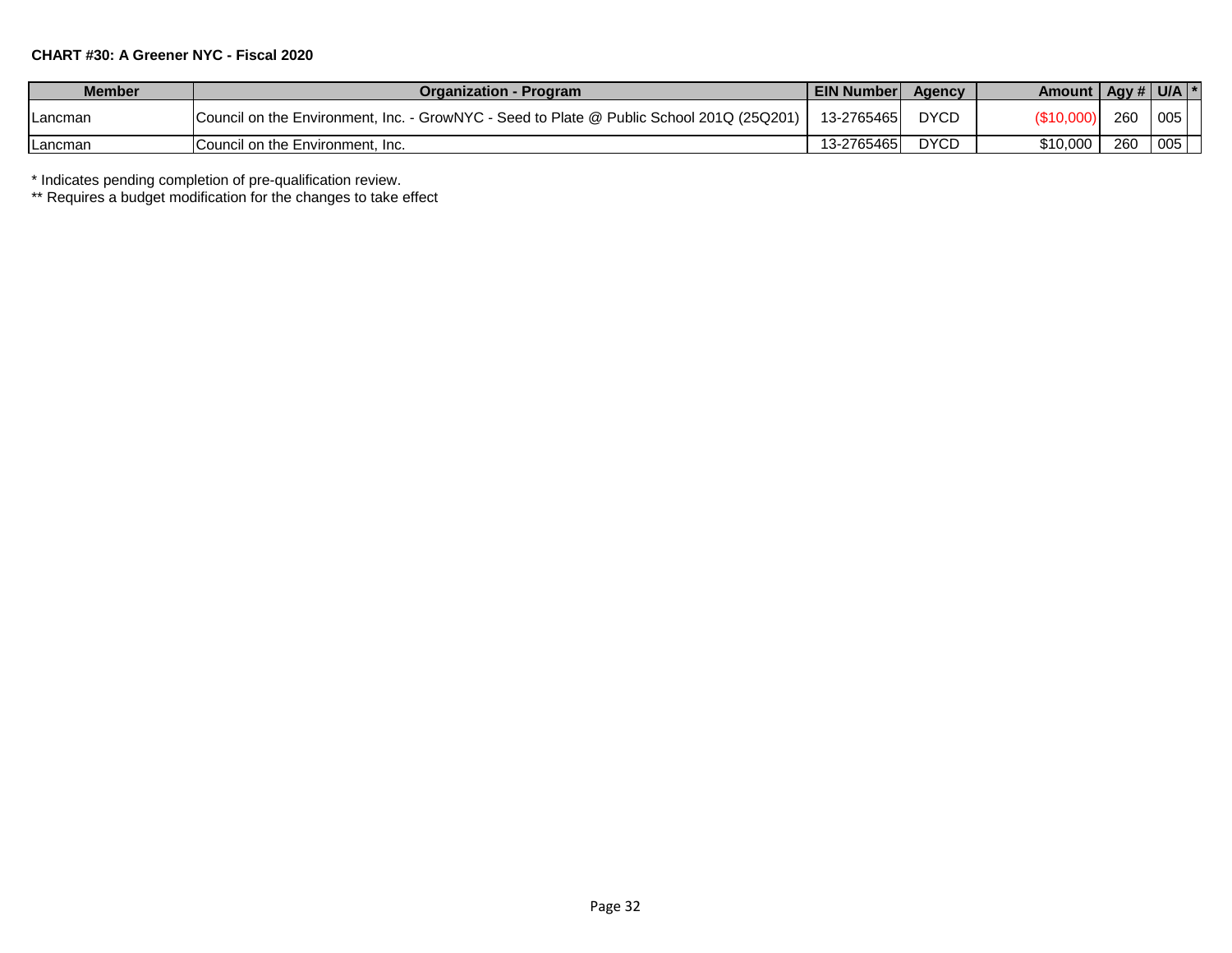| <b>Organization - Program</b>  | <b>EIN Numberl</b>   | Agency | Amount     | Agy # $\vert$ | U/A |  |
|--------------------------------|----------------------|--------|------------|---------------|-----|--|
| Urban Justice Center           | 13-3442022 DSS/HRA   |        | (S56.250)  | 069           | 107 |  |
| Veteran Advocacy Project, Inc. | 82-3103233 DSS/HRA   |        | \$56,250   | 069           | 107 |  |
| Urban Justice Center           | 13-3442022 DSS/HRA I |        | (\$15,000, | 069           | 107 |  |
| Veteran Advocacy Project, Inc. | 82-3103233 DSS/HRA   |        | \$15,000   | 069           | 107 |  |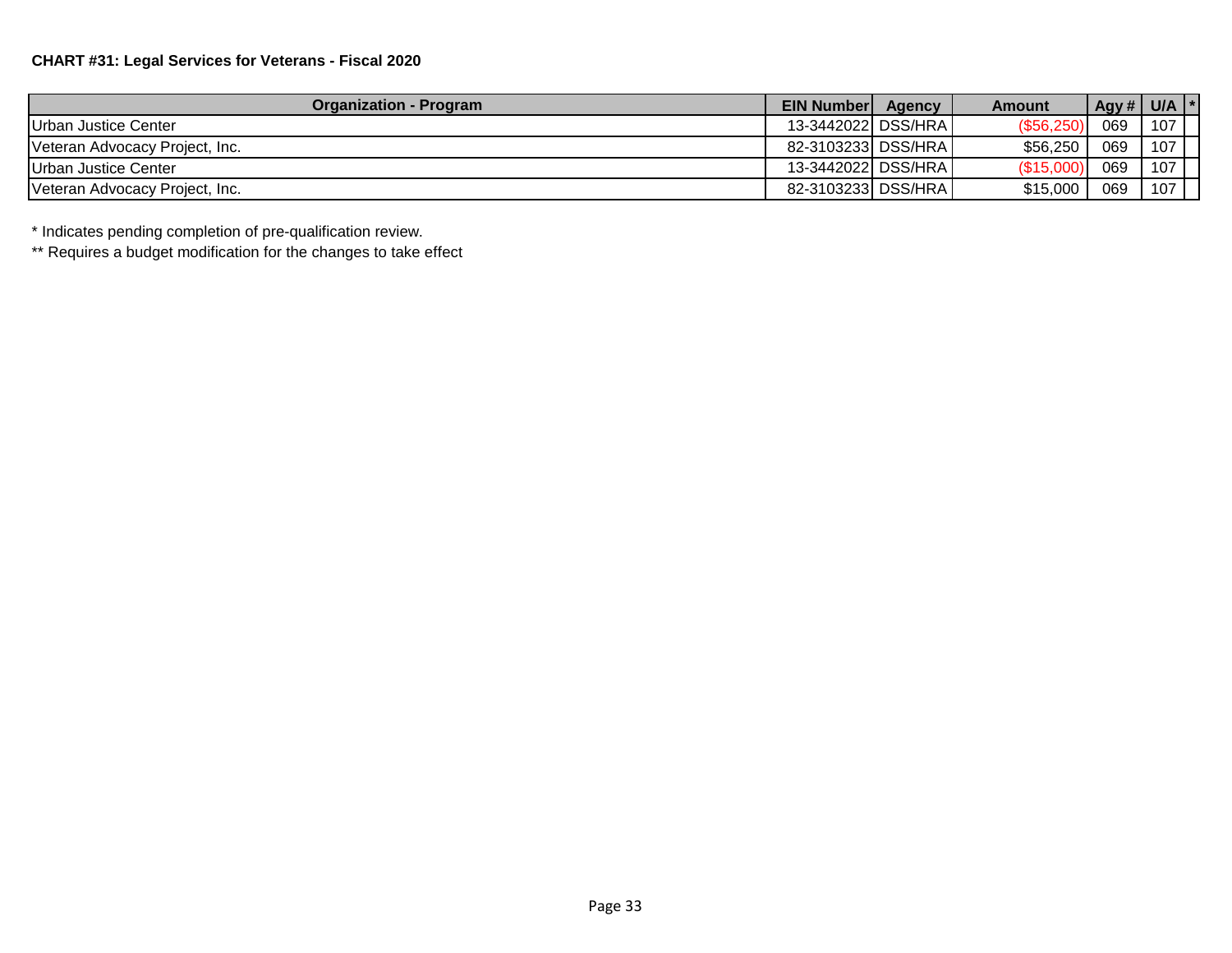#### **CHART #32: Purpose of Funds Changes - Fiscal 2021**

| <b>Source</b>                                            | <b>Member</b> | <b>Organization - Program</b>                                                            | <b>EIN Number</b> | Agency      | <b>Amount</b> | <b>New Purpose of Funds</b>                                                                                                                                                                                                                                                                                                                                                                    |
|----------------------------------------------------------|---------------|------------------------------------------------------------------------------------------|-------------------|-------------|---------------|------------------------------------------------------------------------------------------------------------------------------------------------------------------------------------------------------------------------------------------------------------------------------------------------------------------------------------------------------------------------------------------------|
| Youth                                                    | Rodriguez     | Bameso USA                                                                               | 34-2056362        | <b>DYCD</b> | (\$25,000     | To support programming expenses for the Rolemodels for Success<br>(STARS) Initiative.                                                                                                                                                                                                                                                                                                          |
| Youth                                                    | Rodriguez     | <b>Bameso USA</b>                                                                        | 34-2056362        | <b>DYCD</b> | \$25,000      | Volleyball Academy Programs at I.S. 117 (09X117), M.S. 328 (06M328),<br>and Riverbank State Park (679 Riverside Dr.)                                                                                                                                                                                                                                                                           |
| Local                                                    | Louis         | City University of New York - Council<br>District 45                                     | 13-6400434        | <b>CUNY</b> | (\$5,000      | Funds to support the Continuing Professional Studies (CPS) Adult Literacy<br>program.                                                                                                                                                                                                                                                                                                          |
| Local                                                    | Louis         | City University of New York - Brooklyn<br>College                                        | 13-6400434        | <b>CUNY</b> | \$5,000       | Funds to support the Continuing Professional Studies (CPS) Adult Literacy<br>program at Brooklyn College.                                                                                                                                                                                                                                                                                      |
| Aging                                                    | Cornegy       | Young Men's Christian Association of<br><b>Greater New York</b>                          | 13-1624228        | <b>DFTA</b> | (\$5,000      | Funding to support the Active Older Adult Center and senior programming<br>at the Bedford Stuyvesant YMCA.                                                                                                                                                                                                                                                                                     |
| Aging                                                    | Cornegy       | Young Men's Christian Association of<br><b>Greater New York</b>                          | 13-1624228        | <b>DFTA</b> | \$5,000       | Funding to support operating expenses and programming associated with<br>the health and wellness of older adults at the Bedford Stuyvesant YMCA,<br>such as, but not limited to: group exercise classes, social connectivity<br>workshops and wellness workshops.                                                                                                                              |
| Local                                                    | Rodriguez     | Seniors Helping Seniors, Inc.                                                            | 13-3111915        | <b>DFTA</b> |               | (\$5,000) To help cover operational expenses.                                                                                                                                                                                                                                                                                                                                                  |
| Local                                                    | Rodriguez     | Seniors Helping Seniors, Inc.                                                            | 13-3111915        | <b>DFTA</b> | \$5,000       | Funds will be used to support the program assisting Seniors and Disabled<br>with access to services.                                                                                                                                                                                                                                                                                           |
| Local                                                    | Grodenchik    | Department of Parks and Recreation -<br>Cunningham Park                                  | 13-6400434        | <b>DPR</b>  |               | (\$10,000) Funding to support film and theater performances at Cunningham Park.                                                                                                                                                                                                                                                                                                                |
| Local                                                    | Grodenchik    | Department of Parks and Recreation -<br>Cunningham Park                                  | 13-6400434        | <b>DPR</b>  |               | Funding to purchase tools and equipment for the maintenance of<br>\$10,000 Cunningham Park and playgrounds.                                                                                                                                                                                                                                                                                    |
| Local                                                    | Gibson        | United States Wallball Association, Inc. -<br>Handball Tournaments - Council District 16 | 45-3569022        | <b>DYCD</b> | (\$5,000      | Funding to support after school sports programming and public youth<br>handball tournaments in Council District 16.                                                                                                                                                                                                                                                                            |
| Local                                                    | Gibson        | United States Wallball Association, Inc. -<br>Council District 16                        | 45-3569022        | <b>DYCD</b> |               | \$5,000 Wallball Games Program in Council District 16.                                                                                                                                                                                                                                                                                                                                         |
| Youth                                                    | Matteo        | United States Wallball Association, Inc.                                                 | 45-3569022        | <b>DYCD</b> | (\$5,000)     | Funds will be used for staffing and general operating expenses as it<br>relates to organizing free Summer public handball and basketball<br>tournaments/clinics at Gen. Douglas MacArthur Park located in Council<br>District 50.                                                                                                                                                              |
| Youth                                                    | Matteo        | United States Wallball Association, Inc.                                                 | 45-3569022        | <b>DYCD</b> |               | Funds will be used for staffing and general operating expenses as it<br>relates to organizing free Summer public handball and basketball<br>\$5,000 tournaments/clinics at Gen. Douglas MacArthur Park located in Council<br>District 50. Funds will also be used for supplies and cost related to<br>installation of wallball murals.                                                         |
| Civic<br>Education in<br>New York<br><b>City Schools</b> |               | Generation Citizen, Inc.                                                                 | 27-2039522        | <b>DYCD</b> | (\$425,000    | The Civic Education in New York City schools initiative supports the<br>promotion of political participation. Specifically, the Council funding<br>supports students from CUNY colleges who will lead semester-long action<br>civics programs for middle and high school students in DOE schools, and<br>civic participation through educational tools for middle and high school<br>students. |
| Civic<br>Education in<br>New York<br><b>City Schools</b> |               | Generation Citizen, Inc.                                                                 | 27-2039522        | <b>DYCD</b> |               | To support Generation Citizen's civic education program that provides<br>\$425,000 educators with content and expertise to lead semester-long Action Civics<br>programs in DOE middle and high schools.                                                                                                                                                                                        |

\* Indicates pending completion of pre-qualification review.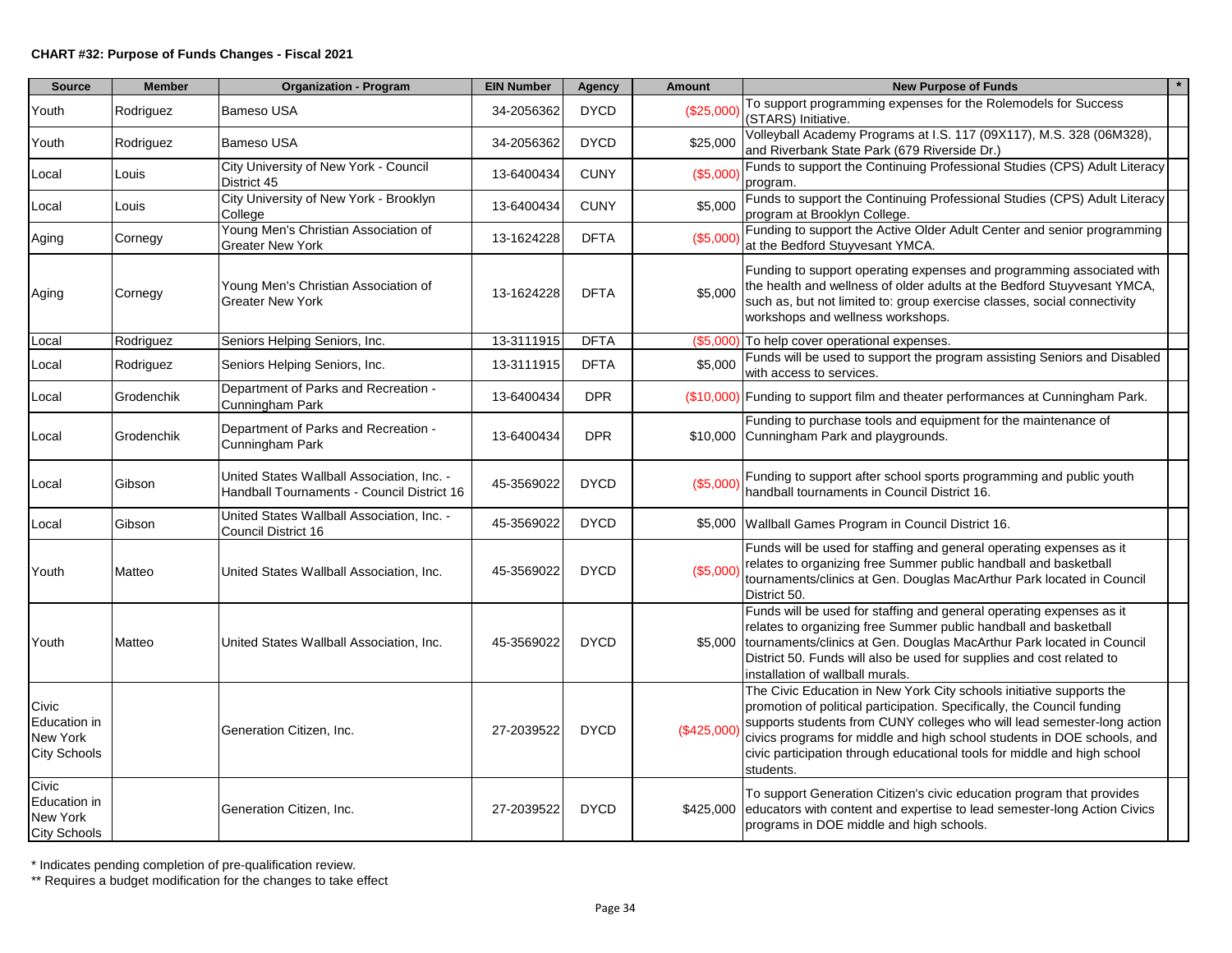#### **CHART #33: Purpose of Funds Changes - Fiscal 2020**

| <b>Source</b>           | <b>Member</b> | <b>Organization</b>                                                                                   | <b>EIN Number</b> | Agency      | Amount           | New Purpose of Funds                                                             |  |
|-------------------------|---------------|-------------------------------------------------------------------------------------------------------|-------------------|-------------|------------------|----------------------------------------------------------------------------------|--|
| A Greener<br><b>NYC</b> | Lancman       | Council on the Environment, Inc. -<br><b>GrowNYC</b> - Seed to Plate @ Public School<br>201Q (25Q201) | 13-2765465        | <b>DYCD</b> | <b>7\$10,00€</b> | 10) Funding to support the Seed to Plate program at PS 201.                      |  |
| A Greener<br><b>NYC</b> | Lancman       | Council on the Environment, Inc.                                                                      | 13-27654651       | <b>DYCD</b> |                  | \$10,000 Funds will be used for the Seed to Plate and Distance Learning programs |  |

\* Indicates pending completion of pre-qualification review.